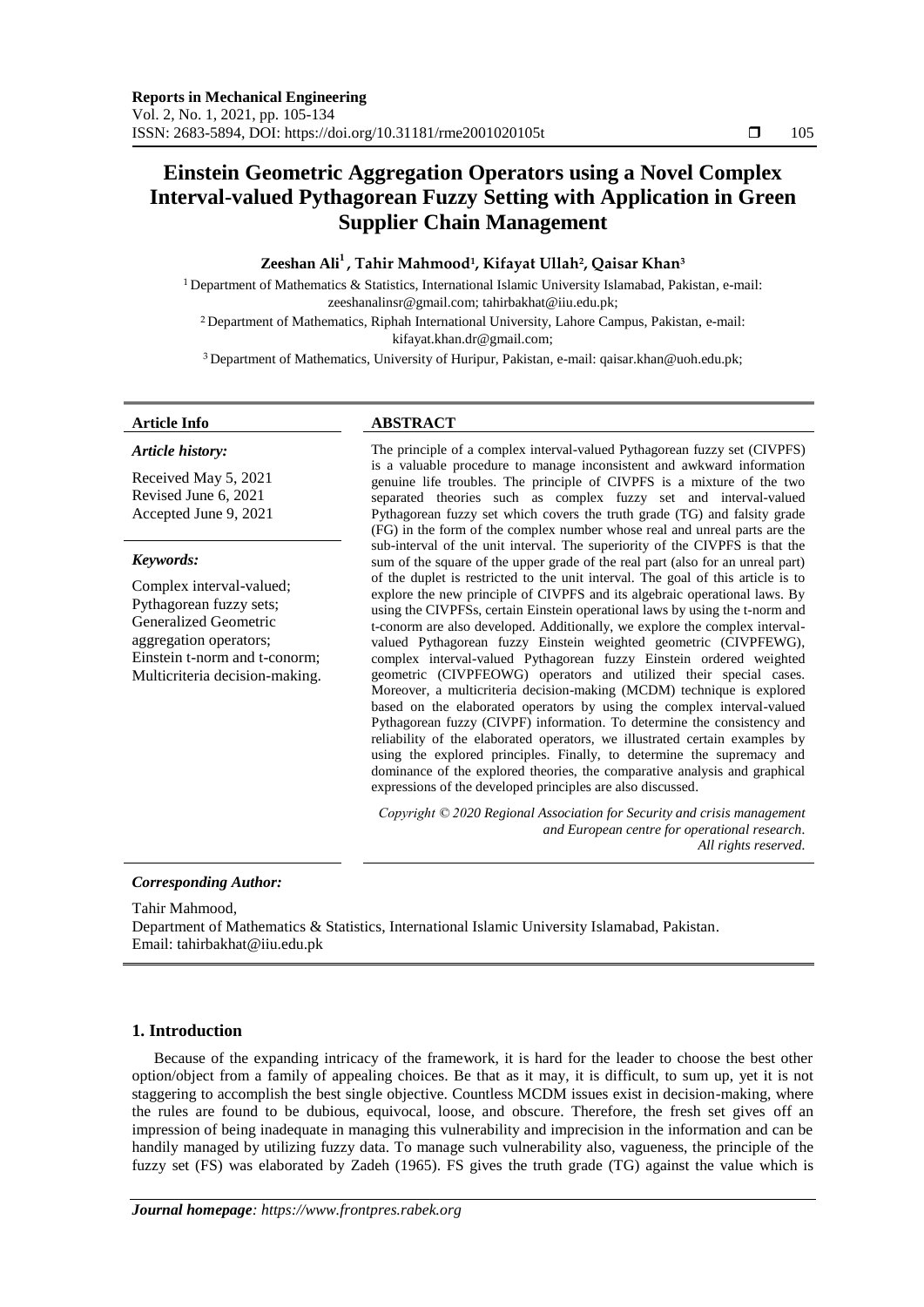taken from the set of attributes is limited to the unit interval. After their successful utilization, certain scholars have employed it in the natural environment of separated areas. For example, interval-valued FS was explored by Zadeh (1975), Torra (2010) elaborated the principle of hesitant FS (HFS), Karnik and Mendel (2001) utilized certain operational laws based on type-2 FS (T-2FS), Mendel and John (2002) developed T-2FS made simple, and Mahmood (2020) developed the theory of bipolar soft sets.

The principle of FS has been utilized in separated areas, but the principle of FS has limited applications due to its structure. Because if a person faced information in the form of TG and falsity grade (FG), then the principle of FS has been failed in certain actual life troubles. To conquer this deficiency and adjust to the uninterrupted complicacy of certain actual life troubles, a type of intuitionistic FS (IFS) was implemented at Atanassov (1986). IFS gives the information's in the form of TG and FG against the value which is taken from the set of attributes with a rule that is the sum duplet is limited to the unit interval. After their successful utilization, certain scholars have employed it in the natural environment of separated areas. For example, Atanassov (1989) developed the interval-valued IFS and their application's; Garg and Rani (2021) explored similarity measures based on the transformed right-angle tringles among IFSs, Ejegwa and Onyeke (2021) intuitionistic fuzzy statistical correlation algorithm, Xue et al. (2021) utilized the measure-based belief function by using the IFSs, Aydin and Enginoglu (2021) proposed interval-valued intuitionistic fuzzy parametrized interval-valued intuitionistic fuzzy soft sets, Huang et al. (2021) developed the complete ranking method for interval-valued IFSs, and Ecer and Pamucer (2021) initiated the MARCOS method for **IFSs**.

The principle of IFS has been utilized in separated areas, but the principle of IFS has limited applications due to its structure. Because if a person faced information in the form of TG and falsity grade (FG) with a condition that is the sum of duplet is exceeded from the unit interval, then the principle of IFS has been failed in certain actual life troubles. To conquer this deficiency and adjust to the uninterrupted complicacy of certain actual life troubles, a type of Pythagorean FS (PFS) was implemented by Yager (2013). PFS gives the information's in the form of TG and FG against the value which is taken from the set of attributes with a rule that is the sum of the squares of duplet is limited to the unit interval. After their successful utilization, certain scholars have employed it in the natural environment of separated areas. For example, Garg (2016) explored interval-valued PFSs and their application's, Ayyildiz and Gumus (2021) utilized the AHP method based on interval-valued PFSs, Ejegwa et al. (2021) implemented the correlation measures by using the PFSs, Zhao et al. (2021) explored TODIM method for interval-valued PFSs, Gao et al. (2021) developed the quantum Pythagorean fuzzy evidence theory, Pan et al. (2021) proposed similarity measures for PFSs, Zulqarnain et al. (2021) initiated the TOPSIS method for Pythagorean fuzzy hyper-soft sets, Rani et al. (2021) developed the weighted discrimination based approximation approach by using the PFSs, Calik (2021) initiated the AHP and TOPSIS method for PFSs and discussed their application in green supplier chain management, Chen (2021) developed the likelihood-based optimization based on PFSs.

All the prevailing theories based on FS and their modifications, inconsistency, and uncertainties are involved in the form of TG whose value is also in the form of real numbers and certain user information may be lost and the decision-maker is affected by this. To manage such vulnerability, the principle of complex FS (CFS) was elaborated by Ramot et al. (2002). CFS gives the TG against the value which is taken from the set of attributes in the form of a complex number whose real and unreal parts are limited to the unit interval. After their successful utilization, certain scholars have employed it in the natural environment of separated areas. The principle of CFS has been utilized in separated areas, but the principle of CFS has limited applications due to its structure. Because if a person faced information in the form of TG and FG, then the principle of CFS has been failed in certain actual life troubles. To conquer this deficiency and adjust to the uninterrupted complicacy of certain actual life troubles, a type of complex IFS (CIFS) was implemented Alkouri and Salleh (2012). CIFS gives the information's in the form of TG and FG against the value which is taken from the set of attributes with a rule that is the sum of the real part (also for the imaginary part) of duplet is limited to the unit interval. After their successful utilization, certain scholars have employed it in the natural environment of separated areas. For example, Garg and Rani (2019a) initiated the complex intervalvalued IFSs and their application's, Garg and Rani (2019b) explored the information measures for CIFSs, Ali et al. (2016) proposed complex intuitionistic fuzzy classes, Garg and Rani (2019c) initiated the correlation coefficient for CIFSs, Kumar, and Bajaj (2014) developed distance measures by using the complex intuitionistic fuzzy soft sets, Garg and Rani (2019d) elaborated the generalized geometric aggregation operators for CIFSs, Ngan et al. (2020) proposed quaternion numbers based on CIFSs, Rani and Garg [35] explored the power aggregation operators based on CIFSs.

The principle of CIFS has been utilized in separated areas, but the principle of CIFS has limited applications due to its structure. Because if a person faced information in the form of TG and FG with a condition that is the sum of the real part (also for the imaginary part) of the duplet is exceeded from the unit interval, then the principle of CIFS has been failed in certain actual life troubles. To conquer this deficiency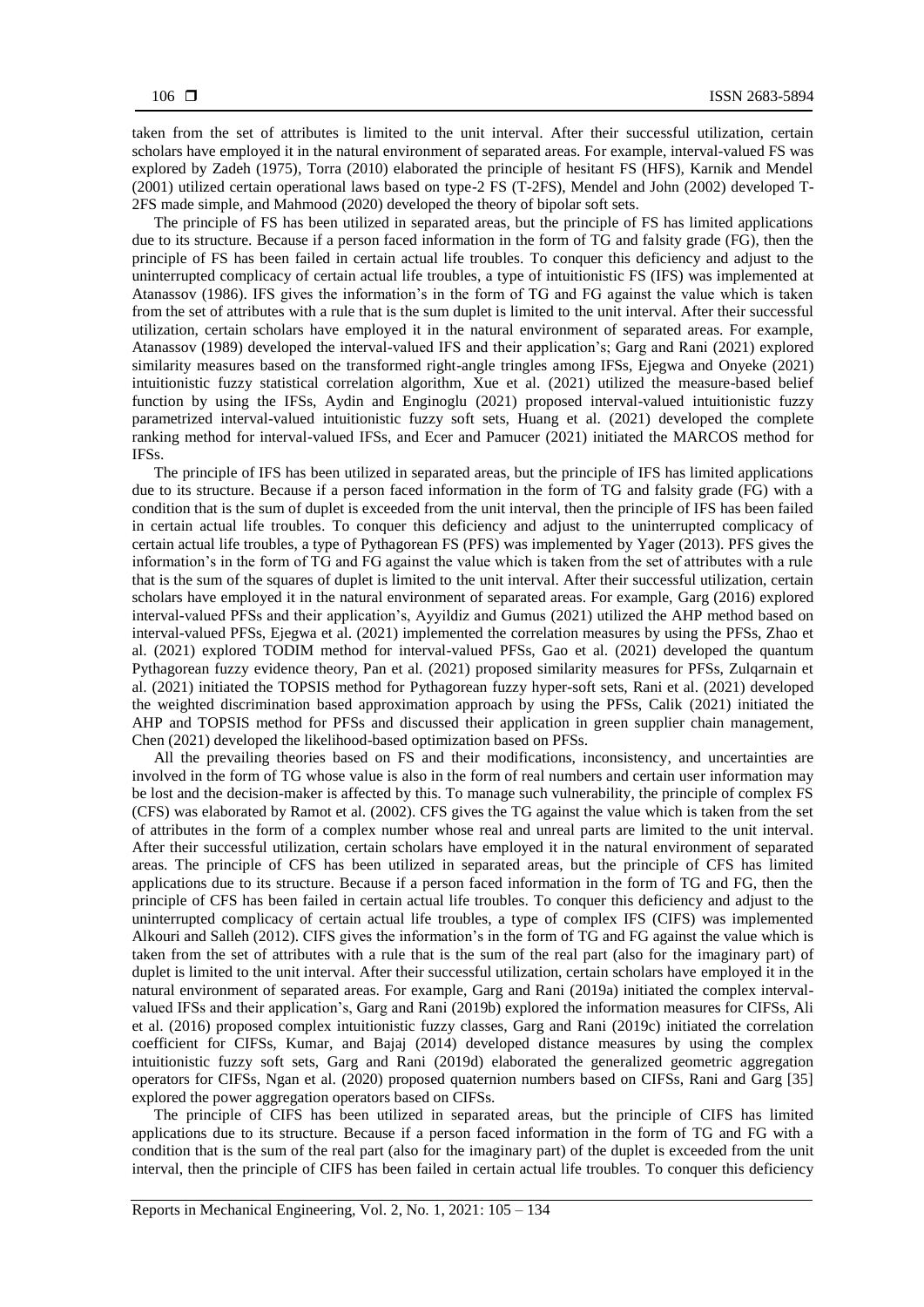and adjust to the uninterrupted complicacy of certain actual life troubles, a type of complex PFS (CPFS) was implemented Ullah et al. (2020). CPFS gives the information's in the form of TG and FG against the value which is taken from the set of attributes with a rule that is the sum of the squares of the real part (also for the imaginary part) of the duplet is limited to the unit interval. After their successful utilization, certain scholars have employed it in the natural environment of separated areas. But no one proposed the theory of complex interval-valued Pythagorean fuzzy set (CIVPFS) and utilized any measures, operators, and methods in the environment of CIVPFSs. Ullah et al. (2020) only explored some measures based on CPFSs, but to determine the relationship among any number of attributes when they are in the form of interval-valued, then the existing theories have been failed, similarly, aggregation operators is one of the important techniques to manage inconsistent and unreliable information in genuine life troubles. For this, we explored some Einstein operational laws by using the novel approach of CIVPFSs. The main goals of this manuscript are discussed below.

- 1. To propose the novel approach of CIVPFSs and their algebraic laws.
- 2. To explore certain Einstein operational laws by using the t-norm and t-conorm based on CIVPFSs.
- 3. To explore the CIVPFEWG, CIVPFEOWG operators, and utilized their special cases by using the elaborated Einstein laws.
- 4. To explore an MCDM technique based on the elaborated operators by using the CIVPF information.
- 5. To determine the consistency and reliability of the elaborated operators, we illustrated certain examples by using the explored principles.
- 6. To determine the supremacy and dominance of the explored theories, the comparative analysis and graphical expressions of the developed principles are also discussed.

The rest of this article is following as, in section 2, we briefly review some basic ideas such as CIVIFSs and their useful laws. In section 3, we explore a novel approach to CIVPFSs and their algebraic laws. In section 4, we explore certain Einstein operational laws by using the t-norm and t-conorm based on CIVPFSs. In section 5, we explore the CIVPFEWG, CIVPFEOWG operators, and utilized their special cases. In section 6, an MCDM technique is explored based on the elaborated operators by using the CIVPF information. To determine the consistency and reliability of the elaborated operators, we illustrated certain examples by using the explored principles. Finally, to determine the supremacy and dominance of the explored theories, the comparative analysis and graphical expressions of the developed principles are also discussed. In section 7, we discussed the conclusion of this manuscript.

#### **2. Preliminaries**

This study aims to briefly review some basic ideas such as CIVIFSs and their useful laws which are helpful for the elaborated approaches in the next study. Additionally, in the overall manuscript the symbols  $\mathbb{X}_{uni}$  expressed the fixed set and the value of truth grade (TG) and falsity grade (FG) are denoted by  $\mathbb{T}_{\mathcal{F}_{ca}}$  =  $\left[\mathbb{T}_{\bar{\mathcal{F}}_{rp}}, \mathbb{T}_{\bar{\mathcal{F}}_{rp}}^+\right]e^{i2\pi(\left[\mathbb{T}_{\bar{\mathcal{F}}_{tp}}, \mathbb{T}_{\bar{\mathcal{F}}_{rp}}^+\right])}\right]$  and  $\mathbb{F}_{\bar{\mathcal{F}}_{cq}} = \left[\mathbb{F}_{\bar{\mathcal{F}}_{rp}}, \mathbb{F}_{\bar{\mathcal{F}}_{rp}}^+\right]e^{i2\pi(\left[\mathbb{F}_{\bar{\mathcal{F}}_{tp}}, \mathbb{F}_{\bar{\mathcal{F}}_{tp}}^+\right])}\right]$ . By using the above principle of CIVFS covers the TG  $\mathbb{T}_{\mathcal{F}_{cq}} = \left[\mathbb{T}_{\mathcal{F}_{rp}}^-, \mathbb{T}_{\mathcal{F}_{rp}}^+\right] e^{i2\pi \left(\left[\mathbb{T}_{\mathcal{F}_{ip}}^-, \mathbb{T}_{\mathcal{F}_{ip}}^+\right]\right)}$  with a rule that is  $\mathbb{T}^+_{\mathcal{F}_{rp}}$ ,  $\mathbb{T}^+_{\mathcal{F}_{rp}}$ ,  $\mathbb{T}^-_{\mathcal{F}_{ip}} \in [0,1]$ . But there were some troubles if a person faced such sort of information that covers the TG  $\mathbb{T}_{\mathcal{F}_{cq}} = \left[ \mathbb{T}_{\mathcal{F}_{rp}}^-, \mathbb{T}_{\mathcal{F}_{rp}}^+ \right] e^{i2\pi \left( \left[ \mathbb{T}_{\mathcal{F}_{ip}}^-, \mathbb{T}_{\mathcal{F}_{ip}}^+ \right] \right)}$  and FG  $\mathbb{F}_{\mathcal{F}_{cq}} = \left[ \mathbb{F}_{\mathcal{F}_{rp}}^-, \mathbb{F}_{\mathcal{F}_{rp}}^+ \right] e^{i2\pi \left( \left[ \mathbb{F}_{\mathcal{F}_{ip}}^-, \mathbb{F}_{\mathcal{F}_{ip}}^+ \$ principle of CIVFS has been failed. To resolve these sorts of troubles, the principle of CIVIFS was developed by Garg and Rani (2019a) is discussed below.<br> **Definition 1:**  $(G_{\text{max}} + 1)$  is defined as  $\frac{1}{2}$  and  $\frac{1}{2}$  and  $\frac{1}{2}$  and  $\frac{1}{2}$  and  $\frac{1}{2}$  and  $\frac{1}{2}$  and  $\frac{1}{2}$  and  $\frac{1}{2}$  and  $\frac{1}{2}$  and  $\frac{1$ 

**Definition 1:** (Garg and Rani, 2019a) An CIVIFS 
$$
\mathcal{F}_{ci}
$$
 is stated by:  
\n
$$
\mathcal{F}_{ci} = \left\{ \left( \mathbb{T}_{\mathcal{F}_{ci}}(\mathbf{x}_{el}), \mathbb{F}_{\mathcal{F}_{ci}}(\mathbf{x}_{el}) \right) : \mathbf{x}_{el} \in \mathbf{X}_{uni} \right\}
$$
\nwhere  $\mathbb{T}_{\mathcal{F}_{cq}} = \left[ \mathbb{T}_{\mathcal{F}_{rp}}, \mathbb{T}_{\mathcal{F}_{rp}}^{\pm} \right] e^{i2\pi \left( \left[ \mathbb{T}_{\mathcal{F}_{ip}}, \mathbb{T}_{\mathcal{F}_{ip}}^{\pm} \right] \right)}$  and  $\mathbb{F}_{\mathcal{F}_{cq}} = \left[ \mathbb{F}_{\mathcal{F}_{rp}}, \mathbb{F}_{\mathcal{F}_{rp}}^{\pm} \right] e^{i2\pi \left( \left[ \mathbb{F}_{\mathcal{F}_{ip}}, \mathbb{F}_{\mathcal{F}_{ip}}^{\pm} \right] \right)}$  with conditions that are  $0 \leq \mathbb{T}_{\mathcal{F}_{rp}}^{\pm}(\mathbf{x}_{el}) + \mathbb{F}_{\mathcal{F}_{rp}}^{\pm}(\mathbf{x}_{el}) \leq 1, 0 \leq \mathbb{T}_{\mathcal{F}_{ip}}^{\pm}(\mathbf{x}_{el}) + \mathbb{F}_{\mathcal{F}_{ip}}^{\pm}(\mathbf{x}_{el}) \leq 1$ . The refusal grade (RG) is stated by  $\pi_{\mathcal{F}_{ci}}(\mathbf{x}_{el}) = \left[ \pi_{\mathcal{F}_{rp}}(\mathbf{x}_{el}), \pi_{\mathcal{F}_{rp}}^{\pm}(\mathbf{x}_{el}) \right] e^{i2\pi \left( \left[ \pi_{\mathcal{F}_{ip}}^{\pm}(\mathbf{x}_{el}), \pi_{\mathcal{F}_{ip}}^{\pm}(\mathbf{x}_{el}) \right] \right)} = \left[ 1 - \left( \mathbb{T}_{\mathcal{F}_{rp}}^{\pm}(\mathbf{x}_{el}) + \mathbb{F}_{\mathcal{F}_{rp}}^{\pm}(\mathbf{x}_{el}) \right), 1 - \left( \mathbb{T}_{\mathcal{F}_{rp}}^{\pm}(\mathbf{x}_{el}) + \mathbb{F}_{\mathcal{F}_{rp}}^{\pm}(\mathbf{x}_{el}) \right) \right]$ \n
$$
\left. \left( \mathbb{T}_{\mathcal{F}_{
$$

*Einstein Geometric Aggregation Operators using a Novel Complex Interval-valued Pythagorean Fuzzy Setting (Zeeshan Ali)*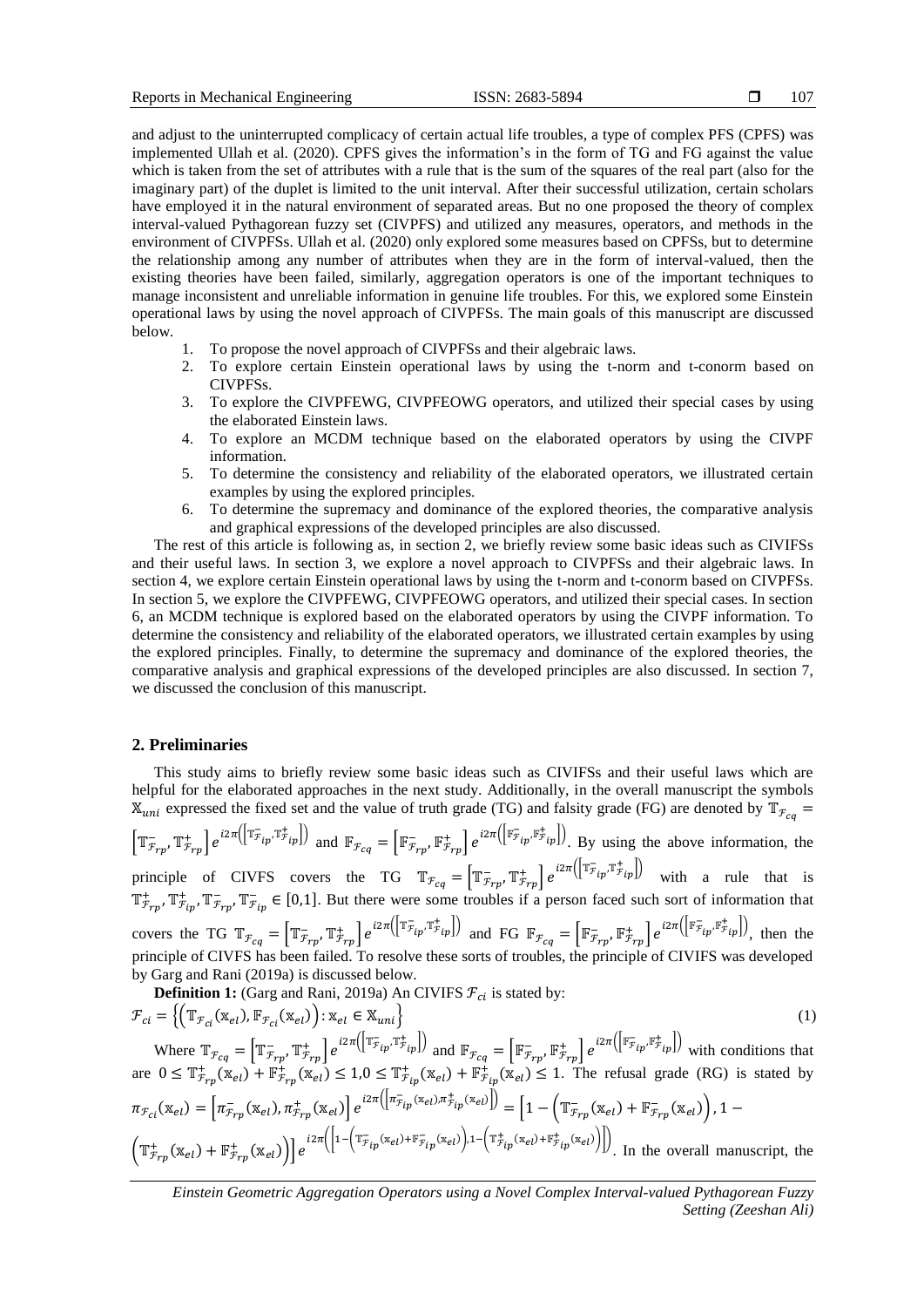complex interval-valued intuitionistic fuzzy numbers (CIVIFNs) are stated by  
\n
$$
\mathcal{F}_{ci-j} = \left( \left[ \mathbb{TT}_{\bar{r}_{rp-j}} \mathbb{TT}_{\bar{r}_{rp-j}} \right] e^{i2\pi \left( \left[ \mathbb{FT}_{\bar{r}_{lp-j}} \mathbb{FT}_{\bar{r}_{lp-j}} \right] } \right] \left[ \mathbb{FT}_{\bar{r}_{rp-j}} \mathbb{FT}_{\bar{r}_{rp-j}} \right] e^{i2\pi \left( \left[ \mathbb{FT}_{\bar{r}_{lp-j}} \mathbb{FT}_{\bar{r}_{lp-j}} \right] } \right) \right), j = 1, 2, ..., \mathbb{m}_{le}.
$$
\nMoreover, by using any two CIVIFNs  
\n
$$
\mathcal{F}_{cp-j} = \left( \left[ \mathbb{TT}_{\bar{r}_{rp-j}} \mathbb{TT}_{\bar{r}_{rp-j}} \right] e^{i2\pi \left( \left[ \mathbb{FT}_{\bar{r}_{jp-j}} \mathbb{FT}_{\bar{r}_{rp-j}} \right] } \right) e^{i2\pi \left( \left[ \mathbb{FT}_{\bar{r}_{ip-j}} \mathbb{FT}_{\bar{r}_{ip-j}} \right] } \right) \right), j = 1, 2, \text{ then}
$$
\n
$$
\mathcal{F}_{cp-j} = \left( \left[ \mathbb{TT}_{\bar{r}_{rp-1}} \mathbb{TT}_{\bar{r}_{rp-2}} \mathbb{TT}_{\bar{r}_{rp-1}} \mathbb{TT}_{\bar{r}_{rp-2}} \right] e^{i2\pi \left( \left[ \mathbb{FT}_{\bar{r}_{jp-1}} \mathbb{FT}_{\bar{r}_{jp-2}} \mathbb{TT}_{\bar{r}_{jp-1}} \mathbb{TT}_{\bar{r}_{lp-2}} \right] } \right) \right)
$$
\n
$$
\mathcal{F}_{cp-1} \bigoplus \mathcal{F}_{cp-2} = \left( \left[ \mathbb{TT}_{\bar{r}_{rp-1}} \mathbb{TT}_{\bar{r}_{rp-2}} \mathbb{TT}_{\bar{r}_{rp-1}} \mathbb{TT}_{\bar{r}_{rp-2}} \right] e^{i2\pi \left( \left[ \mathbb{FT}_{\bar{r}_{ip-1}} \mathbb{FT}_{\bar{r}_{ip-2}} \mathbb{FT}_{\bar{r}_{ip-2}} \right] } \right) \right)
$$
\n
$$
\mathcal{F}_{cp-1} \bigotimes \mathcal{F}_{
$$

score function (SF) and accuracy function (AF), which are stated by:

$$
\mathbb{S}^{sf}(\mathcal{F}_{cp-1}) = \frac{1}{2} \begin{pmatrix} \mathbb{T}_{\mathcal{F}_{rp-j}} + \mathbb{T}_{\mathcal{F}_{rp-j}} + \mathbb{T}_{\mathcal{F}_{ip-j}} + \mathbb{T}_{\mathcal{F}_{ip-j}}^+ - \\ \mathbb{F}_{\mathcal{F}_{rp-j}} - \mathbb{F}_{\mathcal{F}_{rp-j}}^+ - \mathbb{F}_{\mathcal{F}_{ip-j}}^- - \mathbb{F}_{\mathcal{F}_{ip-j}}^+ - \mathbb{F}_{\mathcal{F}_{ip-j}}^+ \end{pmatrix}, \mathbb{S}^{sf}(\mathcal{F}_{cp-1}) \in [-1, 1]
$$
(6)

$$
\mathbb{H}^{af}(\mathcal{F}_{cp-1}) = \frac{1}{2} \begin{pmatrix} \mathbb{T}_{\mathcal{F}_{rp-j}}^+ + \mathbb{T}_{\mathcal{F}_{rp-j}}^+ + \mathbb{T}_{\mathcal{F}_{ip-j}}^- + \mathbb{T}_{\mathcal{F}_{ip-j}}^+ + \mathbb{T}_{\mathcal{F}_{ip-j}}^+ \\ \mathbb{F}_{\mathcal{F}_{rp-j}}^- + \mathbb{F}_{\mathcal{F}_{rp-j}}^+ + \mathbb{F}_{\mathcal{F}_{ip-j}}^- + \mathbb{F}_{\mathcal{F}_{ip-j}}^+ \end{pmatrix}, \mathbb{H}^{af}(\mathcal{F}_{cp-1}) \in [0,1]
$$
\n(7)

By using any two  
\n
$$
\mathcal{F}_{cp-j} = \left( \left[ \mathbb{T}_{\mathcal{F}_{rp-j}} \mathbb{T}_{\mathcal{F}_{rp-j}}^+ \right] e^{i2\pi \left( \left[ \mathbb{T}_{\mathcal{F}_{ip-j}} \mathbb{T}_{\mathcal{F}_{ip-j}}^+ \right] \right)}, \left[ \mathbb{F}_{\mathcal{F}_{rp-j}} \mathbb{F}_{\mathcal{F}_{rp-j}}^+ \right] e^{i2\pi \left( \left[ \mathbb{F}_{\mathcal{F}_{ip-j}} \mathbb{F}_{\mathcal{F}_{ip-j}}^+ \right] \right)} \right)
$$
\n
$$
j = 1, 2, \text{ then}
$$

$$
j = 1,2, \text{ then}
$$
  
1. If  $\mathbb{S}^{sf}(\mathcal{F}_{cp-1}) > \mathbb{S}^{sf}(\mathcal{F}_{cp-2}) \Rightarrow \mathcal{F}_{cp-1} > \mathcal{F}_{cp-2};$ 

2. If 
$$
\mathbb{S}^{sf}(F_{cp-1}) < \mathbb{S}^{sf}(F_{cp-2}) \Rightarrow F_{cp-1} < F_{cp-2}
$$

3. If 
$$
\mathbb{S}^{sf}(F_{cp-1}) = \mathbb{S}^{sf}(F_{cp-2}) \Rightarrow
$$
  
1) If  $\mathbb{H}^{sf}(F) > \mathbb{H}^{sf}(F) \Rightarrow$ 

1) If 
$$
\mathbb{H}^{af}(\mathcal{F}_{cp-1}) > \mathbb{H}^{af}(\mathcal{F}_{cp-2}) \Rightarrow \mathcal{F}_{cp-1} > \mathcal{F}_{cp-2};
$$
  
2) If  $\mathbb{H}^{af}(\mathcal{F}_{cp-1}) > \mathbb{H}^{af}(\mathcal{F}_{cp-2}) \Rightarrow \mathcal{F}_{cp-1} > \mathcal{F}_{cp-2};$ 

2) If 
$$
\mathbb{H}^{af}(\mathcal{F}_{cp-1}) < \mathbb{H}^{af}(\mathcal{F}_{cp-2}) \Rightarrow \mathcal{F}_{cp-1} < \mathcal{F}_{cp-2}
$$

3) If 
$$
\mathbb{H}^{af}(\mathcal{F}_{cp-1}) = \mathbb{H}^{af}(\mathcal{F}_{cp-2}) \Rightarrow \mathcal{F}_{cp-1} = \mathcal{F}_{cp-2}
$$
.

## **3. Complex Interval-valued Pythagorean Fuzzy sets**

But there were some troubles if a person faced such sort of information which covers the TG  $\mathbb{T}_{\mathcal{F}_{c_i}} =$  $\left[\mathbb{T}_{\overline{\mathcal{F}}_{rp}}, \mathbb{T}_{\overline{\mathcal{F}}_{rp}}^+\right]e^{i2\pi\left(\left[\mathbb{T}_{\overline{\mathcal{F}}_{ip}}, \mathbb{T}_{\overline{\mathcal{F}}_{rp}}^+\right]\right)}$  and  $\mathbb{F}_{\mathcal{F}_{ci}} = \left[\mathbb{F}_{\overline{\mathcal{F}}_{rp}}, \mathbb{F}_{\overline{\mathcal{F}}_{rp}}^+\right]e^{i2\pi\left(\left[\mathbb{F}_{\overline{\mathcal{F}}_{ip}}, \mathbb{F}_{\overline{\mathcal{F}}_{ip}}^+\right]\right)}$  with a rule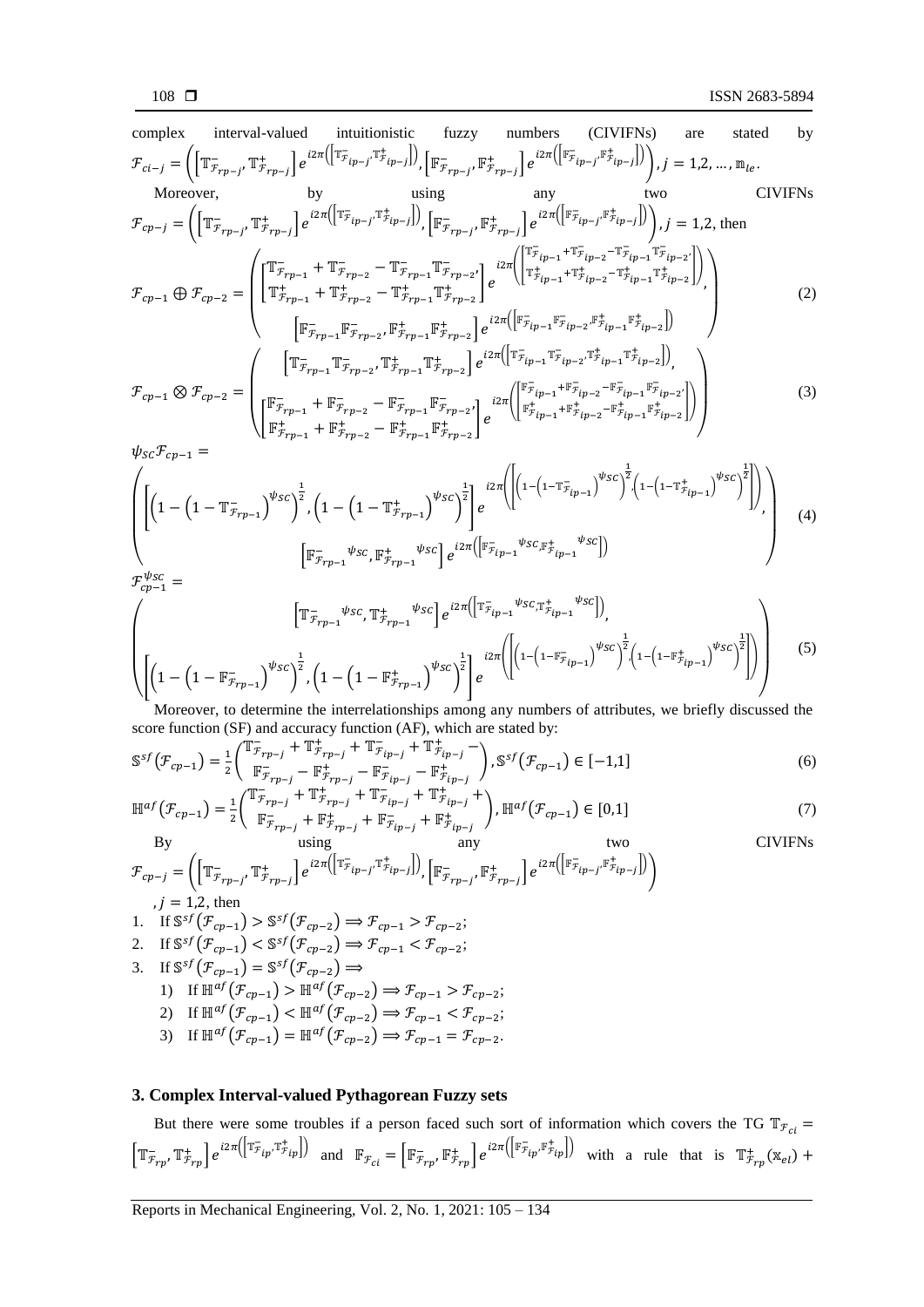109

 $\mathbb{F}_{r_{rp}}^+(x_{el}), \mathbb{T}_{r_{ip}}^+(x_{el}) + \mathbb{F}_{r_{ip}}^+(x_{el}) > 1$ , then the principle of CIVIFS has been failed. For instance, if we gave  $[0.5, 0.6]e^{i2\pi([0.3, 0.5])}$  for TG and  $[0.1, 0.5]e^{i2\pi([0.3, 0.6])}$  for FG, then by using the conditions of CIVIFS is failed i.e.,  $0.6 + 0.5 = 1.1 > 1, 0.5 + 0.6 = 1.1 > 1$ . To resolve these sorts of troubles, the principle of CIVPFS is explored in this study. By using the theory of CIVPFS, certain laws are also elaborated. **Definition 2:** A CIVPFS  $\mathcal{F}_{cp}$  is stated by:

$$
\mathcal{F}_{cp} = \left\{ \left( \mathbb{T}_{\mathcal{F}_{cp}}(\mathbf{x}_{el}), \mathbb{F}_{\mathcal{F}_{cp}}(\mathbf{x}_{el}) \right) : \mathbf{x}_{el} \in \mathbf{X}_{uni} \right\}
$$
\n
$$
(8)
$$

Where  $\mathbb{T}_{\mathcal{F}_{cp}} = \left[ \mathbb{T}_{\mathcal{F}_{rp}}^-, \mathbb{T}_{\mathcal{F}_{rp}}^+ \right] e^{i2\pi \left( \left[ \mathbb{T}_{\mathcal{F}_{ip}}^-, \mathbb{T}_{\mathcal{F}_{ip}}^+ \right] \right)}$  and  $\mathbb{F}_{\mathcal{F}_{cp}} = \left[ \mathbb{F}_{\mathcal{F}_{rp}}^-, \mathbb{F}_{\mathcal{F}_{rp}}^+ \right] e^{i2\pi \left( \left[ \mathbb{F}_{\mathcal{F}_{ip}}^-, \mathbb{F}_{\mathcal{F}_{ip}}^+ \right] \right)}$  with are.,  $0 \leq T_{\mathcal{F}_{rp}}^{\dagger}^2(\mathbf{x}_{el}) + \mathbf{F}_{\mathcal{F}_{rp}}^{\dagger}^2(\mathbf{x}_{el}) \leq 1.0 \leq T_{\mathcal{F}_{ip}}^{\dagger}^2(\mathbf{x}_{el}) + \mathbf{F}_{\mathcal{F}_{ip}}^{\dagger}^2(\mathbf{x}_{el}) \leq 1$ . The RG is stated by  $\pi_{\mathcal{F}_{pfs}}(\mathbf{x}_{el}) =$  $\left[\pi^-_{\mathcal{F}_{rp}}(\mathbb{X}_{el}), \pi^+_{\mathcal{F}_{rp}}(\mathbb{X}_{el})\right]e^{i2\pi\left(\left[\pi^-_{\mathcal{F}_{ip}}(\mathbb{X}_{el}), \pi^+_{\mathcal{F}_{ip}}(\mathbb{X}_{el})\right]\right)} = \left|\left(1-\left(\mathbb{T}^-_{\mathcal{F}_{rp}}^2(\mathbb{X}_{el})+\mathbb{F}^-_{\mathcal{F}_{rp}}^2(\mathbb{X}_{el})\right)\right)\right|$  $\frac{1}{2}$ ,  $\left(1 - \left(\mathbb{T}_{\mathcal{F}_{rp}}^+{}^2(\mathbb{X}_{el}) + \right.\right)$  $\pm$  2  $\frac{1}{2}$   $i2\pi$   $\left( \left( 1 - \left( \mathbb{T}_{\mathcal{F}_{ip}}^2 (x_{el}) + \mathbb{F}_{\mathcal{F}_{ip}}^2 (x_{el}) \right) \right) \right)$  $\frac{1}{2}$ ,  $\left(1-\left(\mathbb{T}_{\mathcal{F}_{ip}}^{+}}^{2}\left(\mathbb{x}_{el}\right)+\mathbb{F}_{\mathcal{F}_{ip}}^{+}}^{2}\left(\mathbb{x}_{el}\right)\right)\right)$  $\frac{1}{2}$ 

$$
\mathbb{F}_{\mathcal{F}_{rp}}^{+}(x_{el})) \bigg) \bigg] e^{-\lambda 1}
$$
 In the overall manuscript, the

complex interval-valued Pythagorean fuzzy numbers (CIVPFNs) are stated by  $\mathcal{F}_{cp-j} = \left( \left[ \mathbb{T}^-_{\mathcal{F}_{rp-j}}, \mathbb{T}^+_{\mathcal{F}_{rp-j}} \right] e^{i 2 \pi \left( \left[ \mathbb{T}^-_{\mathcal{F}_{ip-j}}, \mathbb{T}^+_{\mathcal{F}_{ip-j}} \right] \right)}, \left[ \mathbb{F}^-_{\mathcal{F}_{rp-j}}, \mathbb{F}^+_{\mathcal{F}_{rp-j}} \right] e^{i 2 \pi \left( \left[ \mathbb{F}^-_{\mathcal{F}_{ip-j}}, \mathbb{F}^+_{\mathcal{F}_{ip-j}} \right] \right)} \right), j = 1, 2, ..., m_{le}$ Moreover, by using any two CPFNs

$$
\mathcal{F}_{cp-j} = \left( \left[ \mathbb{T}_{\mathcal{F}_{rp-j}}^-, \mathbb{T}_{\mathcal{F}_{rp-j}}^+ \right] e^{i2\pi \left( \left[ \mathbb{T}_{\mathcal{F}_{ip-j}}^-, \mathbb{T}_{\mathcal{F}_{ip-j}}^+ \right] \right)}, \left[ \mathbb{F}_{\mathcal{F}_{rp-j}}^-, \mathbb{F}_{\mathcal{F}_{rp-j}}^+ \right] e^{i2\pi \left( \left[ \mathbb{F}_{\mathcal{F}_{ip-j}}^-, \mathbb{F}_{\mathcal{F}_{ip-j}}^+ \right] \right)} \right), j = 1, 2, \text{ then}
$$
\n
$$
\mathcal{F}_{cp-1} \oplus \mathcal{F}_{cp-2} =
$$
\n
$$
\left( \left[ \left( \mathbb{T}_{\mathcal{F}_{rp-1}}^-, \mathbb{T}_{\mathcal{F}_{rp-2}}^-, \mathbb{T}_{\mathcal{F}_{rp-1}}^-, \mathbb{T}_{\mathcal{F}_{rp-2}}^-, \right) \right] \right), \left[ \mathbb{F}_{\mathcal{F}_{rp-j}}^-, \mathbb{F}_{\mathcal{F}_{rp-j}}^+ \right] e^{i2\pi \left( \left[ \mathbb{F}_{\mathcal{F}_{ip-j}}^-, \mathbb{F}_{\mathcal{F}_{ip-j}}^+ \right] \right)} \right)
$$
\n
$$
\left( \left[ \left( \mathbb{T}_{\mathcal{F}_{rp-1}}^-, \mathbb{T}_{\mathcal{F}_{rp-2}}^-, \mathbb{T}_{\mathcal{F}_{rp-1}}^-, \mathbb{T}_{\mathcal{F}_{rp-2}}^-, \right) \right] \right)
$$
\n
$$
\left( \left( \mathbb{F}_{\mathcal{F}_{rp-1}}^-, \mathbb{F}_{\mathcal{F}_{rp-2}}^+ \right) \right)
$$
\n
$$
\left( \left( \mathbb{F}_{\mathcal{F}_{rp-1}}^-, \mathbb{F}_{\mathcal{F}_{rp-2}}^+ \right) \right)
$$
\n
$$
\left( \left( \mathbb{F}_{\mathcal{F}_{rp-1}}^-, \mathbb{F}_{\mathcal{F}_{rp-2}}^+ \right) \right)
$$
\n
$$
\left( \left( \mathbb{F}_{\mathcal{F}_{rp-1}}^-, \mathbb{F}_{\mathcal{F}_{rp-2}}^+ \right) \right)
$$
\n
$$
\left(
$$

$$
\begin{bmatrix}\n e^{i2\pi \left( \left| \left( \mathbb{T}^{-2} \tilde{f}_{ip-1} + \mathbb{T}^{-2} \tilde{f}_{ip-2} - \mathbb{T}^{-2} \tilde{f}_{ip-1} \mathbb{T}^{-2} \tilde{f}_{ip-2} \right)^2 / \left( \mathbb{T}^{+2} \tilde{f}_{ip-1} + \mathbb{T}^{+2} \tilde{f}_{ip-2} - \mathbb{T}^{+2} \tilde{f}_{ip-1} \mathbb{T}^{+2} \tilde{f}_{ip-2} \right)^2 \right]}\n \Bigg) \\
 \frac{1}{\pi} \left[ \mathbb{F}^{-}_{F_{rp-1}} \mathbb{F}^{-}_{F_{rp-2}} \mathbb{F}^{+}_{F_{rp-1}} \mathbb{F}^{+}_{F_{rp-2}} \right] e^{i2\pi \left( \left[ \mathbb{F}^{-}_{F_{ip-1}} \mathbb{F}^{-}_{F_{ip-2}} \mathbb{F}^{+}_{F_{ip-2}} \right]^2 / \mathbb{F}^{-}_{F_{ip-2}} \right)}\n \end{bmatrix}\n \right)\n \mathcal{F}_{cp-1} \otimes \mathcal{F}_{cp-2} =
$$
\n
$$
(9)
$$

$$
\left(\begin{bmatrix} \mathbb{T}_{\mathcal{F}_{rp-1}}^{\mathcal{F}_{\mathcal{F}_{rp-2}}}\mathbb{T}_{\mathcal{F}_{rp-2}}^{\mathcal{F}_{\mathcal{F}_{\mathcal{F}_{rp-1}}}}\mathbb{T}_{\mathcal{F}_{rp-2}}^{\mathcal{F}_{\mathcal{F}_{\mathcal{F}_{\mathcal{F}_{\mathcal{F}_{\mathcal{F}}}}}}}\end{bmatrix} e^{i2\pi \left(\left[\mathbb{T}_{\mathcal{F}_{ip-1}}^{\mathcal{F}_{\mathcal{F}_{ip-2}}}\mathbb{T}_{\mathcal{F}_{ip-2}}^{\mathcal{F}_{\mathcal{F}_{\mathcal{F}_{\mathcal{F}_{\mathcal{F}_{\mathcal{F}}}}}}}\right]\right)},\\ \left(\begin{bmatrix} \left(\mathbb{F}^{-2}_{\mathcal{F}_{rp-1}} + \mathbb{F}^{-2}_{\mathcal{F}_{rp-2}} - \mathbb{F}^{-2}_{\mathcal{F}_{rp-1}} \mathbb{F}^{-2}_{\mathcal{F}_{rp-2}}\right)^{\frac{1}{2}}, \left(\mathbb{F}^{+2}_{\mathcal{F}_{rp-1}} + \mathbb{F}^{+2}_{\mathcal{F}_{rp-2}} - \mathbb{F}^{+2}_{\mathcal{F}_{rp-1}} \mathbb{F}^{+2}_{\mathcal{F}_{rp-2}}\right)^{\frac{1}{2}} \end{bmatrix}\right)\\ e^{i2\pi \left(\left[\left(\mathbb{F}^{-2}_{\mathcal{F}_{ip-1}} + \mathbb{F}^{-2}_{\mathcal{F}_{ip-2}} - \mathbb{F}^{-2}_{\mathcal{F}_{ip-1}}\mathbb{F}^{-2}_{\mathcal{F}_{ip-2}}\right)^{\frac{1}{2}}\left(\mathbb{F}^{+2}_{\mathcal{F}_{ip-1}} + \mathbb{F}^{+2}_{\mathcal{F}_{ip-2}} - \mathbb{F}^{+2}_{\mathcal{F}_{ip-1}}\mathbb{F}^{+2}_{\mathcal{F}_{ip-2}}\right)^{\frac{1}{2}}\right)}\right)\n\tag{10}
$$

$$
\psi_{SC} \mathcal{F}_{cp-1} = \left( \left[ \left( 1 - \left( 1 - \mathbb{T}^{-2} \mathcal{F}_{rp-1} \right)^{\psi_{SC}} \right)^{\frac{1}{2}} \right, \left( 1 - \left( 1 - \mathbb{T}^{2} \mathcal{F}_{rp-1} \right)^{\psi_{SC}} \right)^{\frac{1}{2}} \right] e^{i 2 \pi \left( \left[ \left( 1 - \left( 1 - \mathbb{T}^{-2} \mathcal{F}_{ip-1} \right)^{\psi_{SC}} \right)^{\frac{1}{2}} \right] \right)} \right) \right)
$$
\n
$$
\mathcal{F}_{cp-1}^{\psi_{SC}} = \left( \left[ \left( 1 - \left( 1 - \mathbb{T}^{-2} \mathcal{F}_{rp-1} \right)^{\psi_{SC}} \right)^{\frac{1}{2}} \right] e^{i 2 \pi \left( \left[ \mathbb{F}^{-\psi_{SC}} \right]^{\psi_{SC}} \right)^{\frac{1}{2}} \left[ e^{-\psi_{SC}} \left( \mathbb{F}^{-\psi_{SC}} \right)^{\psi_{SC}} \right)^{\frac{1}{2}} \right]} \right), \qquad \left[ \mathbb{F}^{-\psi_{SC}} \mathcal{F}_{rp-1}^{\psi_{SC}} \right] e^{i 2 \pi \left( \left[ \mathbb{F}^{-\psi_{SC}} \right]^{\psi_{SC}} \right)^{\frac{1}{2}} \left[ e^{-\psi_{SC}} \right]} \right) \tag{11}
$$

$$
\left(\left[ T^{-\psi_{SC}}_{\mathcal{F}_{rp-1}} T^{+\psi_{SC}}_{\mathcal{F}_{rp-1}} \right] e^{i2\pi \left( \left[ T^{-\psi_{SC}}_{\mathcal{F}_{ip-1}} T^{+\psi_{SC}}_{\mathcal{F}_{ip-1}} \right] \right)},\n\left(\left[ (1 - \left( 1 - F^{-2}_{\mathcal{F}_{rp-1}} \right)^{\psi_{SC}} \right)^{\frac{1}{2}} , \left( 1 - \left( 1 - F^{+\frac{2}{2}}_{\mathcal{F}_{rp-1}} \right)^{\psi_{SC}} \right)^{\frac{1}{2}} \right] e^{i2\pi \left( \left[ \left( 1 - \left( 1 - F^{-2}_{\mathcal{F}_{ip-1}} \right)^{\psi_{SC}} \right)^{\frac{1}{2}} , \left( 1 - \left( 1 - F^{+\frac{2}{2}}_{\mathcal{F}_{ip-1}} \right)^{\psi_{SC}} \right)^{\frac{1}{2}} \right] \right)}\right)
$$

If we choose the value of  $2 = 1$ , then the information in Eq. (9) to Eq. (12) is reduced for CIVIFSs. Moreover, to determine the interrelationships among any numbers of attributes, we briefly discussed the score function (SF) and accuracy function (AF), which are stated by: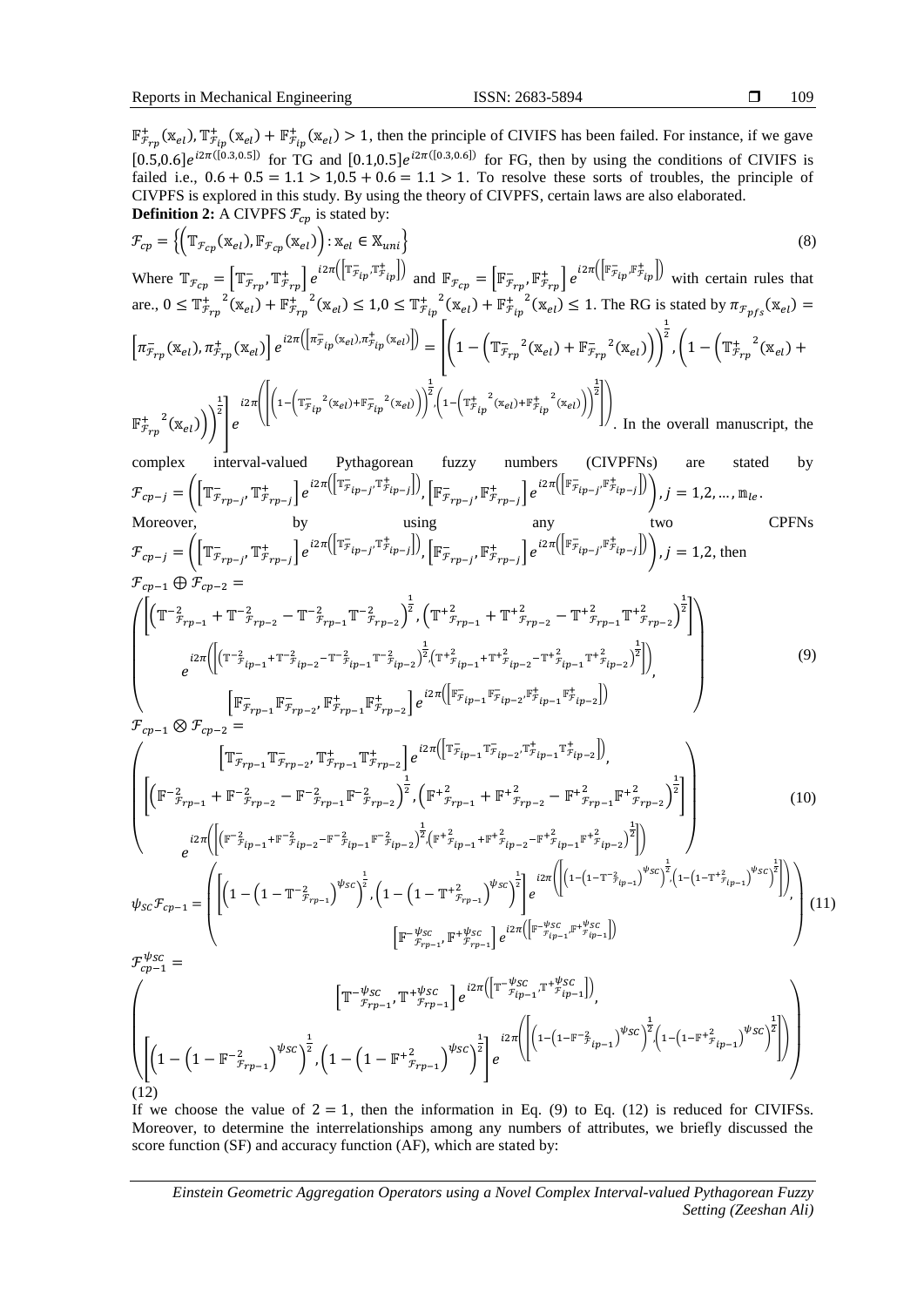$$
\mathbb{S}^{sf}(\mathcal{F}_{cp-1}) = \frac{1}{2} \left( \frac{\mathbb{T}_{\mathcal{F}_{rp-j}}^2 + \mathbb{T}_{\mathcal{F}_{rp-j}}^+{}^2 + \mathbb{T}_{\mathcal{F}_{ip-j}}^-{}^2 + \mathbb{T}_{\mathcal{F}_{ip-j}}^+{}^2 - \left| \mathbb{F}_{\mathcal{F}_{ip-j}}^-{}^2 - \mathbb{F}_{\mathcal{F}_{ip-j}}^+{}^2 - \mathbb{F}_{\mathcal{F}_{ip-j}}^-{}^2 - \mathbb{F}_{\mathcal{F}_{ip-j}}^+{}^2 - \left| \mathbb{F}_{\mathcal{F}_{ip-j}}^-{}^2 - \mathbb{F}_{\mathcal{F}_{ip-j}}^+{}^2 \right| \right), \mathbb{S}^{sf}(\mathcal{F}_{cp-1}) \in [-1,1]
$$
\n(13)

$$
\mathbb{H}^{af}(\mathcal{F}_{cp-1}) = \frac{1}{2} \begin{pmatrix} \mathbb{T}_{\mathcal{F}_{rp-j}}^{-2} + \mathbb{T}_{\mathcal{F}_{rp-j}}^{+2} + \mathbb{T}_{\mathcal{F}_{ip-j}}^{-2} + \mathbb{T}_{\mathcal{F}_{ip-j}}^{+2} + \mathbb{T}_{\mathcal{F}_{ip-j}}^{+2} \\ \mathbb{F}_{\mathcal{F}_{rp-j}}^{-2} + \mathbb{F}_{\mathcal{F}_{rp-j}}^{+2} + \mathbb{F}_{\mathcal{F}_{ip-j}}^{-2} + \mathbb{F}_{\mathcal{F}_{ip-j}}^{+2} \end{pmatrix}, \mathbb{H}^{af}(\mathcal{F}_{cp-1}) \in [0,1]
$$
\n(14)

By using any two  
\n
$$
\mathcal{F}_{cp-j} = \left( \left[ \mathbb{T}^-_{\mathcal{F}_{rp-j}}, \mathbb{T}^+_{\mathcal{F}_{rp-j}} \right] e^{i2\pi \left( \left[ \mathbb{T}^-_{\mathcal{F}_{ip-j}}, \mathbb{T}^+_{\mathcal{F}_{ip-j}} \right] \right)}, \left[ \mathbb{F}^-_{\mathcal{F}_{rp-j}}, \mathbb{F}^+_{\mathcal{F}_{rp-j}} \right] e^{i2\pi \left( \left[ \mathbb{F}^-_{\mathcal{F}_{ip-j}}, \mathbb{F}^+_{\mathcal{F}_{ip-j}} \right] \right)} \right)
$$
\n
$$
j = 1.2, \text{ then}
$$
\n(IVPHNs)

1. If 
$$
\mathbb{S}^{sf}(\mathcal{F}_{cp-1}) > \mathbb{S}^{sf}(\mathcal{F}_{cp-2}) \Rightarrow \mathcal{F}_{cp-1} > \mathcal{F}_{cp-2}
$$
;

- 2. If  $\mathbb{S}^{\mathfrak{sl}}(\mathcal{F}_{cp-1}) < \mathbb{S}^{\mathfrak{sl}}(\mathcal{F}_{cp-2}) \Rightarrow \mathcal{F}_{cp-1} < \mathcal{F}_{cp-2};$
- 3. If  $\mathbb{S}^{sf}(\mathcal{F}_{cp-1}) = \mathbb{S}^{sf}(\mathcal{F}_{cp-2}) \Rightarrow$ 1) If  $\mathbb{H}^{af}(\mathcal{F}_{cp-1}) > \mathbb{H}^{af}(\mathcal{F}_{cp-2}) \Rightarrow \mathcal{F}_{cp-1} > \mathcal{F}_{cp-2};$ 2) If  $\mathbb{H}^{af}(\mathcal{F}_{cp-1}) < \mathbb{H}^{af}(\mathcal{F}_{cp-2}) \Rightarrow \mathcal{F}_{cp-1} < \mathcal{F}_{cp-2};$ 
	- 3) If  $\mathbb{H}^{af}(\mathcal{F}_{cp-1}) = \mathbb{H}^{af}(\mathcal{F}_{cp-2}) \Rightarrow \mathcal{F}_{cp-1} = \mathcal{F}_{cp-2}.$

## **4. Einstein Operational laws for CIVPFNs**

Certain scholars have elaborated numerous t-norm and t-conorm, but Einstein t-norm and t-conorm have received extensive attraction from researchers. The main idea of Einstein t-norm and t-conorm are elaborated below.

$$
S(a,b) = \left(\frac{a^2 + b^2}{1 + a^2 b^2}\right)^{\frac{1}{2}}, T(a,b) = \frac{ab}{(1 + (1 - a^2)(1 - b^2))^{\frac{1}{2}}}
$$
(15)

By using these laws, Wang and Liu (2020) were utilized the Einstein operational laws in the environment of intuitionistic fuzzy geometric aggregation operators. The principle of Einstein laws is also utilized in the environment of intuitionistic fuzzy information aggregation was elaborated by Wang and Liu (2012). Keeping the supremacy of the elaborated laws, Garg (2017) explored the principle of generalized Pythagorean fuzzy geometric aggregation operators based on Einstein laws. No one explored utilized the principle of Einstein laws in the environment of complex interval-valued intuitionistic and complex intervalvalued Pythagorean fuzzy sets. To improve the quality of research works, in this study, we explore some operational laws by using the Einstein laws and discussed their important results.

**Definition** 3: By using any two CIVPFNs  
\n
$$
\mathcal{F}_{cp-j} = \left( \left[ \mathbb{T}_{\mathcal{F}_{rp-j}}^{\text{-}} \mathbb{T}_{\mathcal{F}_{rp-j}}^{\text{+}} \right] e^{i2\pi \left( \left[ \mathbb{T}_{\mathcal{F}_{ip-j}}^{\text{-}} \mathbb{T}_{\mathcal{F}_{rp-j}}^{\text{+}} \right] \right)}, \left[ \mathbb{F}_{\mathcal{F}_{rp-j}}^{\text{-}} \mathbb{F}_{\mathcal{F}_{rp-j}}^{\text{+}} \right] e^{i2\pi \left( \left[ \mathbb{F}_{\mathcal{F}_{ip-j}}^{\text{-}} \mathbb{F}_{\mathcal{F}_{ip-j}}^{\text{+}} \right] \right)} \right), j = 1, 2, \text{ then}
$$
\n
$$
\mathcal{F}_{cp-j} = \left( \left[ \frac{\left( \frac{\mathbb{T}^{-2}_{\mathcal{F}_{rp-1}} + \mathbb{T}^{-2}_{\mathcal{F}_{rp-2}}}{1 + \mathbb{T}^{-2}_{\mathcal{F}_{rp-1}} \mathbb{T}^{-2}_{\mathcal{F}_{rp-2}} \right)^{\frac{1}{2}}}, \left( \frac{\mathbb{T}^{+2}_{\mathcal{F}_{rp-1}} + \mathbb{T}^{+2}_{\mathcal{F}_{rp-2}}}{1 + \mathbb{T}^{+2}_{\mathcal{F}_{rp-1}} \mathbb{T}^{-2}_{\mathcal{F}_{rp-2}} \right)^{\frac{1}{2}}} \right) e^{i2\pi \left( \left[ \frac{\left( \frac{\mathbb{T}^{-2}_{\mathcal{F}_{ip-1}} + \mathbb{T}^{-2}_{\mathcal{F}_{ip-2}}}{1 + \mathbb{T}^{2}_{\mathcal{F}_{ip-1}} \mathbb{T}^{-2}_{\mathcal{F}_{ip-2}} \right)^{\frac{1}{2}}} \right]}{\left( \left[ \frac{\mathbb{F}_{\mathcal{F}_{rp-1}}^{\text{}} \mathbb{F}_{\mathcal{F}_{rp-1}}^{\text{-}} \mathbb{F}_{\mathcal{F}_{rp-2}}^{\text{-}}}{1 + \left( 1 - \mathbb{F}^{-2}_{\mathcal{F}_{rp-1}} \right) \left( 1 - \mathbb{F}^{-2}_{\mathcal{F}_{rp-2}} \right)^{\frac{1}{2}}} \right)} e^{-i2\pi \left( \left[ \frac{\mathbb{F}_{\mathcal{F}_{ip-1}}^{\text{-}} \mathbb{F
$$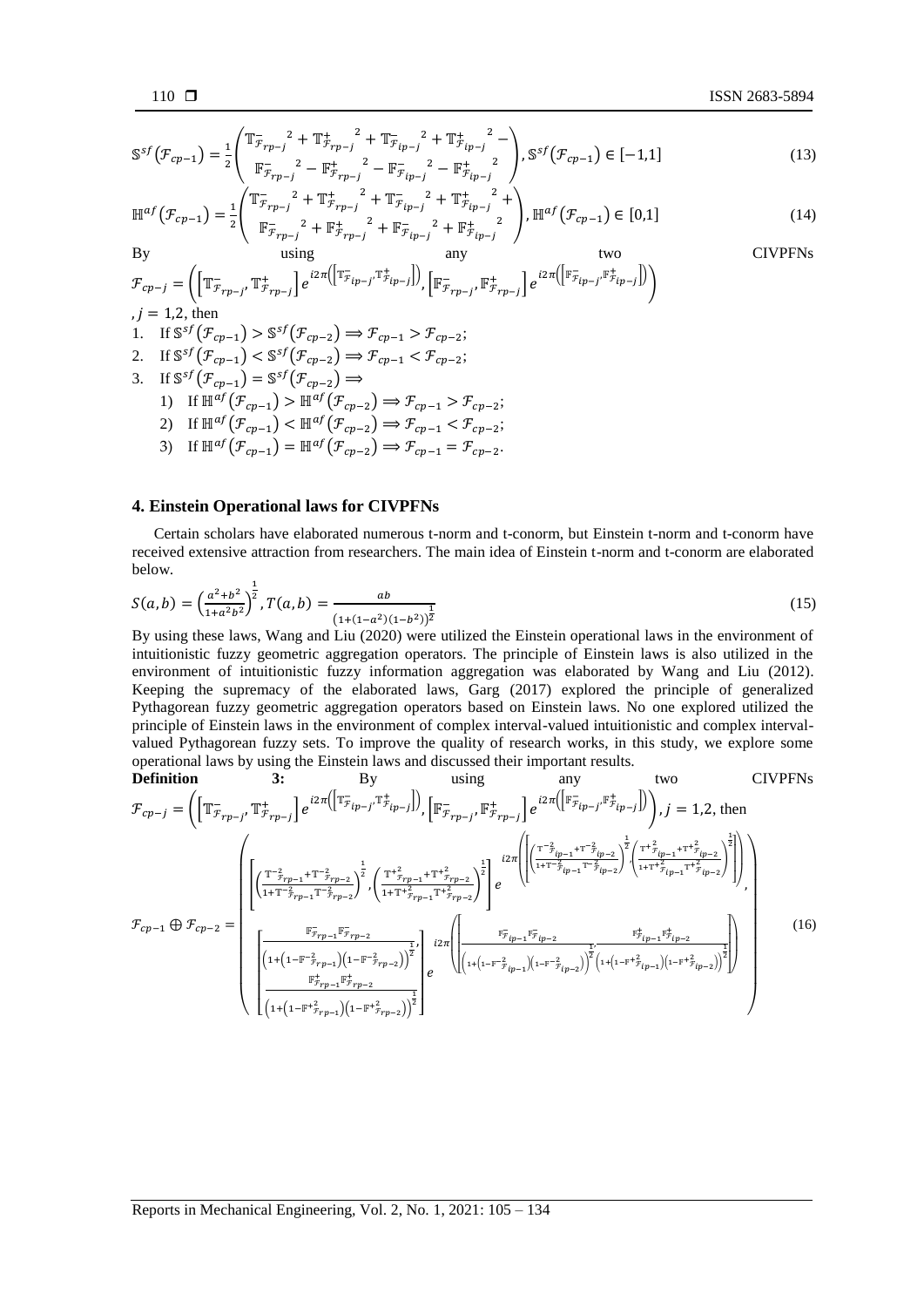$$
T_{cp-1} \otimes T_{cp-2} = \begin{pmatrix} \frac{\tau_{\bar{\gamma}_{rp-1}}\tau_{\bar{\gamma}_{rp-1}}\tau_{\bar{\gamma}_{rp-1}}\tau_{\bar{\gamma}_{rp-1}}\tau_{\bar{\gamma}_{rp-1}}\tau_{\bar{\gamma}_{rp-1}}\tau_{\bar{\gamma}_{rp-1}}\tau_{\bar{\gamma}_{rp-1}}\tau_{\bar{\gamma}_{rp-1}}\tau_{\bar{\gamma}_{rp-1}}\tau_{\bar{\gamma}_{rp-1}}\tau_{\bar{\gamma}_{rp-1}}\tau_{\bar{\gamma}_{rp-1}}\tau_{\bar{\gamma}_{rp-1}}\tau_{\bar{\gamma}_{rp-1}}\tau_{\bar{\gamma}_{rp-1}}\tau_{\bar{\gamma}_{rp-1}}\tau_{\bar{\gamma}_{rp-1}}\tau_{\bar{\gamma}_{rp-1}}\tau_{\bar{\gamma}_{rp-1}}\tau_{\bar{\gamma}_{rp-1}}\tau_{\bar{\gamma}_{rp-1}}\tau_{\bar{\gamma}_{rp-1}}\tau_{\bar{\gamma}_{rp-1}}\tau_{\bar{\gamma}_{rp-1}}\tau_{\bar{\gamma}_{rp-1}}\tau_{\bar{\gamma}_{rp-1}}\tau_{\bar{\gamma}_{rp-1}}\tau_{\bar{\gamma}_{rp-1}}\tau_{\bar{\gamma}_{rp-1}}\tau_{\bar{\gamma}_{rp-1}}\tau_{\bar{\gamma}_{rp-1}}\tau_{\bar{\gamma}_{rp-1}}\tau_{\bar{\gamma}_{rp-1}}\tau_{\bar{\gamma}_{rp-1}}\tau_{\bar{\gamma}_{rp-1}}\tau_{\bar{\gamma}_{rp-1}}\tau_{\bar{\gamma}_{rp-1}}\tau_{\bar{\gamma}_{rp-1}}\tau_{\bar{\gamma}_{rp-1}}\tau_{\bar{\gamma}_{rp-1}}\tau_{\bar{\gamma}_{rp-1}}\tau_{\bar{\gamma}_{rp-1}}\tau_{\bar{\gamma}_{rp-1}}\tau_{\bar{\gamma}_{rp-1}}\tau_{\bar{\gamma}_{rp-1}}\tau_{\bar{\gamma}_{rp-1}}\tau_{\bar{\gamma}_{rp-1}}\tau_{\bar{\gamma}_{rp-1}}\tau_{\bar{\gamma}_{rp-1}}\tau_{\bar{\gamma}_{rp-1}}\tau_{\bar{\gamma}_{rp-1}}\tau_{\bar{\gamma}_{rp-1}}\tau_{\bar{\gamma}_{rp-1}}\tau_{\bar{\gamma}_{rp-1}}\tau_{\bar{\gamma}_{rp-1}}\tau_{\bar{\gamma}_{rp-1}}\tau_{\bar{\gamma}_{rp-1}}\tau_{\bar{\gamma}_{rp-1}}\tau_{\bar{\gamma}_{rp-1}}\tau_{\bar{\gamma}_{rp-1}}\tau_{
$$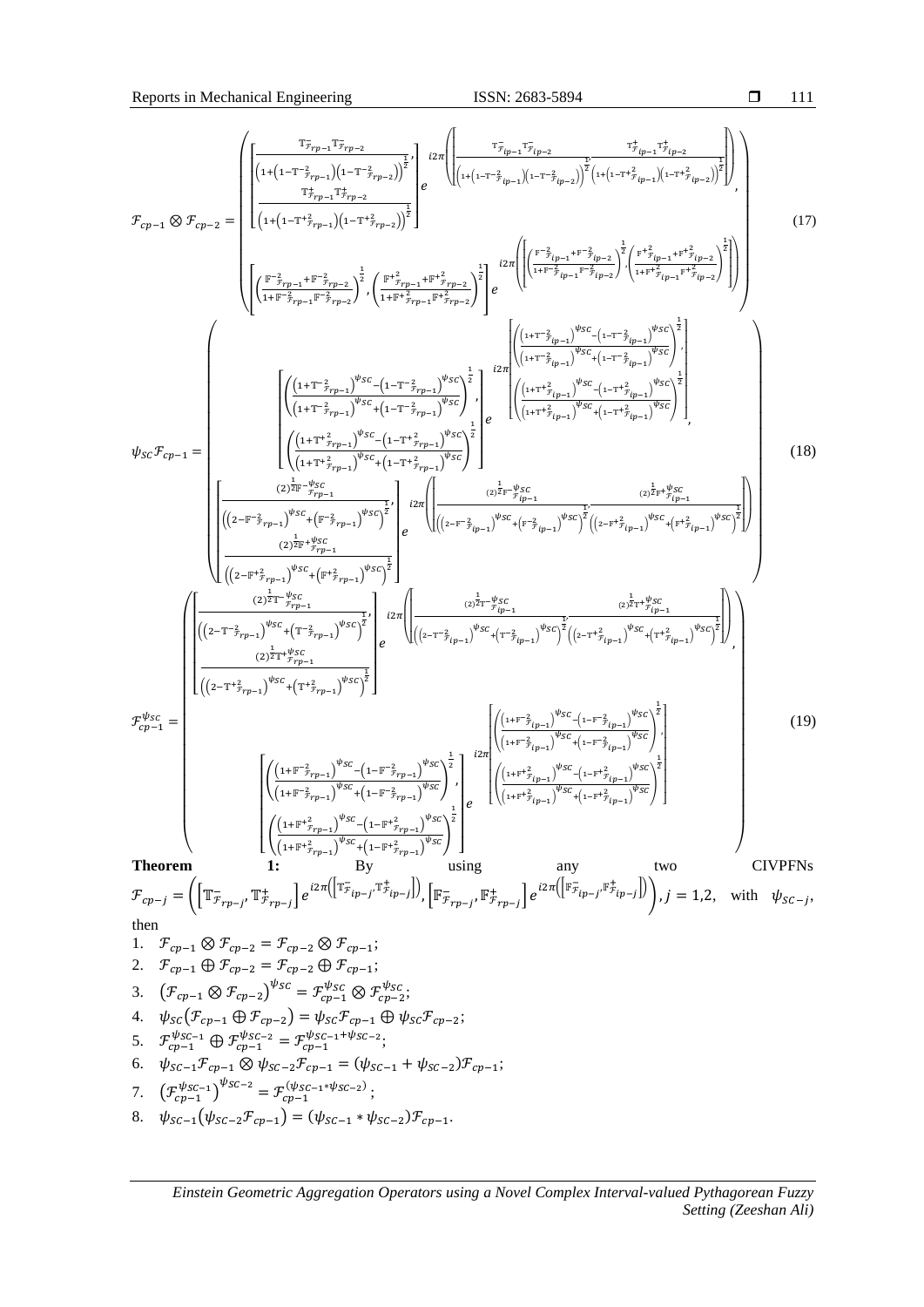$$
112\ \blacksquare
$$

**Proof:** By using any two CIVPFNs 
$$
\mathcal{F}_{cp-j} = \left( \left[ \mathbb{T}_{\mathcal{F}_{rp-j}}^-, \mathbb{T}_{\mathcal{F}_{rp-j}}^+ \right] e^{i2\pi \left( \left[ \mathbb{T}_{\mathcal{F}_{ip-j}}^-, \mathbb{T}_{\mathcal{F}_{ip-j}}^+ \right] \right)}, \left[ \mathbb{F}_{\mathcal{F}_{rp-j}}^-, \mathbb{F}_{\mathcal{F}_{rp-j}}^+ \right] e^{i2\pi \left( \left[ \mathbb{F}_{\mathcal{F}_{ip-j}}, \mathbb{F}_{\mathcal{F}_{ip-j}}^+ \right] \right)} \right), j = 1, 2, \text{ with } \psi_{SC-j},
$$
 we will prove that the (1), (3), and (5), other is similar. \n1. By using the Eq. (17), such that

$$
\mathcal{F}_{cp-1} \otimes \mathcal{F}_{cp-2} \overline{\mathbb{F}_{rp-1} \mathbb{F}_{rp-2}} \\ = \left( \begin{matrix} \frac{\mathbb{T}_{r_{rp-1}}}{1+\left(1-\mathbb{T}^{-2}_{r_{rp-1}}\right)\left(1-\mathbb{T}^{-2}_{r_{rp-2}}\right) \right)^{\frac{1}{2}}}{\left(1+\left(1-\mathbb{T}^{+2}_{r_{rp-1}}\right)\left(1-\mathbb{T}^{+2}_{r_{rp-2}}\right) \right)^{\frac{1}{2}}} \end{matrix} e^{-i 2\pi \left( \begin{matrix} \frac{\mathbb{T}_{r_{lp-1}}}{1+\left(1-\mathbb{T}^{-2}_{r_{lp-2}}\right)\left(1-\mathbb{T}^{+2}_{r_{lp-2}}\right) \right)^{\frac{1}{2}}}{\left(1+\left(1-\mathbb{T}^{+2}_{r_{rp-1}}\right)\left(1-\mathbb{T}^{+2}_{r_{rp-2}}\right) \right)^{\frac{1}{2}}} \end{matrix} e^{-i 2\pi \left( \begin{matrix} \frac{\mathbb{T}_{r_{lp-1}}}{1+\left(1-\mathbb{T}^{-2}_{r_{lp-2}}\right)\left(1-\mathbb{T}^{+2}_{r_{lp-2}}\right) \right)^{\frac{1}{2}}} {\left(1+\left(1-\mathbb{T}^{+2}_{r_{rp-1}}\right)\left(1-\mathbb{T}^{+2}_{r_{rp-2}}\right) \right)^{\frac{1}{2}}} \end{matrix} e^{-i 2\pi \left( \begin{matrix} \frac{\mathbb{T}_{r_{lp-1}}}{1+\mathbb{T}^{-2}_{r_{lp-2}}}\left(1-\mathbb{T}^{+2}_{r_{lp-1}}\right)\left(1-\mathbb{T}^{+2}_{r_{lp-2}}\right) \right)^{\frac{1}{2}}}{\left(1+\mathbb{T}^{-2}_{r_{lp-1}}\mathbb{T}^{-2}_{r_{lp-2}}\right)^{\frac{1}{2}}} \end{matrix} e^{-i 2\pi \left( \begin{matrix} \frac{\mathbb{T}_{r_{lp-1}}}{1+\mathbb{T}^{2}_{r_{lp-1}}}\left(1-\mathbb{T}^{+2}_{r_{lp-2}}\right) \right)^{\frac{1}{2}}}{\left(1+\mathbb{T}^{2}_{r_{lp-1}}\mathbb{T}^{+2}_{r_{lp-2}}\right)^{\frac{1}{2}}} e^{-i 2\pi \left( \begin{matrix} \frac{\mathbb{T
$$

$$
= \mathcal{F}_{cp-2} \otimes \mathcal{F}_{cp-1}
$$

- 2. Straightforward.
- 3. By using Eq. (17), such that

$$
\begin{split} &\mathcal{F}_{cp-1}\otimes\mathcal{F}_{cp-2}\\ &=\left(\begin{aligned} &\left[\frac{\mathbb{T}^{-}_{\mathcal{F}_{rp-1}}\mathbb{T}^{-}_{\mathcal{F}_{rp-2}}}{\left(1+\left(1-\mathbb{T}^{-2}_{\mathcal{F}_{rp-1}}\right)\left(1-\mathbb{T}^{-2}_{\mathcal{F}_{rp-2}}\right)\right)^{\frac{1}{2}}},\ &\frac{\mathbb{T}^{+}_{\mathcal{F}_{lp-1}}\mathbb{T}^{-}_{\mathcal{F}_{lp-2}}}{\mathbb{T}^{+}_{\mathcal{F}_{rp-1}}\mathbb{T}^{+}_{\mathcal{F}_{rp-2}}}\right)\end{aligned}\right)^{\frac{1}{2}}\left(\begin{aligned} &\frac{\mathbb{T}^{-}_{\mathcal{F}_{rp-1}}\mathbb{T}^{-}_{\mathcal{F}_{rp-2}}}{\left(1+\left(1-\mathbb{T}^{+2}_{\mathcal{F}_{rp-1}}\right)\left(1-\mathbb{T}^{+2}_{\mathcal{F}_{rp-2}}\right)\right)^{\frac{1}{2}}}\right)^{\frac{1}{2}}\\ &=\left(\begin{aligned} &\left(\frac{\mathbb{F}^{-2}_{\mathcal{F}_{rp-1}}+\mathbb{F}^{-2}_{\mathcal{F}_{rp-1}}}{\left(1+\left(1-\mathbb{T}^{+2}_{\mathcal{F}_{rp-1}}\right)\left(1-\mathbb{T}^{+2}_{\mathcal{F}_{rp-2}}\right)\right)^{\frac{1}{2}}}\end{aligned}\right)^{\frac{1}{2}}\right)^{\frac{1}{2}}\\ &\left(\left(\frac{\mathbb{F}^{-2}_{\mathcal{F}_{rp-1}}+\mathbb{F}^{-2}_{\mathcal{F}_{rp-2}}}{\left(1+\mathbb{F}^{-2}_{\mathcal{F}_{rp-1}}\mathbb{F}^{-2}_{\mathcal{F}_{rp-2}}\right)^{\frac{1}{2}}},\left(\frac{\mathbb{F}^{+2}_{\mathcal{F}_{rp-1}}+\mathbb{F}^{+2}_{\mathcal{F}_{rp-2}}}{\left(1+\mathbb{F}^{+2}_{\mathcal{F}_{rp-1}}\mathbb{F}^{+2}_{\mathcal{F}_{rp-1}}\mathbb{F}^{+2}_{\mathcal{F}_{rp-1}}\mathbb{F}^{+2}_{\mathcal{F}_{rp-2}}\right)^{\frac{1}{2}}}\right)^{\frac{1}{2}}e^{\frac{i2\pi}{\left(\left(\frac{\mathbb{F
$$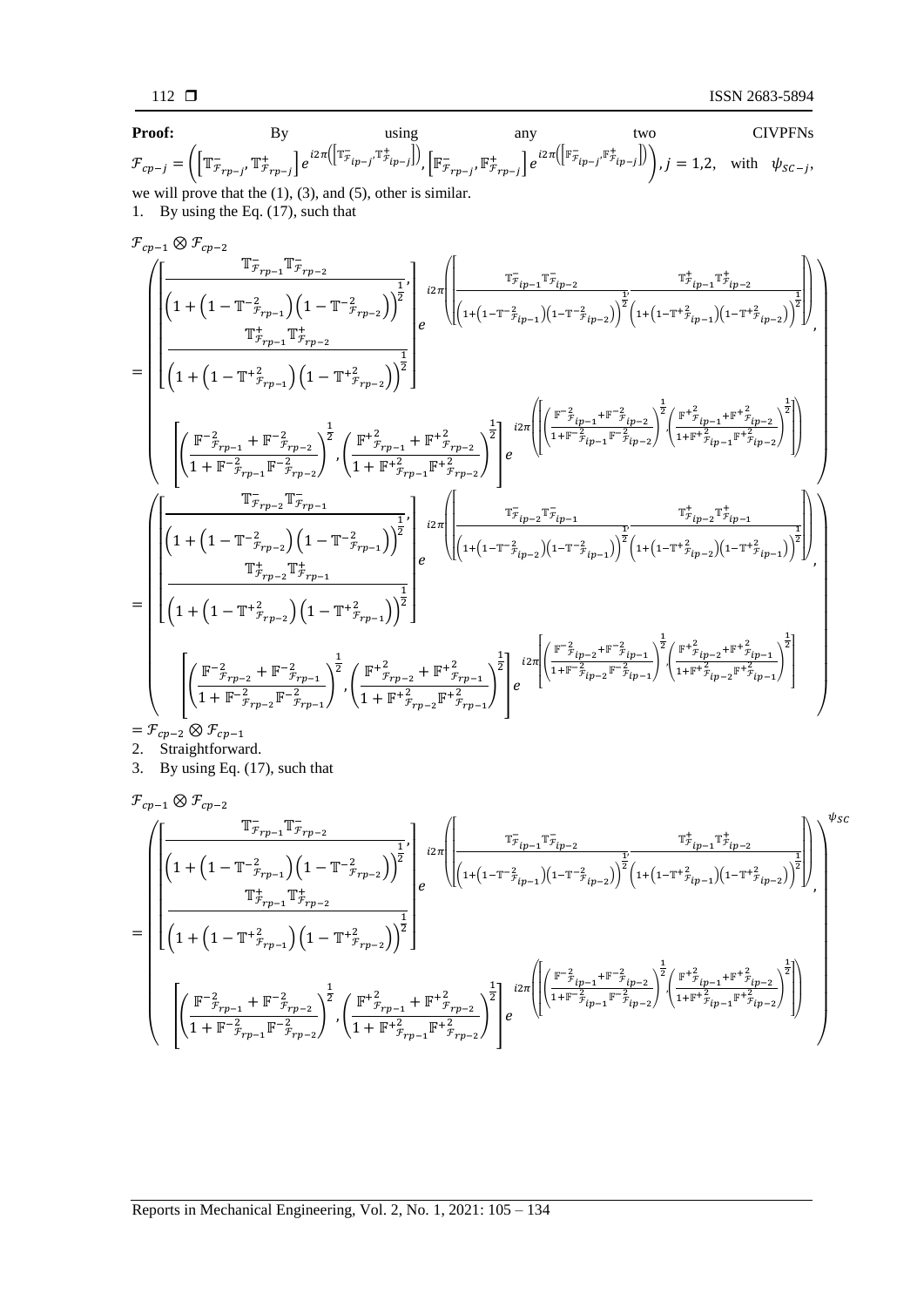Reports in Mechanical Engineering ISSN: 2683-5894

$$
\begin{pmatrix}\n\left[\left(2-\mathbf{T}^{-\frac{1}{2}}\bar{r}_{\tau p-1} \mathbf{T}_{\tau p-2}\right)\left(2-\mathbf{T}^{-\frac{1}{2}}\bar{r}_{p-2}\right) + \left(\frac{1}{2}\left[2\pi\left[\frac{2}{\left(2-\mathbf{T}^{2}\bar{r}_{\tau p-1} \mathbf{T}_{\tau p-2}\right)}\left(2\pi\frac{1}{r_{\tau p-1}}\right)\left(2-\mathbf{T}^{2}\bar{r}_{\tau p-2}\right)\right]\right] & \left[\left(\frac{2-\mathbf{T}^{2}\bar{r}_{\tau p-1} \mathbf{T}_{\tau p-2}}{\left(2\pi\bar{r}_{\tau p-1}\right)\left(2-\mathbf{T}^{2}\bar{r}_{\tau p-2}\right)}\right)\right] & \left[\left(\frac{2-\mathbf{T}^{2}\bar{r}_{\tau p-1} \mathbf{T}_{\tau p-2}}{\left(2\pi\bar{r}_{\tau p-1}\right)\left(2-\mathbf{T}^{2}\bar{r}_{\tau p-2}\right)}\right)\right] & \left[\left(\frac{2-\mathbf{T}^{2}\bar{r}_{\tau p-1} \mathbf{T}_{\tau p-2}}{\left(2-\mathbf{T}^{2}\bar{r}_{\tau p-1}\right)\left(2-\mathbf{T}^{2}\bar{r}_{\tau p-2}\right)}\right)\right] & \left[\left(\frac{2-\mathbf{T}^{2}\bar{r}_{\tau p-1} \mathbf{T}_{\tau p-2}}{\left(2-\mathbf{T}^{2}\bar{r}_{\tau p-1}\right)\left(1+\mathbf{F}^{-\frac{2}{2}}\bar{r}_{\tau p-2}\right)}\right)\left(1-\mathbf{F}^{-\frac{2}{2}}\bar{r}_{\tau p-1}\right)\right] & \left[\left(\frac{1+\mathbf{F}^{-\frac{2}{2}}\bar{r}_{\tau p-1} \mathbf{T}_{\tau p-1}}{\left(1+\mathbf{F}^{-\frac{2}{2}}\bar{r}_{\tau p-1}\right)\left(1+\mathbf{F}^{-\frac{2}{2}}\bar{r}_{\tau p-2}\right)}\right)\left(1-\mathbf{F}^{-\frac{2}{2}}\bar{r}_{\tau p-2}\right)\right)^{2}\right] & \left[\left(\frac{1+\mathbf{F}^{-\frac{2}{2}}\bar{r}_{\tau p-1} \mathbf{T}_{\tau p-1
$$

Then by using the ETN and ETCN, we determine

$$
\left(\mathcal{F}_{cp-1} \otimes \mathcal{F}_{cp-2}\right)^{\psi_{SC}} = \left(\begin{bmatrix} (2.c^{-})^{\frac{1}{2}} & (2.c^{+})^{\frac{1}{2}} \\ \frac{(2.c^{-})^{\frac{1}{2}}}{(d^{-}+c^{-})^{\frac{1}{2}}}\cdot\frac{(2.c^{+})^{\frac{1}{2}}}{(d^{+}+c^{+})^{\frac{1}{2}}}\end{bmatrix} e^{i2\pi \left(\frac{(2.c^{-})^{\frac{1}{2}}}{(d^{-}'+c^{-})^{\frac{1}{2}}}(d^{+}/+c^{+})^{\frac{1}{2}}}\right)}\right)^{\psi_{SC}}
$$
\n
$$
\left(\frac{(\mathcal{F}_{cp-1} \otimes \mathcal{F}_{cp-2})^{\psi_{SC}}}{\left(\frac{a^{-}+b^{-}}{a^{-}-b^{-}}\right)^{\frac{1}{2}}}\cdot\left(\frac{a^{+}+b^{+}}{a^{+}-b^{+}}\right)^{\frac{1}{2}}\right)e^{i2\pi \left[\left(\frac{a^{-}'+b^{-}}{a^{-}'+b^{-}}\right)^{\frac{1}{2}}\cdot\left(\frac{a^{+}'+b^{+}}{a^{+}'-b^{+}}\right)^{\frac{1}{2}}\right]}\right)
$$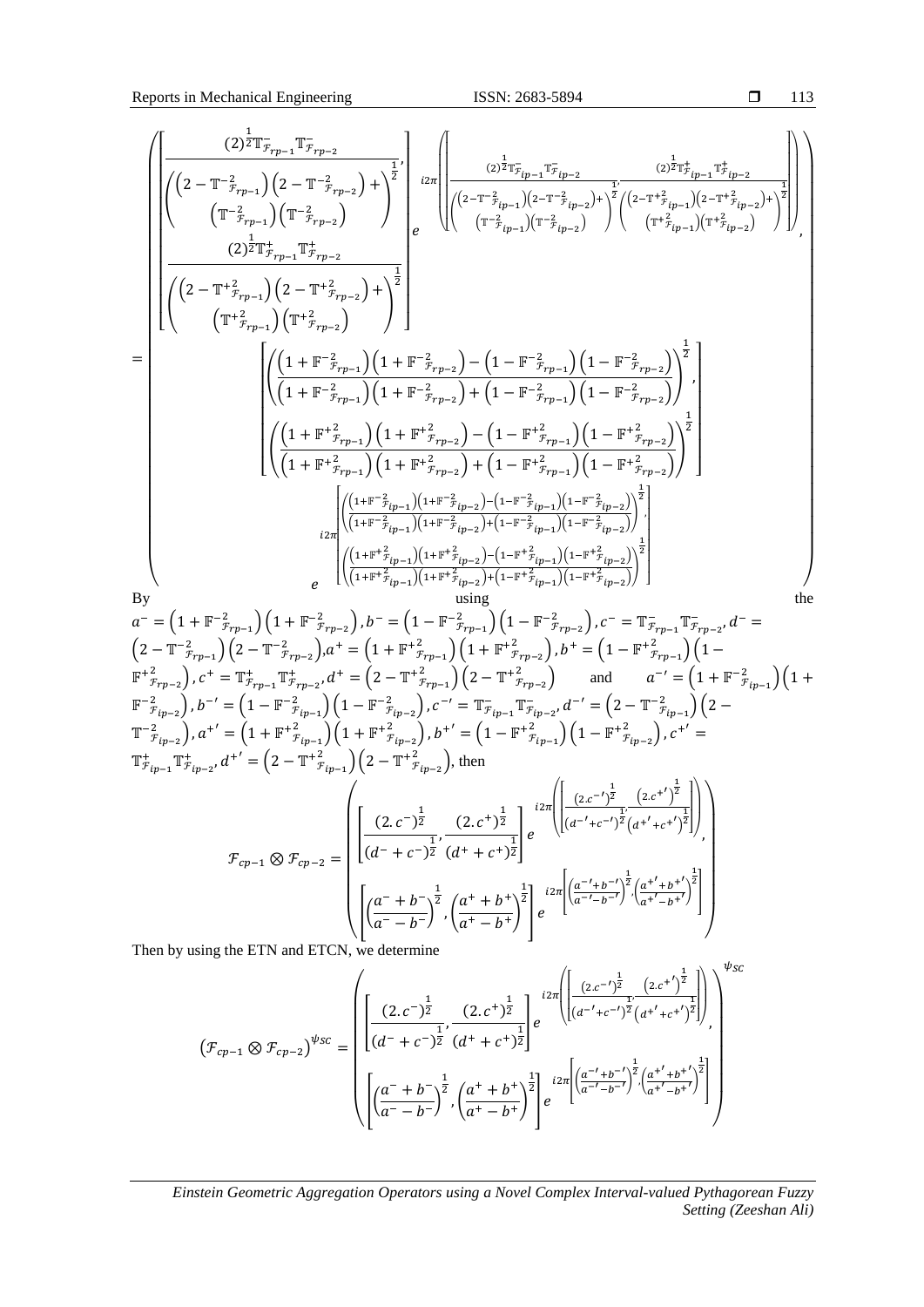$$
\left(\left(2-\left(\frac{(2,c^{-1})^{\frac{1}{2}}}{(d^+ + c^{-1})^{\frac{1}{2}}}\right)^{\psi_{SC}} + \left(\left(\frac{(2,c^{-1})^{\frac{1}{2}}}{(d^+ + c^{-1})^{\frac{1}{2}}}\right)^{\psi_{SC}}\right)^{\frac{1}{2}} \cdot \left(\left(2-\left(\frac{(2,c^{4})^{\frac{1}{2}}}{(d^+ + c^{4})^{\frac{1}{2}}}\right)^{\psi_{SC}} + \left(\left(\frac{(2,c^{4})^{\frac{1}{2}}}{(d^+ + c^{4})^{\frac{1}{2}}}\right)^{\psi_{SC}}\right)^{\frac{1}{2}}\right) \cdot \left(\left(2-\left(\frac{(2,c^{4})^{\frac{1}{2}}}{(d^+ + c^{4})^{\frac{1}{2}}}\right)^{\psi_{SC}}\right)^{\frac{1}{2}}\right) \cdot \left(\left(\frac{(2,c^{4})^{\frac{1}{2}}}{(d^+ + c^{4})^{\frac{1}{2}}}\right)^{\psi_{SC}}\right)^{\frac{1}{2}}\right) \cdot \left(\left(\frac{(2,c^{4})^{\frac{1}{2}}}{(d^+ + c^{4})^{\frac{1}{2}}}\right)^{\psi_{SC}}\right) \cdot \left(\left(\frac{(2,c^{4})^{\frac{1}{2}}}{(d^+ + c^{4})^{\frac{1}{2}}}\right)^{\psi_{SC}}\right) \cdot \left(\left(\frac{(2,c^{4})^{\frac{1}{2}}}{(d^+ + c^{4})^{\frac{1}{2}}}\right)^{\psi_{SC}}\right) \cdot \left(\left(\frac{(2,c^{4})^{\frac{1}{2}}}{(d^+ + c^{4})^{\frac{1}{2}}}\right)^{\psi_{SC}}\right)\right) \cdot \left(\left(\frac{(2,c^{4})^{\frac{1}{2}}}{(d^+ + c^{4})^{\frac{1}{2}}}\right)^{\psi_{SC}}\right) \cdot \left(\left(\frac{(2,c^{4})^{\frac{1}{2}}}{(d^+ + c^{4})^{\frac{1}{2}}}\right)^{\psi_{SC}}\right) \cdot \left(\left(\frac{(2,c^{4})^{\frac{1}{2}}}{(d^+ + c^{4})^{\frac{1}{2}}}\right)^{\psi_{SC}}\right) \cdot \left(\left(\frac{(2,c^{4})^{\frac{1}{2}}}{(d^+ + c^{4})^{\frac{1}{2}}}\right)^{\psi_{SC}}\right) \cdot \left(\
$$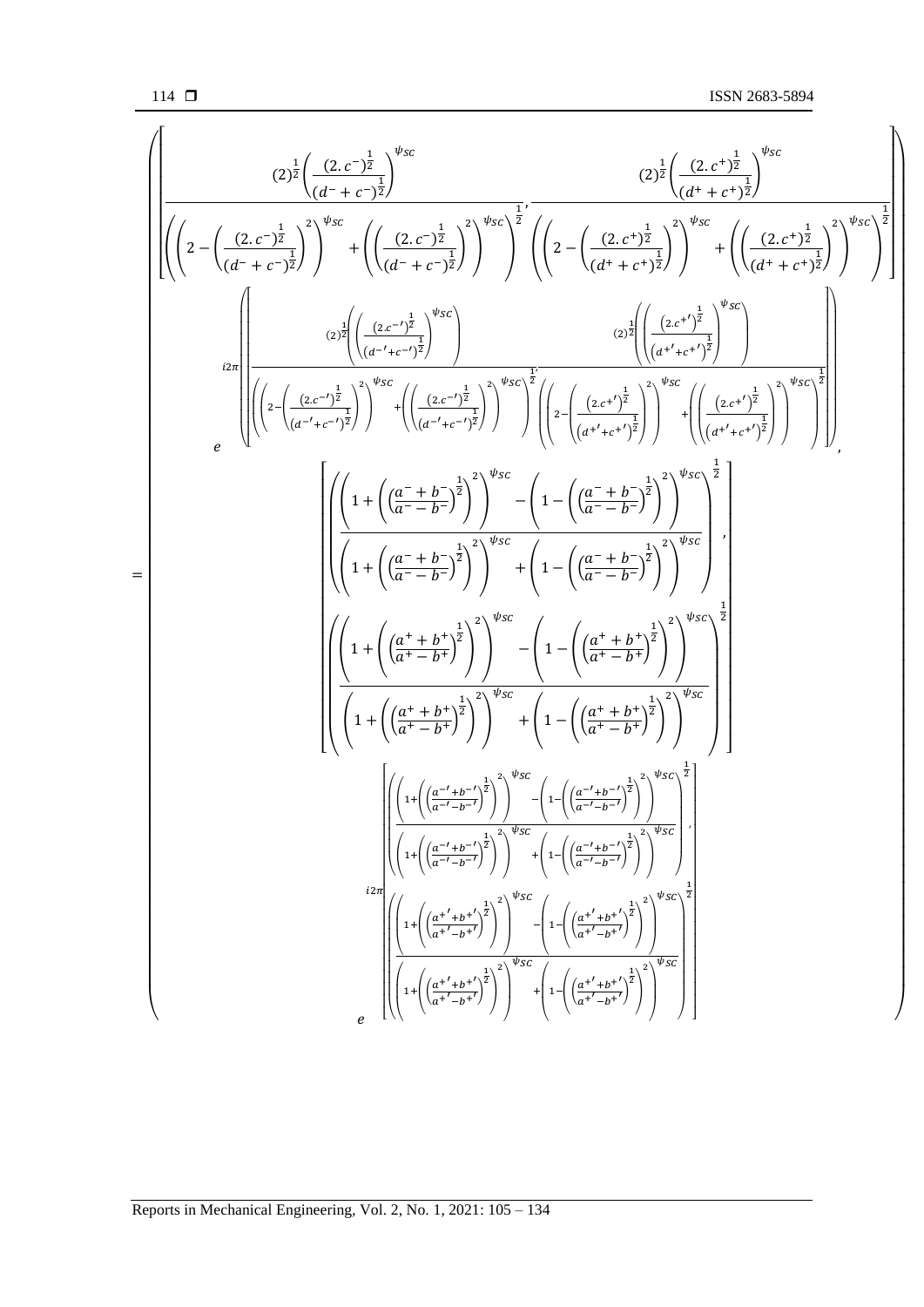$$
=\left(\frac{\left[\left(2,c^{-\psi_{SC}}\right)^{\frac{1}{2}}}{\left(d^{-\psi_{SC}}+c^{-\psi_{SC}}\right)^{\frac{1}{2}}}\left(d^{+\psi_{SC}}+c^{+\psi_{SC}}\right)^{\frac{1}{2}}\right]e^{i2\pi}\left(\frac{\left(2,c^{+\psi_{SC}}\right)^{\frac{1}{2}}}{\left(d^{-\psi_{SC}}+c^{-\psi_{SC}}\right)^{\frac{1}{2}}\left(d^{+\psi_{SC}}+c^{+\psi_{SC}}\right)^{\frac{1}{2}}\right)}\right),\\ \left(\frac{\left(a^{-\psi_{SC}}+b^{-\psi_{SC}}\right)^{\frac{1}{2}}}{\left(d^{-\psi_{SC}}-b^{-\psi_{SC}}\right)^{\frac{1}{2}}}\left(\frac{a^{+\psi_{SC}}+b^{+\psi_{SC}}\right)^{\frac{1}{2}}}{a^{+\psi_{SC}}-b^{+\psi_{SC}}}\right)^{\frac{1}{2}}e^{i2\pi}\left(\frac{\left(a^{-\psi_{SC}}+b^{-\psi_{SC}}\right)^{\frac{1}{2}}}{a^{-\psi_{SC}}-b^{-\psi_{SC}}}\right)^{\frac{1}{2}}\right)}\right)
$$
\n
$$
\left(\frac{2^{\frac{1}{2}}\pi^{-\psi_{SC}}}{\left(2-\mathbb{T}^{-\frac{2}{2}}\tau_{p-1}\right)^{\psi_{SC}}\left(2-\mathbb{T}^{-\frac{2}{2}}\tau_{p-2}\right)^{\psi_{SC}}}\right)^{\frac{1}{2}}e^{-\frac{\left(2^{\frac{1}{2}}\pi^{+\psi_{SC}}+b^{-\psi_{SC}}\right)^{\frac{1}{2}}}{\left(d^{-\psi_{SC}}+b^{-\psi_{SC}}\right)^{\frac{1}{2}}}\right)}\right)
$$
\n
$$
\left(\frac{2^{\frac{1}{2}}\pi^{-\psi_{SC}}}{\left(1-\frac{\tau_{p-1}^{2}}{\tau_{p-1}}\right)^{\psi_{SC}}\left(\mathbb{T}^{-\frac{2}{2}}\tau_{p-2}\right)^{\psi_{SC}}\right)^{\frac{1}{2}}e^{-\frac{\left(2-\mathbb{T}^{+\frac{2}{2}}\tau_{p-1}\right)^{\psi_{SC}}}{\left(1+\frac{\tau_{p-1}^{2}}{\tau_{p-1}}\right)^{\psi_{SC}}\left(1+\frac{\tau_{p-2}^{2}}{\tau_{p-2}}\right)^{\psi_{SC}}}\right)^{\frac{1}{2}}}\right)
$$
\n $$ 

Further,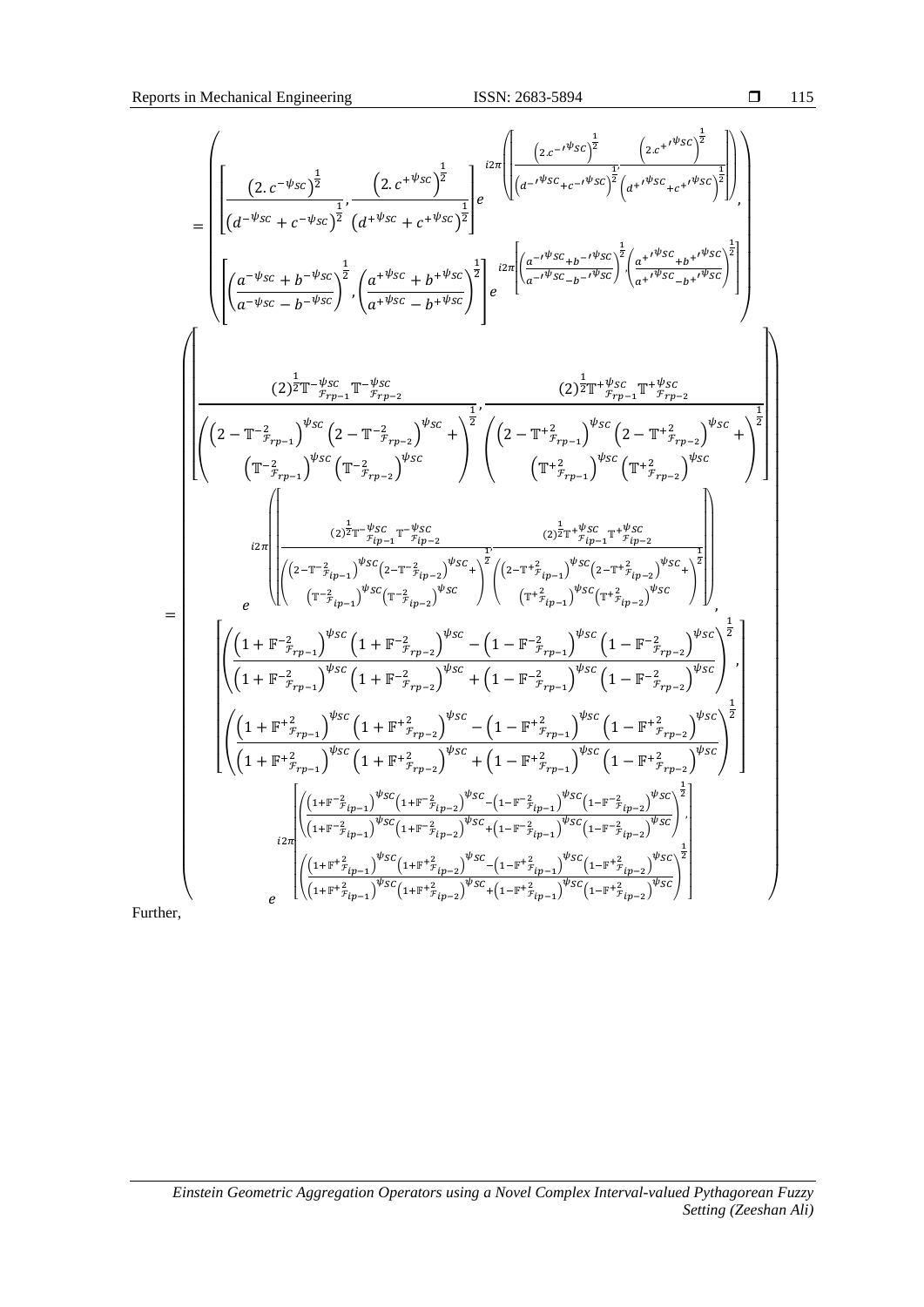$$
\mathcal{F}_{cp-1}^{\psi_{SC}} = \left\{\begin{bmatrix} (2)^{\frac{1}{2}}\mathbb{T}^{-\frac{\psi_{SC}}{r_{p_{p-1}}}} \\ \left((2-\mathbb{T}^{-2}_{r_{p_{p-1}}})^{\psi_{SC}} + (\mathbb{T}^{-2}_{r_{p_{p-1}}})^{\psi_{SC}}\right)^{\frac{1}{2}} \\ \left((2-\mathbb{T}^{+2}_{r_{p_{p-1}}})^{\psi_{SC}} + (\mathbb{T}^{+2}_{r_{p_{p-1}}})^{\psi_{SC}}\right)^{\frac{1}{2}} \\ \left((2-\mathbb{T}^{+2}_{r_{p_{p-1}}})^{\psi_{SC}} + (\mathbb{T}^{+2}_{r_{p_{p-1}}})^{\psi_{SC}}\right)^{\frac{1}{2}} \\ \left((2-\mathbb{T}^{+2}_{r_{p_{p-1}}})^{\psi_{SC}} + (\mathbb{T}^{+2}_{r_{p_{p-1}}})^{\psi_{SC}}\right)^{\frac{1}{2}} \right\} \\ \left[\left(\frac{(1+\mathbb{F}^{-2}_{r_{p_{p-1}}})^{\psi_{SC}} - (1-\mathbb{F}^{-2}_{r_{p_{p-1}}})^{\psi_{SC}}}{(1+\mathbb{F}^{-2}_{r_{p_{p-1}}})^{\psi_{SC}} + (\mathbb{T}^{+2}_{r_{p_{p-1}}})^{\psi_{SC}}\right)^{\frac{1}{2}}}\right] \left\{\begin{bmatrix} ((1+\mathbb{F}^{-2}_{r_{p_{p-1}}})^{\psi_{SC}} + (1-\mathbb{F}^{-2}_{r_{p_{p-1}}})^{\psi_{SC}}) \\ \left((1+\mathbb{F}^{-2}_{r_{p_{p-1}}})^{\psi_{SC}} - (1-\mathbb{F}^{-2}_{r_{p_{p-1}}})^{\psi_{SC}}\right)^{\frac{1}{2}} \\ \left((1+\mathbb{F}^{+2}_{r_{p_{p-1}}})^{\psi_{SC}} - (1-\mathbb{F}^{+2}_{r_{p_{p-1}}})^{\psi_{SC}}\right)^{\frac{1}{2}} \\ \left((1+\mathbb{F}^{+2}_{r_{p_{p-1}}})^{\psi_{SC}} - (1-\mathbb{F}^{+2}_{r_{p_{p-1}}})^{\psi_{SC}}\right)^{\frac{1}{2}} \right\} \\ \left[\left(\frac{(1+\mathbb{F}^{+2}_{r_{p_{p-1}}})^{\psi_{SC}} - (1-\mathbb{F}^{+2}_{r_{
$$

And

$$
\mathcal{F}_{cp-2}^{\psi_{SC}} = \left[\begin{matrix} (2)^{\frac{1}{2}}\mathbb{T}^{-\psi_{SC}} \\ \frac{2}{2}\mathbb{T}^{-\psi_{SC}} \\ \frac{1}{2}\mathbb{T}^{\psi_{SC}} \\ \frac{1}{2}\mathbb{T}^{\psi_{SC}} \\ \frac{1}{2}\mathbb{T}^{\psi_{SC}} \\ \frac{1}{2}\mathbb{T}^{\psi_{SC}} \\ \frac{1}{2}\mathbb{T}^{\psi_{SC}} \\ \frac{1}{2}\mathbb{T}^{\psi_{SC}} \\ \frac{1}{2}\mathbb{T}^{\psi_{SC}} \\ \frac{1}{2}\mathbb{T}^{\psi_{SC}} \\ \frac{1}{2}\mathbb{T}^{\psi_{SC}} \\ \frac{1}{2}\mathbb{T}^{\psi_{SC}} \\ \frac{1}{2}\mathbb{T}^{\psi_{SC}} \\ \frac{1}{2}\mathbb{T}^{\psi_{SC}} \\ \frac{1}{2}\mathbb{T}^{\psi_{SC}} \\ \frac{1}{2}\mathbb{T}^{\psi_{SC}} \\ \frac{1}{2}\mathbb{T}^{\psi_{SC}} \\ \frac{1}{2}\mathbb{T}^{\psi_{SC}} \\ \frac{1}{2}\mathbb{T}^{\psi_{SC}} \\ \frac{1}{2}\mathbb{T}^{\psi_{SC}} \\ \frac{1}{2}\mathbb{T}^{\psi_{SC}} \\ \frac{1}{2}\mathbb{T}^{\psi_{SC}} \\ \frac{1}{2}\mathbb{T}^{\psi_{SC}} \\ \frac{1}{2}\mathbb{T}^{\psi_{SC}} \\ \frac{1}{2}\mathbb{T}^{\psi_{SC}} \\ \frac{1}{2}\mathbb{T}^{\psi_{SC}} \\ \frac{1}{2}\mathbb{T}^{\psi_{SC}} \\ \frac{1}{2}\mathbb{T}^{\psi_{SC}} \\ \frac{1}{2}\mathbb{T}^{\psi_{SC}} \\ \frac{1}{2}\mathbb{T}^{\psi_{SC}} \\ \frac{1}{2}\mathbb{T}^{\psi_{SC}} \\ \frac{1}{2}\mathbb{T}^{\psi_{SC}} \\ \frac{1}{2}\mathbb{T}^{\psi_{SC}} \\ \frac{1}{2}\mathbb{T}^{\psi_{SC}} \\ \frac{1}{2}\mathbb{T}^{\psi_{SC}} \\ \frac{1}{2}\mathbb{T}^{\psi_{SC}} \\ \frac{1}{2}\mathbb{T}^{\psi_{SC}} \\ \frac{1}{2}\mathbb{T}^{\psi_{SC}} \\ \frac{1}{2}\mathbb{T}^{\psi_{SC}} \\ \frac{1}{2}\mathbb{T}^{\psi_{SC}} \\ \frac{1}{2}\mathbb{T}^
$$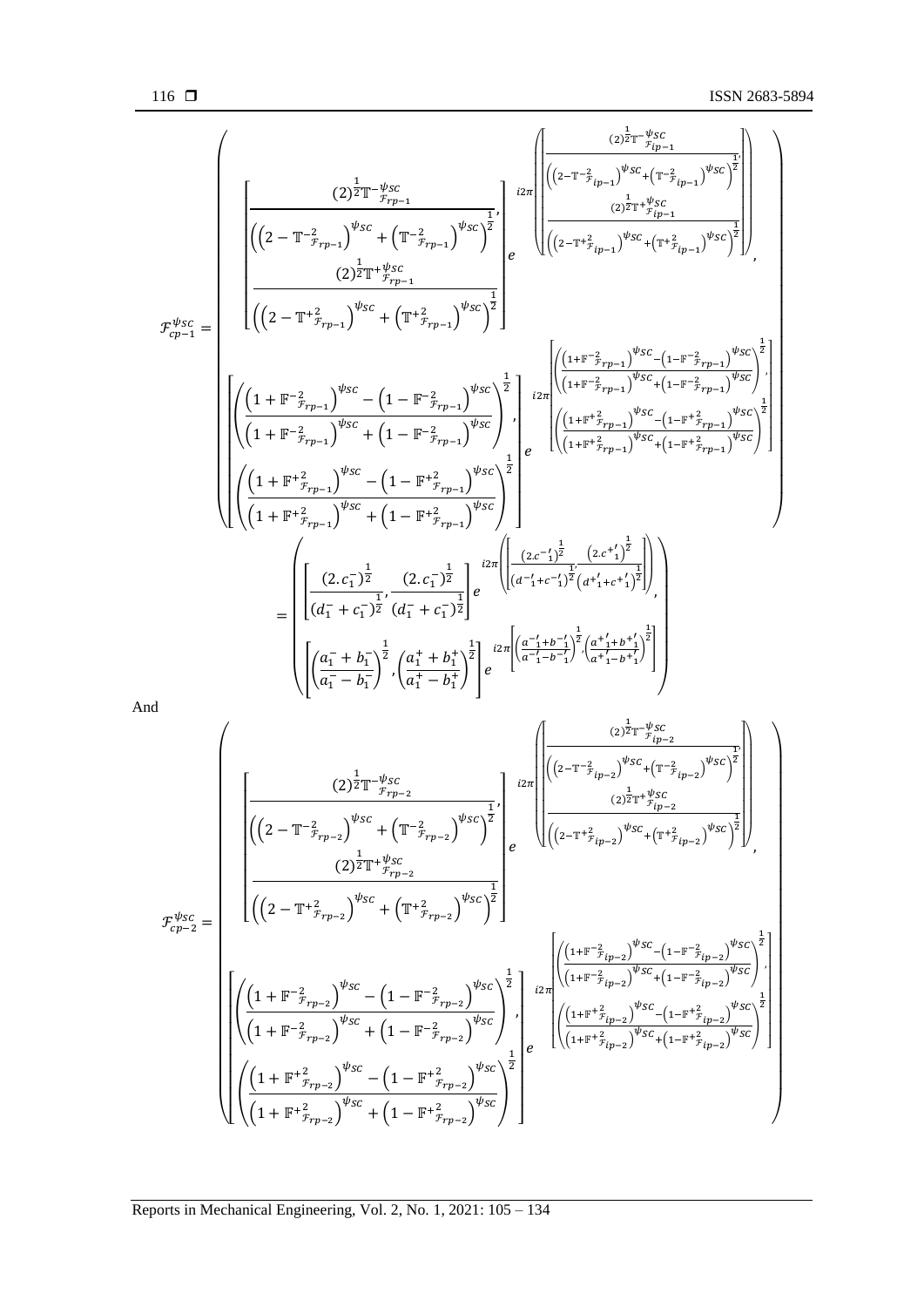$\overline{a}$ 

$$
= \left(\begin{array}{ccc} \left(2.c_{2}\right)^{\frac{1}{2}} & \left(2.c_{2}^{+}\right)^{\frac{1}{2}} \\ \left(2.c_{2}^{-}\right)^{\frac{1}{2}} & \left(2.c_{2}^{+}\right)^{\frac{1}{2}} \\ \left(d_{2}^{-}+c_{2}^{-}\right)^{\frac{1}{2}} & \left(d_{2}^{+}+c_{2}^{+}\right)^{\frac{1}{2}} \end{array}\right)e^{i2\pi\left(\left(\frac{\left(2.c^{-1}\right)^{\frac{1}{2}}}{\left(d^{-1}+c^{-1}\right)^{\frac{1}{2}}\left(a^{+1}+c^{+1}\right)^{\frac{1}{2}}}\right)\right)} \\ \left(\left(\frac{a_{2}^{-}+b_{2}^{-}}{a_{2}^{-}-b_{2}^{-}}\right)^{\frac{1}{2}} & \left(\frac{a_{2}^{+}+b_{2}^{+}}{a_{2}^{+}-b_{2}^{+}}\right)^{\frac{1}{2}}\right)e^{i2\pi\left(\left(\frac{a^{-1}+b^{-1}}{a^{-1}+b^{-1}}\right)^{\frac{1}{2}}\left(\frac{a^{+1}+b^{+1}}{a^{+1}+b^{+1}}\right)^{\frac{1}{2}}\right)}\right)\end{array}
$$

Where

$$
a_{1}^{T} = (1 + \mathbb{F}^{-2}{}_{\tilde{r}_{p-1}})^{y_{SC}}, b_{1}^{T} = (1 - \mathbb{F}^{-2}{}_{\tilde{r}_{p-1}})^{y_{SC}}, c_{1}^{T} = (\mathbb{T}^{-2}{}_{\tilde{r}_{p-2}})^{y_{SC}}, d_{1}^{T} = (2 - \mathbb{T}^{-2}{}_{\tilde{r}_{p-2}})^{y_{SC}}, d_{2}^{T} = (1 - \mathbb{F}^{-2}{}_{\tilde{r}_{p-2}})^{y_{SC}}, d_{2}^{T} = (2 - \mathbb{T}^{-2}{}_{\tilde{r}_{p-2}})^{y_{SC}}, d_{1}^{T} = (1 - \mathbb{F}^{2}{}_{\tilde{r}_{p-1}})^{y_{SC}}, c_{1}^{T} = (\mathbb{T}^{2}{}_{\tilde{r}_{p-1}})^{y_{SC}}, d_{1}^{T} = (2 - \mathbb{T}^{2}{}_{\tilde{r}_{p-1}})^{y_{SC}}, d_{1}^{T} = (1 - \mathbb{F}^{2}{}_{\tilde{r}_{p-1}})^{y_{SC}}, c_{1}^{T} = (\mathbb{T}^{2}{}_{\tilde{r}_{p-2}})^{y_{SC}}, d_{2}^{T} = (2 - \mathbb{T}^{2}{}_{\tilde{r}_{p-2}})^{y_{SC}}, d_{2}^{T} = (1 - \mathbb{F}^{2}{}_{\tilde{r}_{p-2}})^{y_{SC}}, d_{2}^{T} = (2 - \mathbb{T}^{2}{}_{\tilde{r}_{p-2}})^{y_{SC}}, d_{2}^{T} = (2 - \mathbb{T}^{2}{}_{\tilde{r}_{p-2}})^{y_{SC}}, d_{2}^{T} = (2 - \mathbb{T}^{2}{}_{\tilde{r}_{p-2}})^{y_{SC}}, d_{2}^{T} = (2 - \mathbb{T}^{2}{}_{\tilde{r}_{p-2}})^{y_{SC}}, d_{2}^{T} = (2 - \mathbb{T}^{2}{}_{\tilde{r}_{p-2}})^{y_{SC}}, d_{2}^{T} = (1 - \mathbb{F}^{2}{}_{\tilde{r}_{p-2}})^{y_{SC}}, c_{1}^{T} = (\mathbb{T}^{2}{}_{\tilde{r}_{p-2}})^{y_{SC}}, d_{1}^{T} = (2 - \mathbb{T}^{2}{}
$$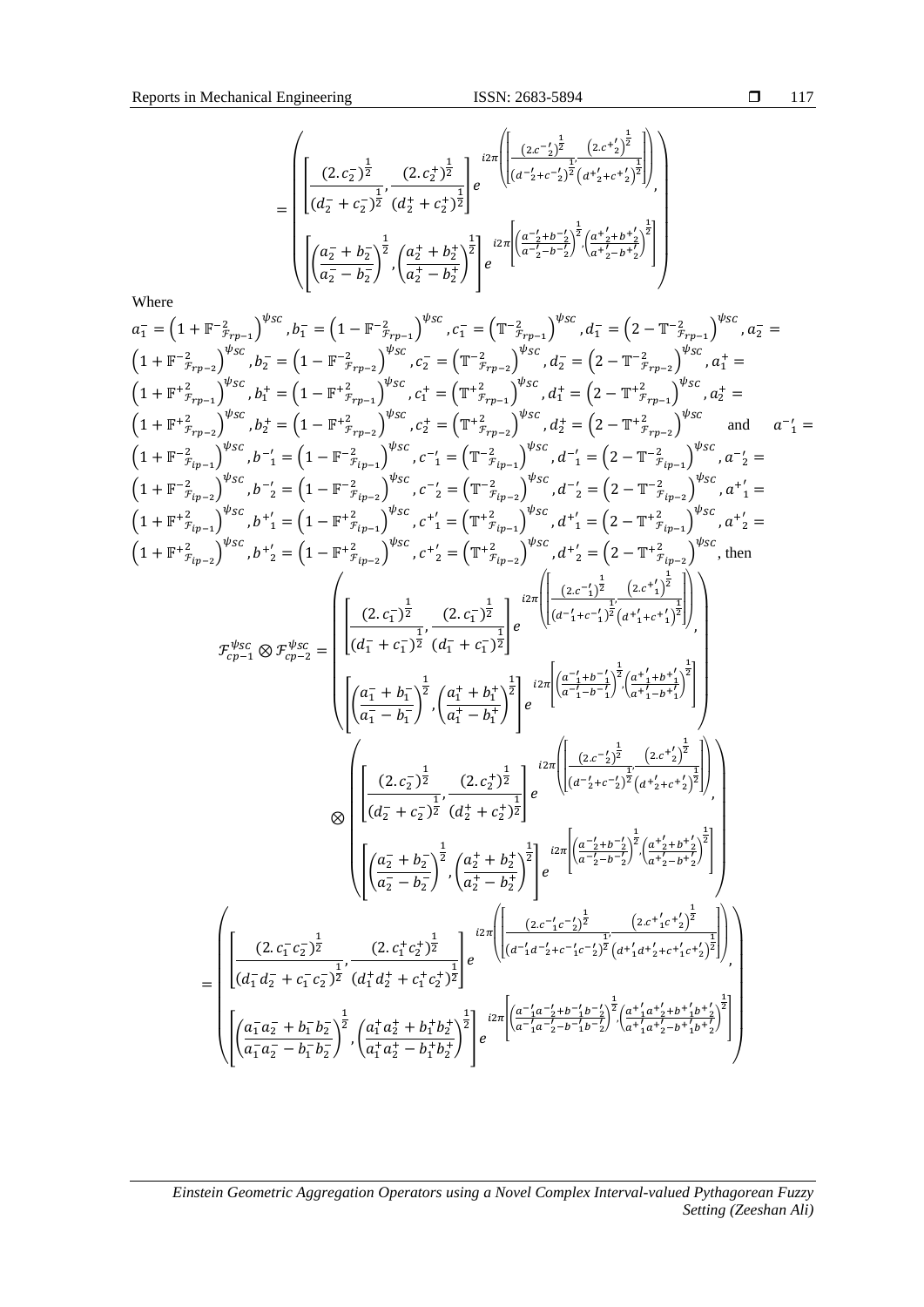$$
\begin{aligned}&\left(\left(2\right)^{\frac{1}{2}}\mathbb{T}^{-\frac{p}{p_{r}}}\mathbb{F}_{r-p-1}\right)^{v_{SC}}\left(2-\mathbb{T}^{-\frac{2}{p_{r}}}\mathbb{F}_{r-p-2}\right)\\&\left(\left(\mathbb{T}^{-\frac{2}{p_{r}}}-1\right)^{v_{SC}}\left(2-\mathbb{T}^{-\frac{2}{p_{r}}}\mathbb{F}_{r-p-2}\right)^{v_{SC}}+\right)^{\frac{1}{2}}\left(\left(2-\mathbb{T}^{+^{\frac{2}{p_{r}}}}\mathbb{F}_{r-p-1}\right)^{v_{SC}}\left(2-\mathbb{T}^{+^{\frac{2}{p_{r}}}}\mathbb{F}_{r-p-2}\right)\\&\left(\mathbb{T}^{+^{\frac{2}{p_{r}}}}\mathbb{F}_{r-p-1}\right)^{v_{SC}}\left(\mathbb{T}^{+^{\frac{2}{p_{r}}}}\mathbb{F}_{r-p-1}\right)^{v_{SC}}\left(\mathbb{T}^{+^{\frac{2}{p_{r}}}}\mathbb{F}_{r-p-1}\right)^{v_{SC}}\left(\mathbb{T}^{+^{\frac{2}{p_{r}}}}\mathbb{F}_{r-p-2}\right)\\&\left(\frac{2^{1}}{2}\pi\left(\frac{2^{-\frac{2}{p_{r}}\pi\frac{p_{SC}}{p_{C}}\left(\mathbb{T}^{-\frac{2}{p_{r}}}-1^{\frac{2}{p_{SC}}}{p_{C}}\right)^{\frac{2}{p_{SC}}\left(\mathbb{T}^{+^{\frac{2}{p_{r}}}}\mathbb{F}_{r-p-1}\right)^{v_{SC}}\left(2^{-\frac{2}{p_{r}}+\frac{2}{p_{C}}}\mathbb{F}_{r-p-2}\right)^{v_{SC}}}{(1+\frac{2}{p_{r}}-1)^{v_{SC}}\left(1+\mathbb{F}^{-\frac{2}{p_{r}}}-1\right)^{v_{SC}}\left(1-\mathbb{F}^{-\frac{2}{p_{r}}}-1\right)^{v_{SC}}\left(1-\mathbb{F}^{-\frac{2}{p_{r}}}-1\right)^{v_{SC}}\left(1-\mathbb{F}^{-\frac{2}{p_{r}}}-1\right)^{v_{SC}}\left(1-\mathbb{F}^{-\frac{2}{p_{r}}}-1\right)^{v_{SC}}\left(1-\mathbb{F}^{-\frac{2}{p_{r}}}-1\right)^{v_{SC}}
$$

4. Trivial.

5. By using the Eq.  $(19)$ , such that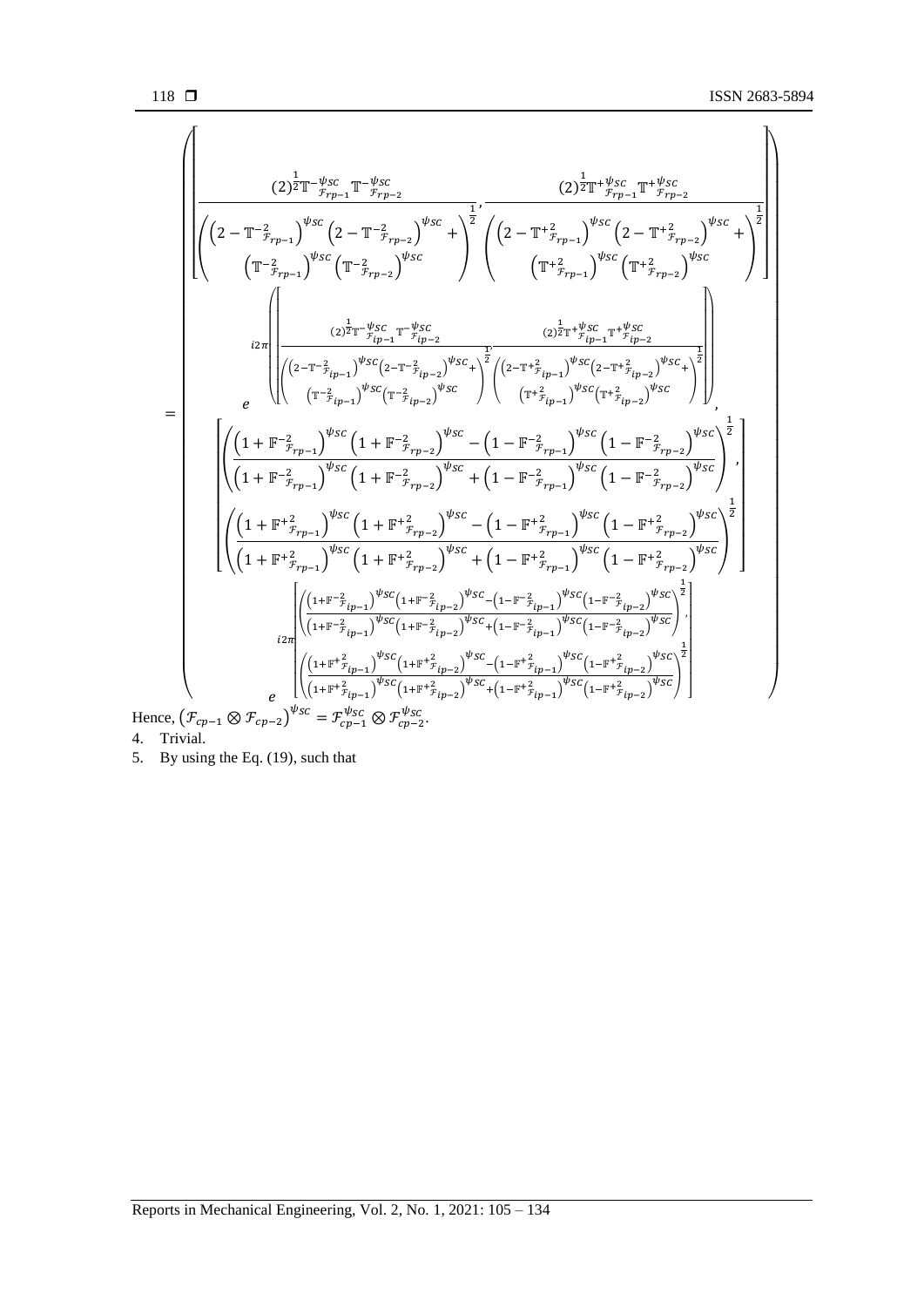$$
\mathcal{F}_{cp-1}^{\psi_{SC-1}} = \left(\begin{array}{c} (2)^{\frac{1}{2}\mathbb{T}-\frac{\psi_{SC-1}}{r_{rp-1}}} \\ \hline \left((2-\mathbb{T}^{-2}_{r_{rp-1}})^{\psi_{SC-1}} + \left(\mathbb{T}^{-2}_{r_{rp-1}}\right)^{\psi_{SC-1}}\right)^{\frac{1}{2}} \\ \hline \left((2-\mathbb{T}^{+2}_{r_{rp-1}})^{\psi_{SC-1}} + \left(\mathbb{T}^{-2}_{r_{rp-1}}\right)^{\psi_{SC-1}}\right)^{\frac{1}{2}} \\ \hline \left((2-\mathbb{T}^{+2}_{r_{rp-1}})^{\psi_{SC-1}} + \left(\mathbb{T}^{+2}_{r_{pr-1}}\right)^{\psi_{SC-1}}\right)^{\frac{1}{2}} \\ \hline \left((2-\mathbb{T}^{+2}_{r_{rp-1}})^{\psi_{SC-1}} + \left(\mathbb{T}^{+2}_{r_{pr-1}}\right)^{\psi_{SC-1}}\right)^{\frac{1}{2}} \\ \hline \left(\left((2-\mathbb{T}^{+2}_{r_{rp-1}})^{\psi_{SC-1}} + \left(\mathbb{T}^{+2}_{r_{pr-1}}\right)^{\psi_{SC-1}}\right)^{\frac{1}{2}} \\ \hline \left(\left((1+\mathbb{F}^{-2}_{r_{rp-1}})^{\psi_{SC-1}} + \left(\mathbb{1}-\mathbb{F}^{-2}_{r_{rp-1}}\right)^{\psi_{SC-1}}\right)^{\frac{1}{2}}\right) \left(\begin{array}{c} \frac{(1+\mathbb{F}^{-2}_{r_{jp-1}})^{\psi_{SC-1}} + (1-\mathbb{F}^{-2}_{r_{ip-1}})^{\psi_{SC-1}} + (1-\mathbb{F}^{-2}_{r_{ip-1}})^{\psi_{SC-1}} + (1-\mathbb{F}^{-2}_{r_{rp-1}})^{\psi_{SC-1}}\right)^{\frac{1}{2}} \\ \hline \left((1+\mathbb{F}^{+2}_{r_{rp-1}})^{\psi_{SC-1}} + \left(1-\mathbb{F}^{-2}_{r_{rp-1}})^{\psi_{SC-1}}\right)^{\frac{1}{2}}\right) \left(\begin{array}{c} \frac{(1+\mathbb{F}^{+2}_{r_{ip-1}})^{\psi_{SC-1}} - (1-\mathbb{F}^{+2}_{r_{ip-1}})^{\psi_{SC-1}} + (1-\mathbb{F}^{+2}_{r_{p-
$$

And

$$
\mathcal{F}_{cp-1}^{\psi_{SC-2}} = \begin{pmatrix} (2)^{\frac{1}{2}}\mathbb{T}^{-\psi_{SC-2}} & (2)^{\frac{1}{2}}\mathbb{T}^{-\psi_{SC-2}} \\ \frac{((2-\mathbb{T}^{-2}f_{rp-1})^{\psi_{SC-2}} + (\mathbb{T}^{-2}f_{rp-1})^{\psi_{SC-2}})}{((2)^{\frac{1}{2}}\mathbb{T}^{+\psi_{SC-2}} + (\mathbb{T}^{-2}f_{rp-1})^{\psi_{SC-2}})} \frac{1}{2} \end{pmatrix} \mathbb{E}_{cp} \\ \frac{((2-\mathbb{T}^{-2}f_{rp-1})^{\psi_{SC-2}} + (\mathbb{T}^{-2}f_{rp-1})^{\psi_{SC-2}})}{((2)^{\frac{1}{2}}\mathbb{T}^{+\psi_{SC-2}} + (\mathbb{T}^{+2}f_{rp-1})^{\psi_{SC-2}})} \frac{1}{2} \begin{pmatrix} (2)^{\frac{1}{2}}\mathbb{T}^{+\psi_{SC-2}} & (2)^{\frac{1}{2}}\mathbb{T}^{+\psi_{SC-2}} \\ \frac{((2-\mathbb{T}^{+2}f_{rp-1})^{\psi_{SC-2}} + (\mathbb{T}^{+2}f_{rp-1})^{\psi_{SC-2}})}{((2-\mathbb{T}^{+2}f_{rp-1})^{\psi_{SC-2}} + (\mathbb{T}^{+2}f_{rp-1})^{\psi_{SC-2}})} \frac{1}{2} \end{pmatrix} \\ \frac{((1+\mathbb{F}^{-2}f_{rp-1})^{\psi_{SC-2}} + (1-\mathbb{F}^{-2}f_{rp-1})^{\psi_{SC-2}})}{((1+\mathbb{F}^{-2}f_{rp-1})^{\psi_{SC-2}} + (1-\mathbb{F}^{-2}f_{rp-1})^{\psi_{SC-2}})} \frac{1}{2} \begin{pmatrix} \frac{((1+\mathbb{F}^{+2}f_{rp-1})^{\psi_{SC-2}} + (\mathbb{F}^{+2}f_{rp-1})^{\psi_{SC-2}} + (\mathbb{F}^{+2}f_{rp-1})^{\psi_{SC-2}}) \\ \frac{((1+\mathbb{F}^{+2}f_{rp-1})^{\psi_{SC-2}} + (1-\mathbb{F}^{+2}f_{rp-1})^{\psi_{SC-2}})}{((1+\mathbb{F}^{+2}f_{rp-1})^{\psi_{SC-2}} +
$$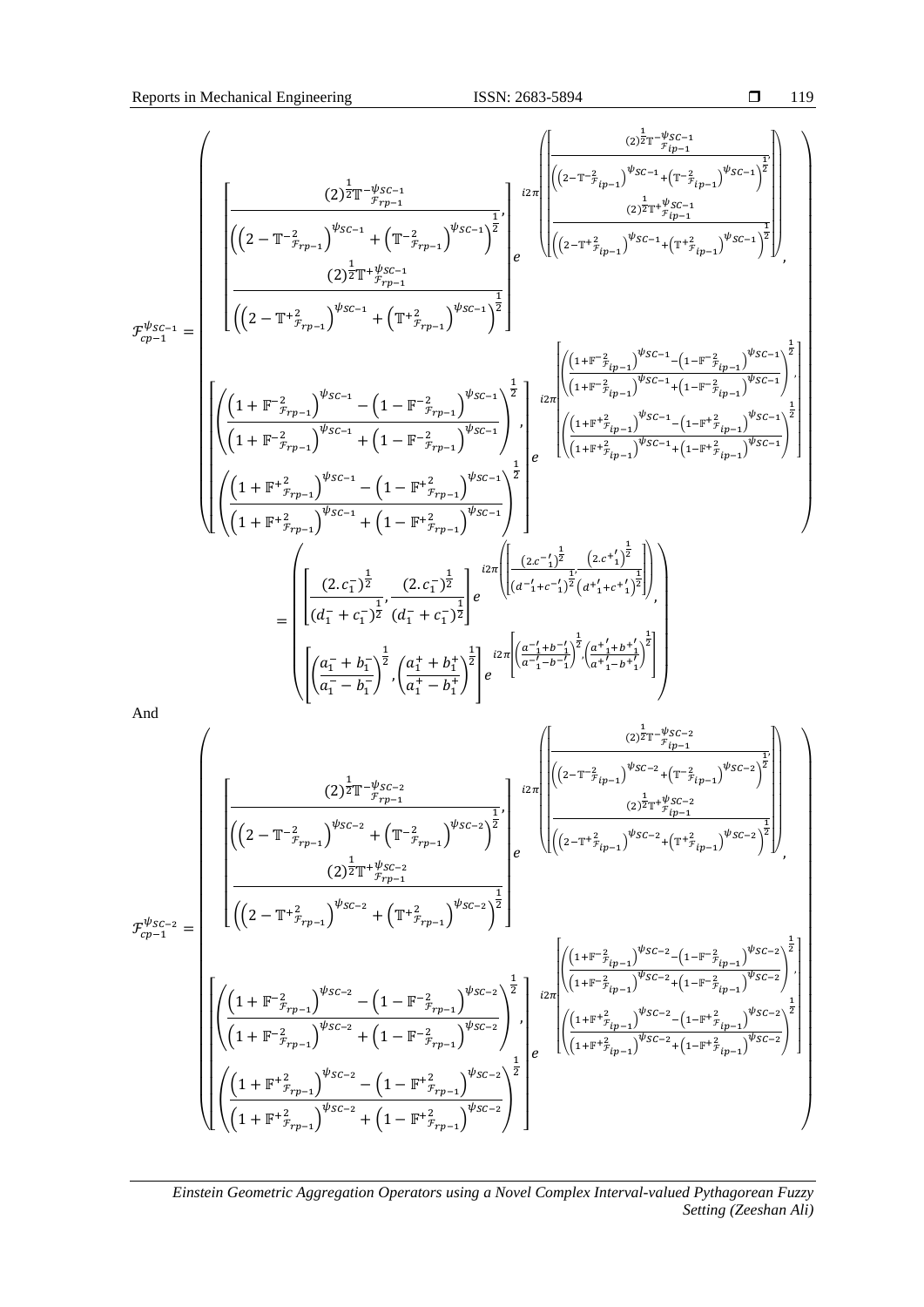$$
\text{where}
$$
\n
$$
a_{j}^{T} = \begin{pmatrix}\n\frac{2}{3} \left[ \frac{(2 \cdot c_{j}^{2})^{\frac{1}{2}}}{(d_{2}^{T} + c_{2}^{2})^{\frac{1}{2}}} - \frac{(2 \cdot c_{j}^{2})^{\frac{1}{2}}}{(d_{2}^{T} + c_{2}^{2})^{\frac{1}{2}}} \right] e^{i2\pi i} \left[ \frac{2 \cdot c_{j}^{2} + c_{j}^{2} + c_{j}^{2}}{(d_{2}^{T} + c_{2}^{2})^{\frac{1}{2}}} \right] \\
\frac{2}{3} \left[ \frac{2}{3} \left( \frac{2}{3} - \frac{1}{2} \right)^{\frac{1}{2}}}{(d_{2}^{T} - \frac{1}{2})^{\frac{1}{2}}} \right] e^{i2\pi i} \left[ \frac{2 \cdot c_{j}^{2} + c_{j}^{2} + c_{j}^{2}}{(d_{2}^{T} - \frac{1}{2})^{\frac{1}{2}}} \right] \\
\text{Where}
$$
\n
$$
a_{j}^{T} = \begin{pmatrix}\n1 + \frac{\pi}{2} \cdot \frac{2}{3} \pi \cdot \frac{1}{2} \\
\frac{1}{3} \left( \frac{2}{3} - \frac{1}{2} \right)^{\frac{1}{2}} \\
\frac{1}{3} \left( \frac{2}{3} - \frac{1}{2} \right)^{\frac{1}{2}} \\
\frac{1}{3} \left( \frac{2}{3} - \frac{1}{2} \right)^{\frac{1}{2}} \\
\frac{1}{3} \left( \frac{2}{3} - \frac{1}{2} \right)^{\frac{1}{2}} \\
\frac{1}{3} \left( \frac{2}{3} - \frac{1}{2} \right)^{\frac{1}{2}} \\
\frac{1}{3} \left( \frac{2}{3} - \frac{1}{2} \right)^{\frac{1}{2}} \\
\frac{1}{3} \left( \frac{2}{3} - \frac{1}{2} \right)^{\frac{1}{2}} \\
\frac{1}{3} \left( \frac{2}{3} - \frac{1}{2} \right)^{\frac{1}{2}} \\
\frac{1}{3} \left( \frac{2}{3} - \frac{1}{2} \right)^{\frac{1}{2}} \\
\frac{1}{3} \left( \frac{2}{3} - \frac{1}{2} \right)^{\frac{1}{
$$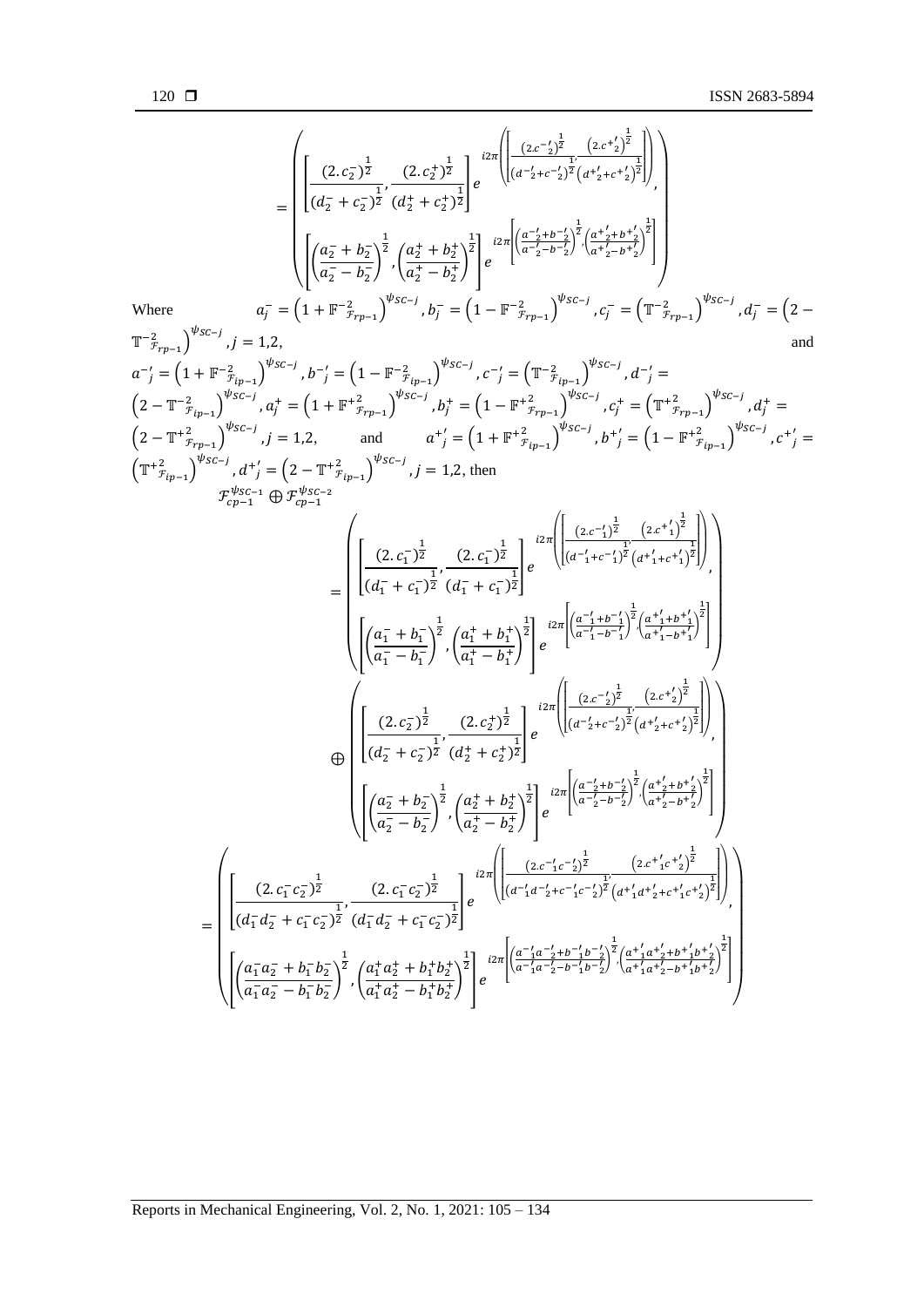Reports in Mechanical Engineering ISSN: 2683-5894

r.

$$
\Box \qquad 121
$$

$$
\begin{split}=&\frac{\left(\left|\left((2-\mathbb{T}^{-2}F_{rp-1})^{y_{SC-1}+y_{SC-2}}\right)^{2}\right|^{2}}{\left((2-\mathbb{T}^{-2}F_{rp-1})^{y_{SC-1}+y_{SC-2}}\right)^{2}}\right)^{2}}\cdot\frac{\left((2)^{\frac{1}{2}}\mathbb{T}^{+\frac{y_{SC-1}+y_{SC-2}}{p_{rp-1}}}\right)^{y_{SC-1}+y_{SC-2}}}{\left((2-\mathbb{T}^{+\frac{2}{2}}F_{rp-1})^{y_{SC-1}+y_{SC-2}}\right)^{2}}+\left(\mathbb{T}^{+\frac{2}{2}}F_{rp-1}\right)^{y_{SC-1}+y_{SC-2}}\right)^{2}}\right)^{2}} \\=&\frac{\left(\frac{(2)^{\frac{1}{2}}\mathbb{T}^{+\frac{y_{SC-1}+y_{SC-2}}{p_{ip-1}}}\right)^{y_{SC-1}+y_{SC-2}}}{\left((2-\mathbb{T}^{+\frac{2}{2}}F_{rp-1})^{y_{SC-1}+y_{SC-2}}\right)^{2}\left((2-\mathbb{T}^{+\frac{2}{2}}F_{rp-1})^{y_{SC-1}+y_{SC-2}}\right)^{2}}\right)^{2}}\right)^{2}} \\=&\frac{\left(\frac{\left((1+\mathbb{F}^{-2}F_{rp-1})^{y_{SC-1}+y_{SC-2}}\right)^{2}}{\left((1+\mathbb{F}^{-2}F_{rp-1})^{y_{SC-1}+y_{SC-2}}\right)^{2}}\right)^{\frac{1}{2}}}{\left((1+\mathbb{F}^{+\frac{2}{2}}F_{rp-1})^{y_{SC-1}+y_{SC-2}}\right)^{2}}+\left(1-\mathbb{F}^{+\frac{2}{2}}F_{rp-1}\right)^{y_{SC-1}+y_{SC-2}}\right)^{2}}\right)^{2}} \\=&\frac{\left(\frac{\left((1+\mathbb{F}^{+\frac{2}{2}}F_{rp-1})^{y_{SC-1}+y_{SC-2}}\right)^{y_{SC-1}+y_{SC-2}}}{\left((1+\mathbb{F}^{+\frac{2}{2}}F_{rp-1})^{y_{SC-1}+y_{SC-2}}\right)^{y_{SC-1}+y_{SC-2}}\right)^{2}}{\left((1+\mathbb{F}^{+\frac{2}{2}}F_{rp-1})^{y
$$

The result is proved.

## **5. Complex Interval-Valued Pythagorean Fuzzy Einstein Geometric Aggregation Operators**

In the previous section, we explored some Einstein laws by using the CIVPFSs. The goal of this study, by using the elaborated laws, we explore the CIVPFEWG, CIVPFEOWG operators, and utilized their special cases.

**Definition 4:** Let 
$$
\mathcal{F}_{cp-j} = \left( \left[ \mathbb{T}^-_{\mathcal{F}_{rp-j}}, \mathbb{T}^+_{\mathcal{F}_{rp-j}} \right] e^{i2\pi \left( \left[ \mathbb{T}^-_{\mathcal{F}_{ip-j}}, \mathbb{T}^+_{\mathcal{F}_{ip-j}} \right] \right)}, \left[ \mathbb{F}^-_{\mathcal{F}_{rp-j}}, \mathbb{F}^+_{\mathcal{F}_{rp-j}} \right] e^{i2\pi \left( \left[ \mathbb{F}^-_{\mathcal{F}_{ip-j}}, \mathbb{F}^+_{\mathcal{F}_{ip-j}} \right] \right)} \right), j = 1, 2, \dots, n
$$
 be a collection of CUPENs, which exists,  $Q = \{0, 0, \dots, 0\}$ , with a rule that is  $\sum^{\mathfrak{m}} \mathfrak{m} \mathfrak{m} \mathfrak{m} \mathfrak{m} \mathfrak{m}$ .

1,2, ...,  $m_{le}$  be a collection of CIVPFNs weight vector  $\Omega = {\Omega_1, \Omega_2, ..., \Omega_{m_{le}}}\$  with a rule that is  $\sum_{j=1}^{m_{le}} \Omega_j = 1$ . Then the CIVPFEWG operator is initiated by:

$$
CIVPFEWG(\mathcal{F}_{cp-1}, \mathcal{F}_{cp-2}, \dots, \mathcal{F}_{cp-m_{le}}) = \otimes_{j=1}^{m_{le}} (\mathcal{F}_{cp-j}^{\Omega_j})
$$
\n
$$
U_{\Omega} = \mathcal{F}_{\Omega} \cup \mathcal{F}_{\Omega} \cup \mathcal{F}_{\Omega} \cup \mathcal{F}_{\Omega} \cup \mathcal{F}_{\Omega} \cup \mathcal{F}_{\Omega} \cup \mathcal{F}_{\Omega} \cup \mathcal{F}_{\Omega} \cup \mathcal{F}_{\Omega} \cup \mathcal{F}_{\Omega} \cup \mathcal{F}_{\Omega} \cup \mathcal{F}_{\Omega} \cup \mathcal{F}_{\Omega} \cup \mathcal{F}_{\Omega} \cup \mathcal{F}_{\Omega} \cup \mathcal{F}_{\Omega} \cup \mathcal{F}_{\Omega} \cup \mathcal{F}_{\Omega} \cup \mathcal{F}_{\Omega} \cup \mathcal{F}_{\Omega} \cup \mathcal{F}_{\Omega} \cup \mathcal{F}_{\Omega} \cup \mathcal{F}_{\Omega} \cup \mathcal{F}_{\Omega} \cup \mathcal{F}_{\Omega} \cup \mathcal{F}_{\Omega} \cup \mathcal{F}_{\Omega} \cup \mathcal{F}_{\Omega} \cup \mathcal{F}_{\Omega} \cup \mathcal{F}_{\Omega} \cup \mathcal{F}_{\Omega} \cup \mathcal{F}_{\Omega} \cup \mathcal{F}_{\Omega} \cup \mathcal{F}_{\Omega} \cup \mathcal{F}_{\Omega} \cup \mathcal{F}_{\Omega} \cup \mathcal{F}_{\Omega} \cup \mathcal{F}_{\Omega} \cup \mathcal{F}_{\Omega} \cup \mathcal{F}_{\Omega} \cup \mathcal{F}_{\Omega} \cup \mathcal{F}_{\Omega} \cup \mathcal{F}_{\Omega} \cup \mathcal{F}_{\Omega} \cup \mathcal{F}_{\Omega} \cup \mathcal{F}_{\Omega} \cup \mathcal{F}_{\Omega} \cup \mathcal{F}_{\Omega} \cup \mathcal{F}_{\Omega} \cup \mathcal{F}_{\Omega} \cup \mathcal{F}_{\Omega} \cup \mathcal{F}_{\Omega} \cup \mathcal{F}_{\Omega} \cup \mathcal{F}_{\Omega} \cup \mathcal{F}_{\Omega} \cup \mathcal{F}_{\Omega} \cup \mathcal{F}_{\Omega} \cup \mathcal{F}_{\Omega} \cup \mathcal{F}_{\Omega} \cup \mathcal{F}_{\Omega} \cup \mathcal{F}_{\Omega} \cup \mathcal{
$$

If we fixed the value of  $\Omega_j = \frac{1}{m}$  $\frac{1}{m_{le}}$  for all *j*, then the CIVPFEWG operator is converted for complex intervalvalued Pythagorean fuzzy geometric (CIVPFG) operator such that

$$
CIVPEG(\mathcal{F}_{cp-1}, \mathcal{F}_{cp-2}, \dots, \mathcal{F}_{cp-m_{le}}) = \left(\bigotimes_{j=1}^{m_{le}} (\mathcal{F}_{cp-j})\right)^{\frac{1}{m_{le}}}
$$
(21)  
**Theorem 2:** Let  $\mathcal{F}_{cp-j} = \left(\left[\mathbb{T}_{\mathcal{F}_{rp-j}}^-, \mathbb{T}_{\mathcal{F}_{rp-j}}^+\right] e^{i2\pi \left(\left[\mathbb{T}_{\mathcal{F}_{ip-j}}^-, \mathbb{T}_{\mathcal{F}_{ip-j}}^+\right]\right)}, \left[\mathbb{F}_{\mathcal{F}_{rp-j}}^-, \mathbb{F}_{\mathcal{F}_{rp-j}}^+\right] e^{i2\pi \left(\left[\mathbb{F}_{\mathcal{F}_{ip-j}}^-, \mathbb{F}_{\mathcal{F}_{ip-j}}^+\right]\right)}\right), j = 12$  m, be a collection of CIVPFNs weight vector  $0 = \{0, 0, \ldots, 0\}$  with a rule that is  $\sum_{i=1}^{m_{le}} 0 = 1$ 

1,2, ...,  $m_{le}$  be a collection of CIVPFNs weight vector  $\Omega = {\Omega_1, \Omega_2, ..., \Omega_{m_{le}}}\$  with a rule that is  $\sum_{j=1}^{m_{le}} \Omega_j = 1$ . Then by using Eq. (20), we determine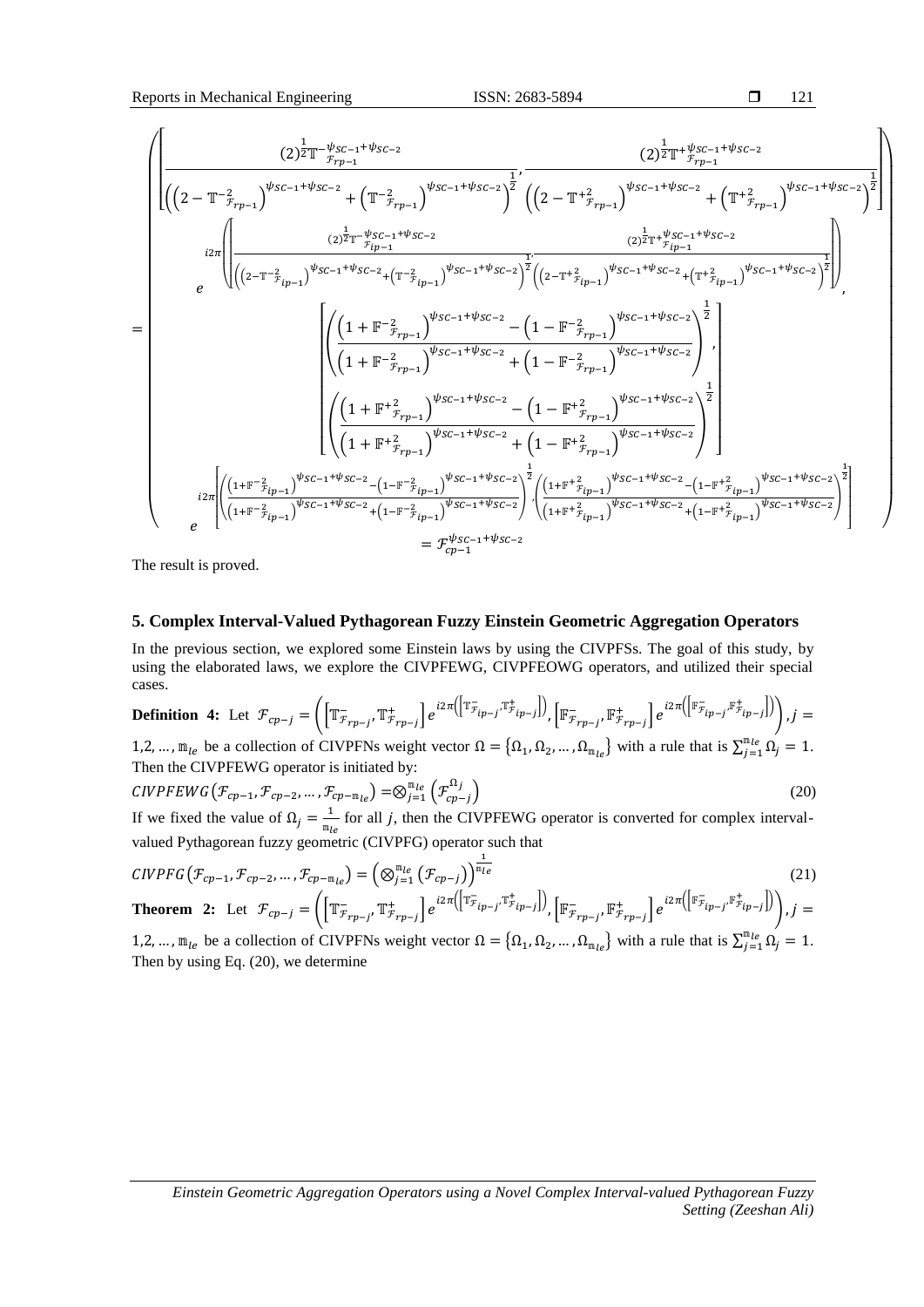$CIVPFEWG(\mathcal{F}_{cp-1}, \mathcal{F}_{cp-2}, ..., \mathcal{F}_{cp-m_{le}})$  =

$$
\begin{pmatrix}\n\left[\frac{(2)^{\frac{1}{2}}\prod_{j=1}^{m_{le}}\mathbf{T}^{-\Omega_{j}}_{r_{p-j}}}{\prod_{j=1}^{m_{le}}(2-\mathbf{T}^{-\frac{2}{2}}r_{p-j})^{\Omega_{j}}+ \prod_{j=1}^{m_{le}}(\mathbf{T}^{-\frac{2}{2}}r_{p-j})^{\Omega_{j}}\right]^{1/2}} \cdot \frac{(2)^{\frac{1}{2}}\prod_{j=1}^{m_{le}}\mathbf{T}^{+^{\Omega_{j}}}_{r_{p-j}}}{\prod_{j=1}^{m_{le}}(2-\mathbf{T}^{+^{\Omega_{j}}}_{r_{p-j}})^{\Omega_{j}}+ \prod_{j=1}^{m_{le}}(\mathbf{T}^{+^{\Omega_{j}}}_{r_{p-j}})^{\Omega_{j}}\right]^{1/2}}\n\right]\n\left[\n\left(\frac{(2)^{\frac{1}{2}}\prod_{j=1}^{m_{le}}\mathbf{T}^{-\Omega_{j}}_{r_{p-j}})}{\prod_{j=1}^{m_{le}}(2-\mathbf{T}^{-\frac{2}{2}}r_{p-j})^{\Omega_{j}}+ \prod_{j=1}^{m_{le}}(\mathbf{T}^{-\frac{2}{2}}r_{p-j})^{\Omega_{j}}\right)^{\frac{1}{2}}\cdot \left(\prod_{j=1}^{m_{le}}(2-\mathbf{T}^{+^{\Omega_{j}}}_{r_{p-j}})^{\Omega_{j}}+ \prod_{j=1}^{m_{le}}(\mathbf{T}^{+^{\Omega_{j}}}_{r_{p-j}})^{\Omega_{j}}\right)^{\frac{1}{2}}\right]\n\right]\n\left[\n\left(\prod_{j=1}^{m_{le}}(1+\mathbf{F}^{-\frac{2}{2}}r_{p-j})^{\Omega_{j}}- \prod_{j=1}^{m_{le}}(1-\mathbf{F}^{-\frac{2}{2}}r_{p-j})^{\Omega_{j}}\right)^{\frac{1}{2}}\cdot \left(\prod_{j=1}^{m_{le}}(1+\mathbf{F}^{+^{\Omega_{j}}}_{r_{p-j}})^{\Omega_{j}}+ \prod_{j=1}^{m_{le}}(1-\mathbf{F}^{+^{\Omega_{j}}}_{r_{p-j}})^{\Omega_{j}}\right)^{\frac{1}{2}}\right]\n\left[\n\left(\prod_{j=1}^{m_{le}}(1+\mathbf{F}^{-\frac{2}{2}}r_{p-j})^{\Omega_{j}}+ \prod_{j=1}^{m_{le}}(1-\mathbf
$$

**Proof:** By using mathematical induction, we prove Eq. (22), for this we choose  $m_{le} = 2$ , we determine CIVPFEWG $(\mathcal{F}_{cp-1}, \mathcal{F}_{cp-2}) = \mathcal{F}_{cp-1}^{\Omega_1} \otimes \mathcal{F}_{cp-2}^{\Omega_2}$ 

By using Eq. (19), we know that

$$
\mathcal{F}^{\Omega_{1}}_{cp-1} = \begin{bmatrix} \left| \frac{(2)^{\frac{1}{2}}T^{-\Omega_{1}}}{\left( \left( 2- T^{-\frac{2}{2}} r_{rp-1} \right)^{\Omega_{1}} + \left( T^{-\frac{2}{2}} r_{rp-1} \right)^{\Omega_{1}} \right)^{\frac{1}{2}}}, \frac{(2)^{\frac{1}{2}}T^{+\Omega_{1}}}{\left( \left( 2- T^{+\frac{2}{2}} r_{rp-1} \right)^{\Omega_{1}} + \left( T^{+\frac{2}{2}} r_{rp-1} \right)^{\Omega_{1}} \right)^{\frac{1}{2}}} \right] \\ \frac{i2\pi}{\left| \left( \frac{(2)^{\frac{1}{2}}T^{-\Omega_{1}} r_{jp-1}}{\left( \left( 2- T^{-\frac{2}{2}} r_{jp-1} \right)^{\Omega_{1}} + \left( T^{-\frac{2}{2}} r_{jp-1} \right)^{\Omega_{1}} \right)^{\frac{1}{2}} \left( \left( 2- T^{+\frac{2}{2}} r_{jp-1} \right)^{\Omega_{1}} + \left( T^{+\frac{2}{2}} r_{jp-1} \right)^{\Omega_{1}} \right)^{\frac{1}{2}}} \right| \right) \\ \frac{1}{\left| \left( \frac{\left( 1 + F^{-\frac{2}{2}} r_{rp-1} \right)^{\Omega_{1}} - \left( 1 - F^{-\frac{2}{2}} r_{rp-1} \right)^{\Omega_{1}} \right)^{\frac{1}{2}}}{\left( 1 + F^{+\frac{2}{2}} r_{rp-1} \right)^{\Omega_{1}} + \left( 1 - F^{+\frac{2}{2}} r_{rp-1} \right)^{\Omega_{1}} \right)^{\frac{1}{2}}} \right| \right|} \\ \frac{i2\pi}{\left| \left( \frac{\left( 1 + F^{-\frac{2}{2}} r_{rp-1} \right)^{\Omega_{1}} + \left( 1 - F^{-\frac{2}{2}} r_{rp-1} \right)^{\Omega_{1}} \right)^{\frac{1}{2}} - \left( \frac{\left( 1 + F^{+\frac{2}{2}} r_{rp-1} \right)^{\Omega_{1}} + \left( 1 - F^{+\frac{2}{2}} r_{pr-1} \right)^{\Omega_{1}} \right)^{\frac{1}{2}}} { \left( 1 + F^{+\frac{2}{2}} r_{jp-1} \right)^{\Omega_{1}} \right)^{\frac{1}{2}}} \right| } \\ - \frac
$$

And

$$
\mathcal{F}^{\Omega_{2}}_{cp-1} = \begin{pmatrix} (2)^{\frac{1}{2}}\mathbb{T}^{-\Omega_{2}} & (2)^{\frac{1}{2}}\mathbb{T}^{+\Omega_{2}} \\ \frac{1}{\left(\left(2-\mathbb{T}^{-\frac{2}{2}}r_{p-1}\right)^{\Omega_{2}}+\left(\mathbb{T}^{-\frac{2}{2}}r_{p-1}\right)^{\Omega_{2}}\right)^{\frac{1}{2}}}, & (2)^{\frac{1}{2}}\mathbb{T}^{+\Omega_{2}}+ \left(\mathbb{T}^{+\frac{2}{2}}r_{p-1}\right)^{\Omega_{2}}\right)^{\frac{1}{2}} \\ i2\pi \left(\frac{(2)^{\frac{1}{2}}\mathbb{T}^{-\Omega_{2}}r_{p-1}}{\left((2-\mathbb{T}^{-\frac{2}{2}}r_{p-1})^{\Omega_{2}}+\left(\mathbb{T}^{-\frac{2}{2}}r_{p-1}\right)^{\Omega_{2}}\right)^{\frac{1}{2}}}\right)\left(\frac{(2)^{\frac{1}{2}}\mathbb{T}^{+\frac{\Omega_{2}}{2}}r_{p-1}}{\left((2-\mathbb{T}^{+\frac{2}{2}}r_{p-1})^{\Omega_{2}}+\left(\mathbb{T}^{+\frac{2}{2}}r_{p-1}\right)^{\Omega_{2}}\right)^{\frac{1}{2}}}\right)^{\frac{1}{2}} \\ \frac{1}{\left(\left(1+\mathbb{F}^{-\frac{2}{2}}r_{p-1}\right)^{\Omega_{2}}-\left(1-\mathbb{F}^{-\frac{2}{2}}r_{p-1}\right)^{\Omega_{2}}\right)^{\frac{1}{2}}}{\left(\left(1+\mathbb{F}^{+\frac{2}{2}}r_{p-1}\right)^{\Omega_{2}}+\left(1-\mathbb{F}^{+\frac{2}{2}}r_{p-1}\right)^{\Omega_{2}}\right)^{\frac{1}{2}}}\right)^{\frac{1}{2}}}{\left(\frac{(1+\mathbb{F}^{+\frac{2}{2}}r_{p-1})^{\Omega_{2}}+\left(1-\mathbb{F}^{+\frac{2}{2}}r_{p-1}\right)^{\Omega_{2}}}{\left((1+\mathbb{F}^{-\frac{2}{2}}r_{p-1})^{\Omega_{2}}+\left(1-\mathbb{F}^{+\frac{2}{2}}r_{p-1}\right)^{\Omega_{2}}\right)^{\frac{1}{2}}}\right)^{\frac{1}{2}}}{\left(\frac{(1+\mathbb{F}^{+\frac{2}{2}}r_{p-1
$$

Then

Reports in Mechanical Engineering*,* Vol. 2, No. 1, 2021: 105 – 134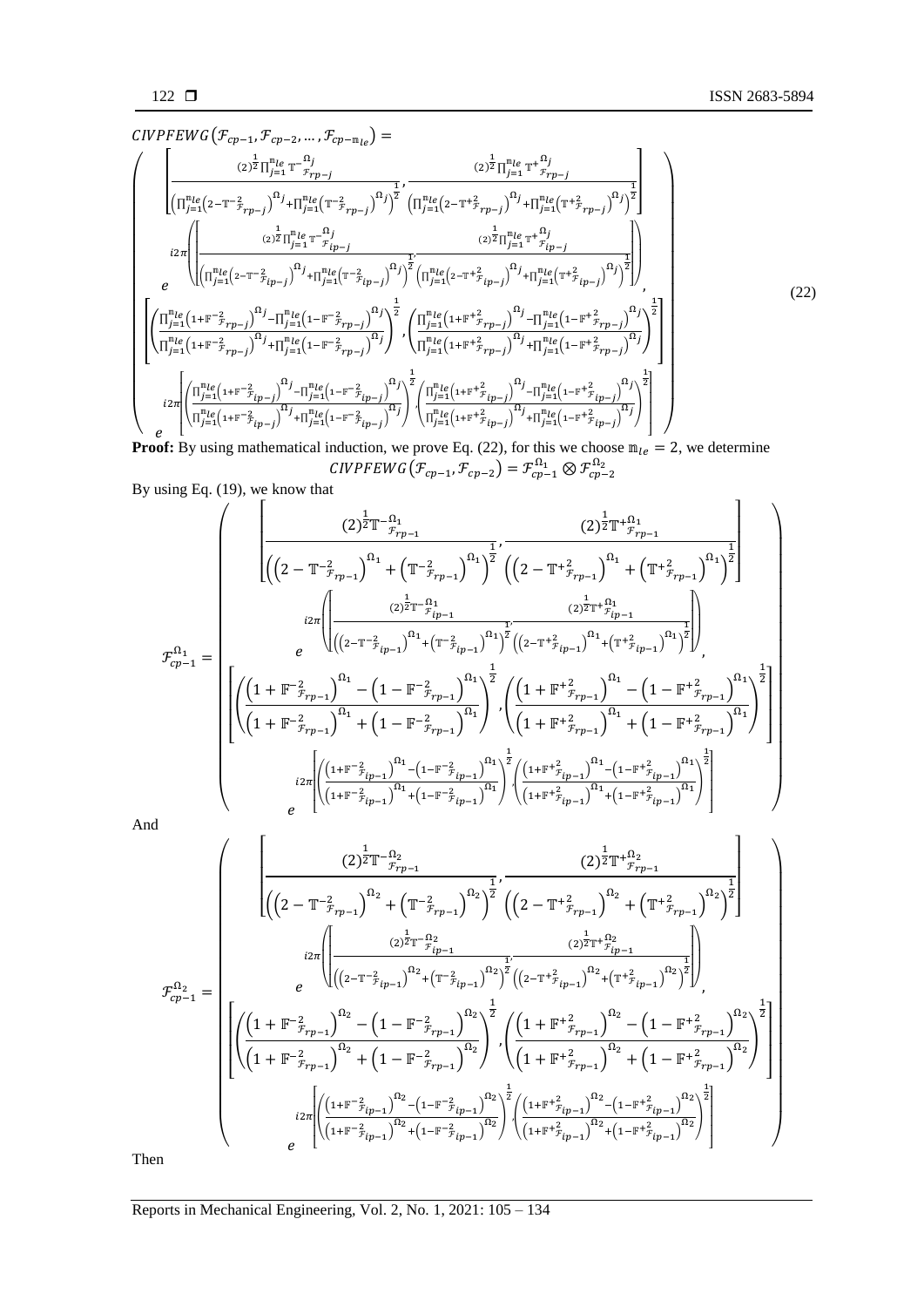=

$$
\begin{split} &\text{CIVPFWO}(\mathcal{F}_{\mathcal{P}^{n-1}},\mathcal{F}_{\mathcal{P}^{n-1}}) = \mathcal{F}_{\mathcal{P}^{n-1}}^{n-1} \otimes \mathcal{F}_{\mathcal{P}^{n-2}}^{n-1} \\ &\text{if} \ (\|2-\mathbf{T}^{-2}\hat{\gamma}_{\mathcal{P}^{n-1}})^{n_1} + \left(\mathbf{T}^{-2}\hat{\gamma}_{\mathcal{P}^{n-1}}\right)^{n_1} \mathcal{F}_{\mathcal{P}^{n-1}}^{(1)} \left(\|2-\mathbf{T}^{+2}\hat{\gamma}_{\mathcal{P}^{n-1}}\right)^{n_1} \mathcal{F}_{\mathcal{P}^{n-1}}^{(1)} \left(\|2-\mathbf{T}^{+2}\hat{\gamma}_{\mathcal{P}^{n-1}}\right)^{n_1} \mathcal{F}_{\mathcal{P}^{n-1}}^{(1)} \right) \\ = & \begin{bmatrix} \frac{1}{\pi} \left[\left((1+\mathbf{F}^{-2}\hat{\gamma}_{\mathcal{P}^{n-1}})^{n_1} + (1-\hat{\gamma}_{\mathcal{P}^{n-1}})^{n_1} \right)^2 \left((2-\mathbf{T}^{+2}\hat{\gamma}_{\mathcal{P}^{n-1}})^{n_1} + (\mathbf{T}^{+2}\hat{\gamma}_{\mathcal{P}^{n-1}})^{n_1} \right)^2 \right] \\ \frac{1}{\pi} \left[\left(\frac{\left(1+\mathbf{F}^{-2}\hat{\gamma}_{\mathcal{P}^{n-1}}\right)^{n_1} + \left(1-\mathbf{F}^{-2}\hat{\gamma}_{\mathcal{P}^{n-1}}\right)^{n_1} \right)^2 \left((1+\mathbf{F}^{+2}\hat{\gamma}_{\mathcal{P}^{n-1}})^{n_1} + (1-\mathbf{F}^{+2}\hat{\gamma}_{\mathcal{P}^{n-1}})^{n_1} \right)^2 \right] } \\ \frac{1}{\pi} \left[\left(\frac{\left(1+\mathbf{F}^{-2}\hat{\gamma}_{\mathcal{P}^{n-1}}\right)^{n_1} + \left(1-\mathbf{F}^{-2}\hat{\gamma}_{\mathcal{P}^{n-1}}\right)^{n_1} \right)^2}{\left((1+\mathbf{F}^{+2}\hat{\gamma}_{\mathcal{P}^{n-1}})^{n
$$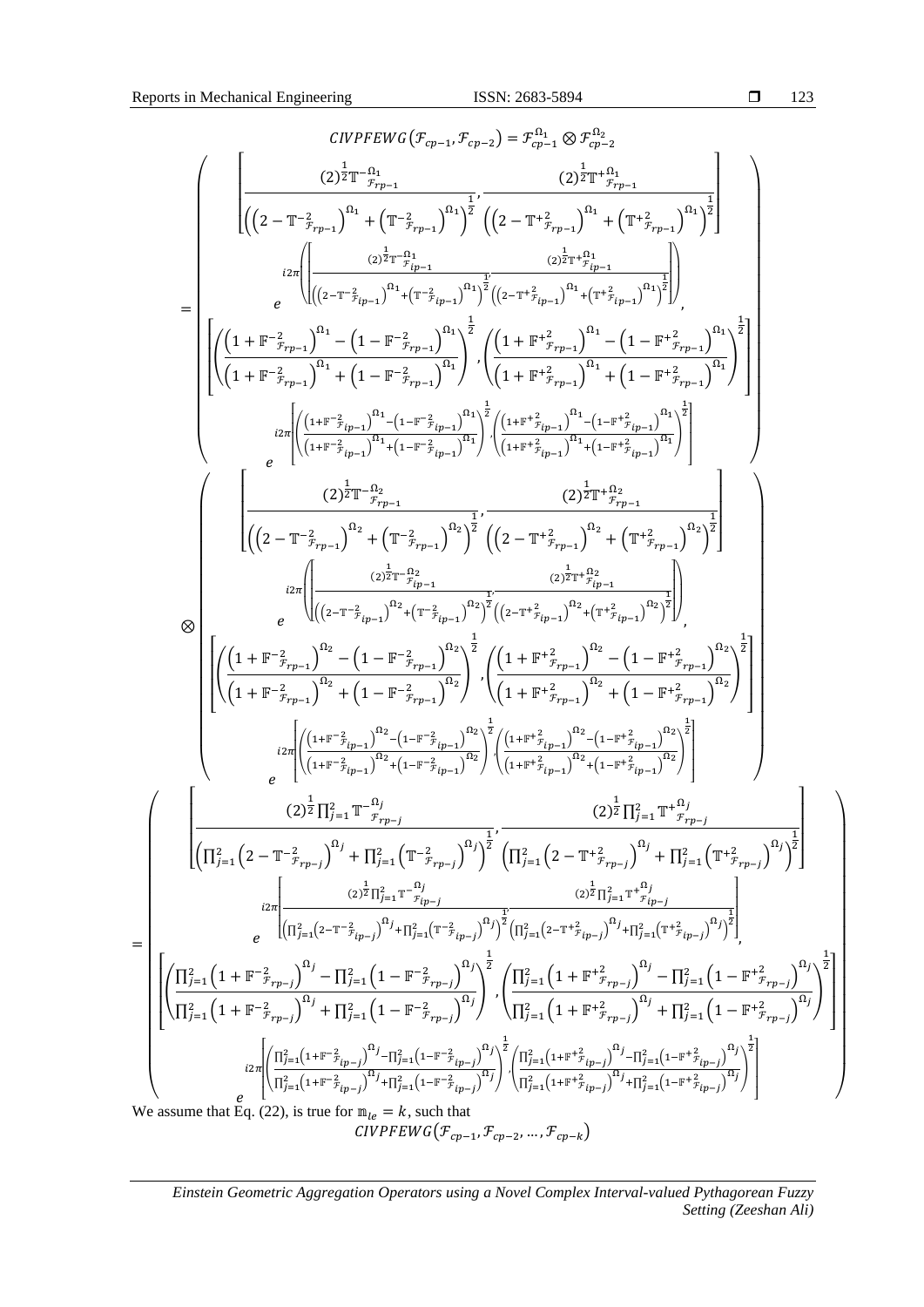= ( [ (2) 1 <sup>2</sup> ∏ − ℱ− Ω =1 (∏ (2− <sup>−</sup> ℱ− 2 ) Ω =1 + ∏ (<sup>−</sup> ℱ− 2 ) Ω =1 ) 1 2 , (2) 1 <sup>2</sup> ∏ + ℱ− Ω =1 (∏ (2 − <sup>+</sup> ℱ− 2 ) Ω =1 + ∏ (<sup>+</sup> ℱ− 2 ) Ω =1 ) 1 2 ] 2 [ (2) 1 2 ∏ − ℱ− Ω =1 (∏ (2−− ℱ− 2 ) Ω =1 +∏ (<sup>−</sup> ℱ− 2 ) Ω =1 ) 1 2 , (2) 1 2 ∏ + ℱ− Ω =1 (∏ (2−+ ℱ− 2 ) Ω =1 +∏ (<sup>+</sup> ℱ− 2 ) Ω =1 ) 1 2 ] , [ ( ∏ (1+ − ℱ− 2 ) <sup>Ω</sup> =1 − ∏ (1− − ℱ− 2 ) <sup>Ω</sup> =1 ∏ (1+ <sup>−</sup> ℱ− 2 ) Ω =1 + ∏ (1− <sup>−</sup> ℱ− 2 ) Ω =1 ) 1 2 ,( ∏ (1 + + ℱ− 2 ) <sup>Ω</sup> =1 − ∏ (1 − + ℱ− 2 ) <sup>Ω</sup> =1 ∏ (1 +<sup>+</sup> ℱ− 2 ) Ω =1 + ∏ (1 −<sup>+</sup> ℱ− 2 ) Ω =1 ) 1 2 ] 2 [ ( ∏ (1+ − ℱ− 2 ) Ω =1 −∏ (1− − ℱ− 2 ) Ω =1 ∏ (1+− ℱ− 2 ) Ω =1 +∏ (1−<sup>−</sup> ℱ− 2 ) Ω =1 ) 1 2 ,( ∏ (1+ + ℱ− 2 ) Ω =1 −∏ (1− + ℱ− 2 ) Ω =1 ∏ (1++ ℱ− 2 ) Ω =1 +∏ (1−<sup>+</sup> ℱ− 2 ) Ω =1 ) 1 2 ] ) Then, we will prove that Eq. (22) also holds for = + 1, such that (ℱ−1 ,ℱ−2 , … ,ℱ−+1) = (ℱ−1 ,ℱ−2 , … ,ℱ−) ⊗ ℱ−+1 Ω+1 = ( [ (2) 1 <sup>2</sup> ∏ − ℱ− Ω =1 (∏ (2− <sup>−</sup> ℱ− 2 ) Ω =1 + ∏ (<sup>−</sup> ℱ− 2 ) Ω =1 ) 1 2 , (2) 1 <sup>2</sup> ∏ + ℱ− Ω =1 (∏ (2 − <sup>+</sup> ℱ− 2 ) Ω =1 + ∏ (<sup>+</sup> ℱ− 2 ) Ω =1 ) 1 2 ] 2 [ (2) 1 2 ∏ − ℱ− Ω =1 (∏ (2−− ℱ− 2 ) Ω =1 +∏ (<sup>−</sup> ℱ− 2 ) Ω =1 ) 1 2 , (2) 1 2 ∏ + ℱ− Ω =1 (∏ (2−+ ℱ− 2 ) Ω =1 +∏ (<sup>+</sup> ℱ− 2 ) Ω =1 ) 1 2 ] , [ ( ∏ (1+ − ℱ− 2 ) <sup>Ω</sup> =1 − ∏ (1− − ℱ− 2 ) <sup>Ω</sup> =1 ∏ (1+ <sup>−</sup> ℱ− 2 ) Ω =1 + ∏ (1− <sup>−</sup> ℱ− 2 ) Ω =1 ) 1 2 ,( ∏ (1 + + ℱ− 2 ) <sup>Ω</sup> =1 − ∏ (1 − + ℱ− 2 ) <sup>Ω</sup> =1 ∏ (1 +<sup>+</sup> ℱ− 2 ) Ω =1 + ∏ (1 −<sup>+</sup> ℱ− 2 ) Ω =1 ) 1 2 ] 2 [ ( ∏ (1+ − ℱ− 2 ) Ω =1 −∏ (1− − ℱ− 2 ) Ω =1 ∏ (1+− ℱ− 2 ) Ω =1 +∏ (1−<sup>−</sup> ℱ− 2 ) Ω =1 ) 1 2 ,( ∏ (1+ + ℱ− 2 ) Ω =1 −∏ (1− + ℱ− 2 ) Ω =1 ∏ (1++ ℱ− 2 ) Ω =1 +∏ (1−<sup>+</sup> ℱ− 2 ) Ω =1 ) 1 2 ] ) ⊗ ℱ−+1 Ω+1 (∏ (2 − <sup>−</sup> ℱ− 2 ) Ω +1 =1 + ∏ (<sup>−</sup> ℱ− 2 ) Ω +1 =1 ) 2 (∏ (2− <sup>+</sup> ℱ− 2 ) Ω +! =1 + ∏ (<sup>+</sup> ℱ− 2 ) Ω +! =1 ) 2 (2) 1 <sup>2</sup> ∏ − ℱ− +1 Ω =1 1 , (2) 1 <sup>2</sup> ∏ + ℱ− +1 Ω =1 1 

=  $\bigwedge$ L L L L Ł Ł L L L Ł Ł L  $\vert$  $\overline{\phantom{a}}$  $\boldsymbol{e}$  $i2\pi$  $\begin{split} (2)^{\tfrac{1}{2}}\prod_{j=1}^{k+1}\mathbb{T}^{-\tfrac{\Omega_j}{f}}\\ \sqrt{\left(\prod_{j=1}^{k+1}\left(2-\mathbb{T}^{-\tfrac{2}{f}}ip-j\right)^{\Omega_j}+\prod_{j=1}^{k+1}\right)}\end{split}$  $\left(\prod_{j=1}^{k+1} \left(2-\mathbb{T}^{-2} \mathbf{1}_{ip-j}\right)^{\Omega_j} + \prod_{j=1}^{k+1} \left(\mathbb{T}^{-2} \mathbf{1}_{ip-j}\right)^{\Omega_j}\right)$  $\frac{1}{2}$ ,  ${(2)}^{\tfrac{1}{2}}{\prod_{j=1}^{k+1} \mathbb{T}^{+}}^{\Omega_j}_{fip-j}$  $\left(\prod_{j=1}^{k+l} \left(2-\mathbb{T}^+\bar{\mathcal{F}}_{ip-j}\right)^{\Omega_j} + \prod_{j=1}^{k+l} \left(\mathbb{T}^+\bar{\mathcal{F}}_{ip-j}\right)^{\Omega_j}\right)$  $\frac{1}{2}$ ] ,  $\overline{a}$ I I I ł (  $\prod_{j=1}^{k+1} \left(1 + \mathbb{F}^{-2}_{\mathcal{F}_{rp - j}} \right)^{\Omega_j} - \prod_{j=1}^{k+1} \left(1 - \mathbb{F}^{-2}_{\mathcal{F}_{rp - j}} \right)^{\Omega_j}$  $\prod_{j=1}^{k+1} \left(1 + \mathbb{F}^{-2}_{\mathcal{F}_{rp-j}} \right)^{\Omega_j} + \prod_{j=1}^{k+l} \left(1 - \mathbb{F}^{-2}_{\mathcal{F}_{rp-j}} \right)^{\Omega_j}$ )  $\frac{1}{2}$ ,(  $\prod_{j=1}^{k+1} \Big(1 + \mathbb{F}^+_{\mathcal{F}_{rp - j}}\Big)^{\Omega_j} - \prod_{j=1}^{k+l} \Big(1 - \mathbb{F}^+_{\mathcal{F}_{rp - j}}^2\Big)^{\Omega_j}$  $\prod_{j=1}^{k+l} \left( 1 + {\mathbb F^+}^2_{{\mathcal F}_{rp-j}} \right)^{\Omega_j} + \prod_{j=1}^{k+l} \left( 1 - {\mathbb F^+}^2_{{\mathcal F}_{rp-j}} \right)^{\Omega_j}$ )  $\frac{1}{2}$  $\overline{\phantom{a}}$  $\overline{\phantom{a}}$  $\overline{\phantom{a}}$  $\overline{\phantom{a}}$  $\overline{\phantom{a}}$ e  $i2\pi$ |<br>|<br>|<br>|  $\left( \frac{\prod_{j=1}^{k+1} \left(1+\mathbb{F}^{-2} \mathcal{F}_{ip-j}\right)^{\Omega_j} - \prod_{j=1}^{k+1} \left(1-\mathbb{F}^{-2} \mathcal{F}_{ip-j}\right)^{\Omega_j}}{0} \right)$  $\Pi_{j=1}^{k+1} \left( 1 + \mathbb{F}^{-2} \mathcal{F}_{ip-j} \right)^{\Omega_j} + \prod_{j=1}^{k+1} \left( 1 - \mathbb{F}^{-2} \mathcal{F}_{ip-j} \right)^{\Omega_j}$ )  $\frac{1}{2}$  $\int \left( \frac{\prod_{j=1}^{k+1} \left(1+\mathbb{F}^+ \hat{\mathcal{F}}_{ip-j} \right)^{\Omega_j} - \prod_{j=1}^{k+1} \left(1-\mathbb{F}^+ \hat{\mathcal{F}}_{ip-j} \right)^{\Omega_j}}{\Omega} \right)$  $\Pi_{j=1}^{k+1} \left(1+\mathbb{F}^{\pm \frac{2}{r}}_{ip-j}\right)^{\Omega_j} + \Pi_{j=1}^{k+1} \left(1-\mathbb{F}^{\pm \frac{2}{r}}_{ip-j}\right)^{\Omega_j}$ )  $\frac{1}{2}$ ]  $\overline{\phantom{a}}$  $\overline{\phantom{a}}$  $\overline{\phantom{a}}$  $\mathsf{I}$  $\overline{\phantom{a}}$  $\mathsf{I}$  $\mathsf{I}$  $\blacksquare$  $\overline{\phantom{a}}$  $\overline{\phantom{a}}$  $\overline{\phantom{a}}$  $\overline{\phantom{a}}$  $\overline{\phantom{a}}$  $\overline{\phantom{a}}$ 

Therefore, Eq. (22) is also true for all values of  $m_{le}$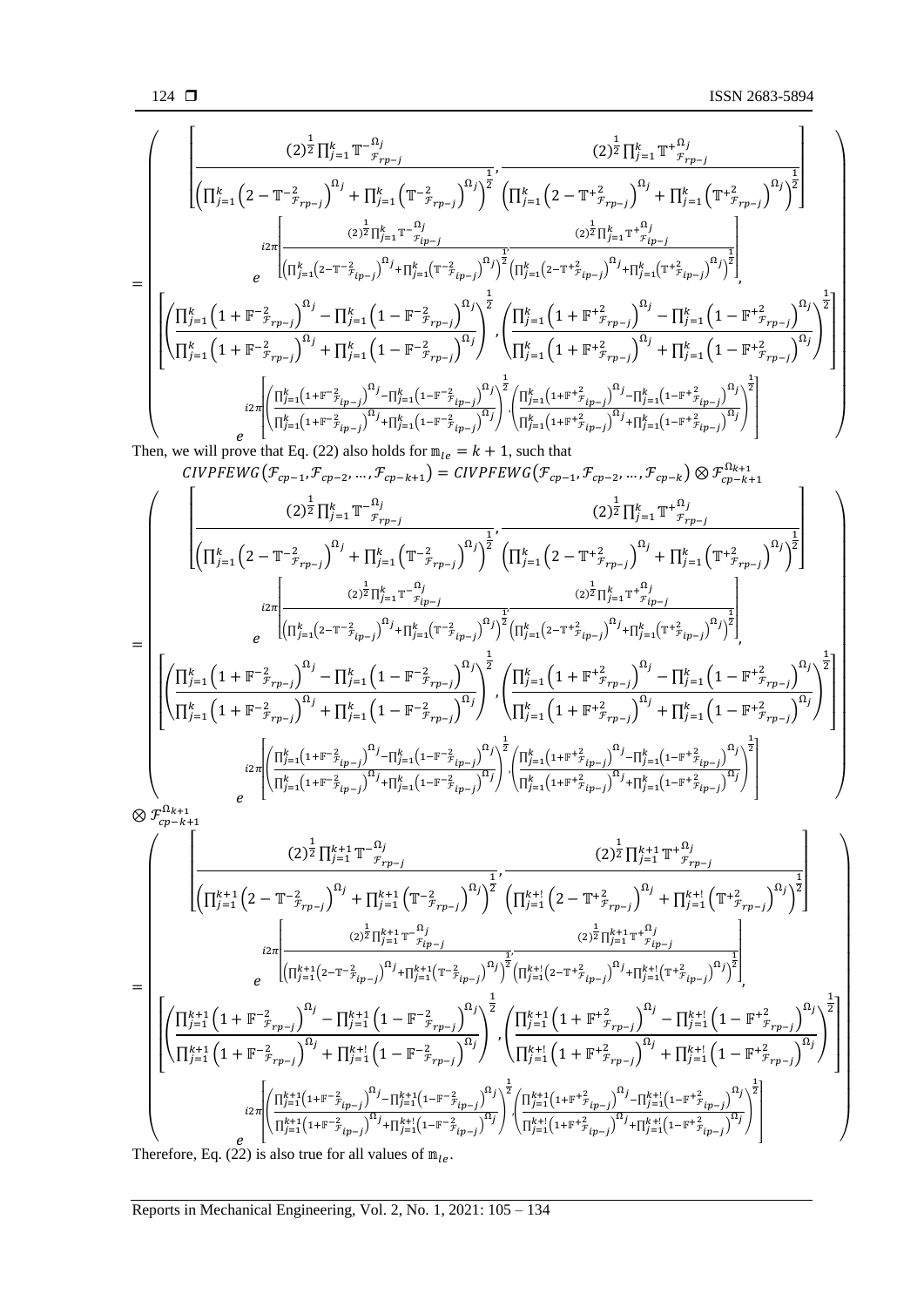125

 $\overline{\phantom{a}}$ 

 $\overline{\phantom{a}}$  $\overline{\phantom{a}}$  $\mathsf{I}$  $\mathsf{I}$  $\mathsf{I}$  $\vert \ \vert$  $\mathsf{I}$  $\overline{\phantom{a}}$  $\overline{\phantom{a}}$  $\overline{\phantom{a}}$  $\overline{\phantom{a}}$  $\overline{\phantom{a}}$  $\overline{\phantom{a}}$  $\overline{\phantom{a}}$  $\overline{\phantom{a}}$ 

Further, by using the information in Eq. (22), we discussed some properties for elaborated operators such as idempotency, boundedness, and monotonicity.  $\sqrt{r}$  $\frac{1}{2}$ 

**Property 1:** Let 
$$
\mathcal{F}_{cp-j} = \left( \left[ \mathbb{T}^{-}_{\mathcal{F}_{rp-j}}, \mathbb{T}^{+}_{\mathcal{F}_{rp-j}} \right] e^{i2\pi \left( \left[ \mathbb{T}^{-}_{\mathcal{F}_{ip-j}}, \mathbb{T}^{+}_{\mathcal{F}_{ip-j}} \right] \right)}, \left[ \mathbb{F}^{-}_{\mathcal{F}_{rp-j}}, \mathbb{F}^{+}_{\mathcal{F}_{rp-j}} \right] e^{i2\pi \left( \left[ \mathbb{F}^{-}_{\mathcal{F}_{ip-j}}, \mathbb{F}^{+}_{\mathcal{F}_{ip-j}} \right] \right)} \right), j = 1, 2, ..., m_{le}
$$
 be a collection of CIVPFNs weight vector  $\Omega = \{\Omega_1, \Omega_2, ..., \Omega_{m_{le}}\}$  with a rule that is  $\sum_{j=1}^{m_{le}} \Omega_j = 1$ .  
If  $\mathcal{F}_{cp-j} = \mathcal{F}_{cp} = \left( \left[ \mathbb{T}^{-}_{\mathcal{F}_{rp}}, \mathbb{T}^{+}_{\mathcal{F}_{rp}} \right] e^{i2\pi \left( \left[ \mathbb{F}^{-}_{\mathcal{F}_{ip}}, \mathbb{F}^{+}_{\mathcal{F}_{rp}} \right] \right)} \right), \left[ \mathbb{F}^{-}_{\mathcal{F}_{rp}}, \mathbb{F}^{+}_{\mathcal{F}_{rp}} \right] e^{i2\pi \left( \left[ \mathbb{F}^{-}_{\mathcal{F}_{ip}}, \mathbb{F}^{+}_{\mathcal{F}_{ip}} \right] \right)} \right),$  then  
\n*CIVPFEWG* $(\mathcal{F}_{cp-1}, \mathcal{F}_{cp-2}, ..., \mathcal{F}_{cp-m_{le}}) = \mathcal{F}_{cp}$  (23)

**Proof:** By hypothesis, it is clear that 
$$
\mathcal{F}_{cp-j} = \mathcal{F}_{cp} = \left( \left[ \mathbb{T}_{\mathcal{F}_{rp}}^-, \mathbb{T}_{\mathcal{F}_{rp}}^+ \right] e^{i2\pi \left( \left[ \mathbb{T}_{\mathcal{F}_{ip}}^-, \mathbb{T}_{\mathcal{F}_{ip}}^+ \right] \right)}, \left[ \mathbb{F}_{\mathcal{F}_{rp}}^-, \mathbb{F}_{\mathcal{F}_{rp}}^+ \right] e^{i2\pi \left( \left[ \mathbb{F}_{\mathcal{F}_{ip}}^-, \mathbb{F}_{\mathcal{F}_{ip}}^+ \right] \right)} \right), \text{ then by using Eq. (22), such that}
$$

that

$$
\begin{split} &\text{CIVPFWG}(F_{cp-1},F_{cp-2},\ldots,F_{cp-n_{0}})\\ &=\left(\begin{aligned} &\left[\frac{(2)^{\frac{1}{2}}\prod_{j=1}^{n_{0}}\prod_{j=1}^{n_{0}}\prod_{j=1}^{n_{0}}\left(1-\tilde{\tau}_{r_{p-j}}^{2}\right)^{2j}\right]^{2j}\left(\prod_{j=1}^{n_{0}}\left(2-\tilde{\tau}_{r_{p-j}}^{2}\right)^{2j}\right)^{1}+\prod_{j=1}^{n_{0}}\left(\tilde{\tau}_{r_{p-j}}^{2}\right)^{2j}\right)^{1}+\prod_{j=1}^{n_{0}}\left(\tilde{\tau}_{r_{p-j}}^{2}\right)^{2j}\right)^{1}+\prod_{j=1}^{n_{0}}\left(\tilde{\tau}_{r_{p-j}}^{2}\right)^{2j}\right)^{1}+\prod_{j=1}^{n_{0}}\left(\tilde{\tau}_{r_{p-j}}^{2}\right)^{2j}\left(\tilde{\tau}_{r_{p-j}}^{2}\right)^{2j}\left(\tilde{\tau}_{r_{p-j}}^{2}\right)^{2j}\left(\tilde{\tau}_{r_{p-j}}^{2}\right)^{2j}\right)^{1}+\prod_{j=1}^{n_{0}}\left(\tilde{\tau}_{r_{p-j}}^{2}\right)^{2j}\right)^{1}+\prod_{j=1}^{n_{0}}\left(\tilde{\tau}_{r_{p-j}}^{2}\right)^{2j}\left(\tilde{\tau}_{r_{p-j}}^{2}\right)^{2j}\left(\tilde{\tau}_{r_{p-j}}^{2}\right)^{2j}\left(\tilde{\tau}_{r_{p-j}}^{2}\right)^{2j}\left(\tilde{\tau}_{r_{p-j}}^{2}\right)^{2j}\left(\tilde{\tau}_{r_{p-j}}^{2}\right)^{2j}\left(\tilde{\tau}_{r_{p-j}}^{2}\right)^{2j}\left(\tilde{\tau}_{r_{p-j}}^{2}\right)^{2j}\right)^{1}+\prod_{j=1}^{n_{0}}\left(1-\tilde{\tau}_{r_{p-j}}^{2}\right)^{2j}\right)^{1}+\prod_{j=1}^{n_{0}}\left(1-\tilde{\tau}_{r_{p-j}}^{2}\right)^{2j}\left(\tilde{\tau}_{r_{p-j}}^{2}\right)^{2j}\left(\tilde{\tau}_{r_{p-j}}^{2}\right)^{2j}\left(\tilde{\tau}_{r_{p-j}}^{2}\right)^{2j}\left(\tilde{\tau
$$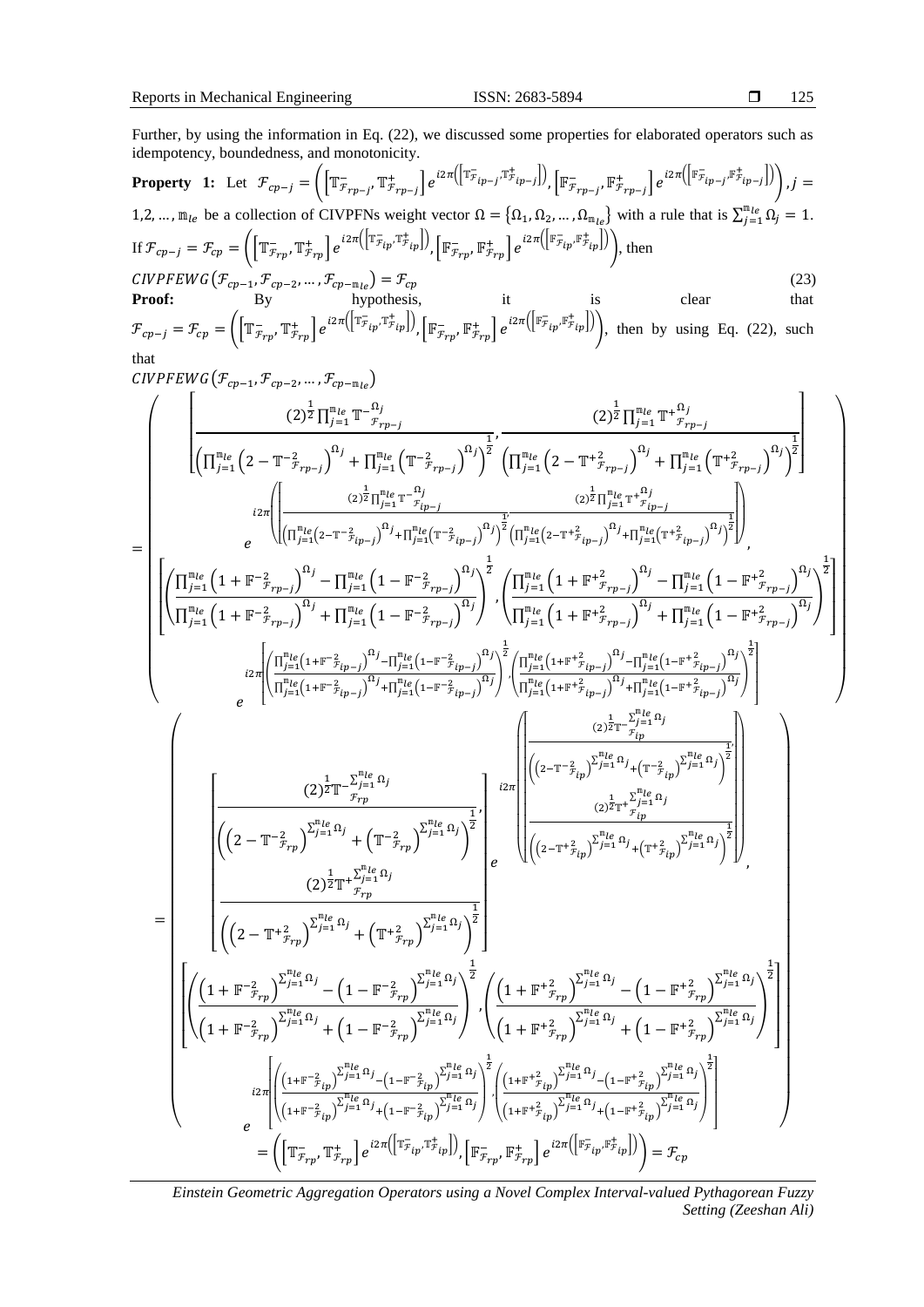**Property 2:** Let  $\mathcal{F}_{cp-j} = \left( \left[ \mathbb{T}^{-}_{\mathcal{F}_{rp-j}}, \mathbb{T}^{+}_{\mathcal{F}_{rp-j}} \right] e^{i2\pi \left( \left[ \mathbb{T}^{-}_{\mathcal{F}_{ip-j}}, \mathbb{T}^{+}_{\mathcal{F}_{ip-j}} \right] \right)}, \left[ \mathbb{F}^{-}_{\mathcal{F}_{rp-j}}, \mathbb{F}^{+}_{\mathcal{F}_{rp-j}} \right] e^{i2\pi \left( \left[ \mathbb{F}^{-}_{\mathcal{F}_{ip-j}}, \mathbb{F}^{+}_{\mathcal{F}_{ip-j}} \right] \right)} \right), j =$ 1,2, ...,  $m_{le}$  be a collection of CIVPFNs weight vector  $\Omega = {\Omega_1, \Omega_2, ..., \Omega_{m_{le}}}\$  with a rule that is  $\sum_{j=1}^{m_{le}} \Omega_j = 1$ . If  $\mathcal{F}_{cp}^-$  =  $\left(\left[\min_j \mathbb{T}^-_{\mathcal{F}_{rp-j}}\right], \min_j \mathbb{T}^+_{\mathcal{F}_{rp-j}}\right]e^{i2\pi\left(\left[\min_j \mathbb{T}^-_{\mathcal{F}_{ip-j}}\right], \min_j \mathbb{T}^+_{\mathcal{F}_{ip-j}}\right)}\right), \left[\max_j \mathbb{F}^-_{\mathcal{F}_{rp-j}}, \max_j \mathbb{F}^+_{\mathcal{F}_{rp-j}}\right]e^{i2\pi\left(\left[\max_j \mathbb{F}^-_{\mathcal{F}_{ip-j}}\right], \min_j \mathbb{F}^+_{\mathcal{F}_{ip-j}}\right]\right)}\right)$ and  $\mathcal{F}_{cp}^+ =$  $\left(\left[\max_j \mathbb{T}^-_{\mathcal{F}_{rp-j}}\right],\max_j \mathbb{T}^+_{\mathcal{F}_{rp-j}}\right]e^{i2\pi\left(\left[\max_j \mathbb{T}^-_{\mathcal{F}_{ip-j}}\max_j \mathbb{T}^+_{\mathcal{F}_{ip-j}}\right]\right)},\left[\min_j \mathbb{F}^-_{\mathcal{F}_{rp-j}},\min_j \mathbb{F}^+_{\mathcal{F}_{rp-j}}\right]e^{i2\pi\left(\left[\min_j \mathbb{F}^-_{\mathcal{F}_{ip-j}}\min_j \mathbb{F}^+_{\mathcal{F}_{ip-j}}\right]\right)}\right)$ , then  $\mathcal{F}_{cp}^{-} \leq \text{CIVPFEWG}(\mathcal{F}_{cp-1}, \mathcal{F}_{cp-2}, \dots, \mathcal{F}_{cp-m_{le}}) \leq \mathcal{F}_{cp}^{+}$  $_{\rm cp}^+$  (24) **Proof:** By hypothesis, it is clear that  $\mathcal{F}_{cp}^-$  =  $\left(\left[\min_j \mathbb{T}^-_{\mathcal{F}_{rp-j}}\right], \min_j \mathbb{T}^+_{\mathcal{F}_{rp-j}}\right]e^{i2\pi\left(\left[\min_j \mathbb{T}^-_{\mathcal{F}_{ip-j}}\right], \min_j \mathbb{T}^+_{\mathcal{F}_{ip-j}}\right)}\right), \left[\max_j \mathbb{F}^-_{\mathcal{F}_{rp-j}} , \max_j \mathbb{F}^+_{\mathcal{F}_{rp-j}}\right]e^{i2\pi\left(\left[\max_j \mathbb{F}^-_{\mathcal{F}_{ip-j}}\right], \min_j \mathbb{F}^+_{\mathcal{F}_{ip-j}}\right]\right)}\right)$ and  $\mathcal{F}_{cp}^+ =$  $\left(\left[\max_j \mathbb{T}^-_{\mathcal{F}_{rp-j}}\right],\max_j \mathbb{T}^+_{\mathcal{F}_{rp-j}}\right]e^{i2\pi\left(\left[\max_j \mathbb{T}^-_{\mathcal{F}_{ip-j}}\max_j \mathbb{T}^+_{\mathcal{F}_{ip-j}}\right]\right)},\left[\min_j \mathbb{F}^-_{\mathcal{F}_{rp-j}},\min_j \mathbb{F}^+_{\mathcal{F}_{rp-j}}\right]e^{i2\pi\left(\left[\min_j \mathbb{F}^-_{\mathcal{F}_{ip-j}}\min_j \mathbb{F}^+_{\mathcal{F}_{ip-j}}\right]\right)}\right)$ , to prove Eq. (24), we choose that  $f(\mathbf{x}_{el}) = \frac{1-\mathbf{x}_{el}}{1+\mathbf{x}_{el}}$  $\frac{1-x_{el}}{1+x_{el}}$  then  $f'(\mathbf{x}_{el}) = \frac{-2}{(1+x_e)}$  $\frac{-2}{(1+x_{el})^2}$ , then it is clear that  $f(x_{el})$  is a decreasing function. Then  $\mathbb{F}_{\mathcal{F}_{rp-j,min}}^{+2} \leq \mathbb{F}_{\mathcal{F}_{rp-j}}^{+2} \leq \mathbb{F}_{\mathcal{F}_{rp-j,max}}^{+2}$ , further,  $f\left(\mathbb{F}_{\mathcal{F}_{rp-j,max}}^{+2}\right) \leq f\left(\mathbb{F}_{\mathcal{F}_{rp-j}}^{+2}\right) \leq$  $f\left(\mathbb{F}^{\pm 2}_{r_{rp-j,min}}\right)$ , then  $\frac{1-\mathbb{F}^{\pm 2}_{r_{rp-j,max}}}{1+\mathbb{F}^{\pm 2}_{r}}$  $\frac{1-\mathbb{F}^+ \frac{2}{r}}{1+\mathbb{F}^+ \frac{2}{r}}_{rp-j, max} \leq \frac{1-\mathbb{F}^+ \frac{2}{r}}{1+\mathbb{F}^+ \frac{2}{r}}_{rp-j}$  $\frac{1-\mathbb{F}^+ \frac{2}{r}}{1+\mathbb{F}^+ \frac{2}{r}} = \frac{1-\mathbb{F}^+ \frac{2}{r}}{1+\mathbb{F}^+ \frac{2}{r}} = \frac{1-\mathbb{F}^+ \frac{2}{r}}{1+\mathbb{F}^+ \frac{2}{r}} = \frac{1-\mathbb{F}^+ \frac{2}{r}}{1+\mathbb{F}^+ \frac{2}{r}} = \frac{1}{1+\mathbb{F}^+ \frac{2}{r}} = \frac{1}{1+\mathbb{F}^+ \frac{2}{r}} = \frac{1}{1+\mathbb{F}^+ \frac{2}{r}} = \frac{1}{1$  $\frac{r_{p-j, min}}{1+\mathbb{F}^2 \mathcal{F}_{rp-j, min}}$ , then (  $1-\mathbb{F}^{\dagger^2}_{\mathcal{F}_{rp-j,max}}$  $\frac{1+\mathbb{F}^2}{1+\mathbb{F}^2_{r_p-j,max}}$  $\Omega_j$ ≤ (  $1-\mathbb{F}^{\dagger^2}_{r_{rp-j}}$  $\frac{1+\mathbb{F}^2}{1+\mathbb{F}^2_{r-p-j}}$  $\Omega_j$ ≤ (  $1-\mathbb{F}^{\dagger^2}_{\mathcal{F}_{rp-j,min}}$  $\frac{1+\mathbb{F}^2}{1+\mathbb{F}^2_{r_p-j,min}}$  $\Omega_j$ Then  $⊓$ [(  $1-\mathbb{F}^{\dagger^2}_{\mathcal{F}_{rp-j,max}}$  $\frac{1+\mathbb{F}^2 \cdot \mathbb{F}^2}{1+\mathbb{F}^2 \cdot \mathbb{F}^2 \cdot \mathbb{F}^2}$  $m_{le}$  (1  $m+2$   $\qquad \qquad \Omega_j$  $j=1$   $\zeta$   $r=5$   $\eta$   $r=5$   $\eta$   $r=5$   $\eta$   $r=5$   $\eta$   $r=1$ ≤ ∏(  $1-\mathbb{F}^{\dagger^2}_{r_{rp-j}}$  $\frac{1+\mathbb{F}^2}{1+\mathbb{F}^2_{r-p-j}}$  $m_{le}$  (1  $m+2$   $\lambda^{0j}$ ≤ ∏(  $1-\mathbb{F}^{\dagger^2}_{\mathcal{F}_{rp-j,min}}$  $\frac{1 + \mathbb{F}^2 \cdot \mathbb{F}^2}{1 + \mathbb{F}^2 \cdot \mathbb{F}^2 \cdot \mathbb{F}^2}$  $m_{le}$  /1  $m+2$   $\qquad \qquad \Omega_j$ ⇔ (  $1-\mathbb{F}^{\dagger^2}_{\mathcal{F}_{rp-j,max}}$  $\frac{1+\mathbb{F}^2}{1+\mathbb{F}^2_{r_p-j,max}}$  $\sum_{j=1}^{\mathbb{m}_{le}} \Omega_j$ ≤ ∏(  $1 - \mathbb{F}^+_{r_{rp-j}}^2$  $\frac{1 + \mathbb{F}^2}{1 + \mathbb{F}^2_{r_{p-j}}}$  $m_{le}$  (1  $m+2$   $\sqrt{a}$ )  $j=1$ ≤ (  $1-\mathbb{F}^{\dagger^2}_{\mathcal{F}_{rp-j,min}}$  $\frac{1 + \mathbb{F}^2 \cdot \mathbb{F}^2}{1 + \mathbb{F}^2 \cdot \mathbb{F}^2 \cdot \mathbb{F}^2}$  $\sum_{j=1}^{\mathfrak{m}_{le}} \Omega_j$ ⇔ (  $1-\mathbb{F}^{\dagger^2}_{\mathcal{F}_{rp-j,max}}$  $\left( \frac{n_{p-j,\text{max}}}{1+\mathbb{F}^2 \cdot \mathcal{F}_{rp-j,\text{max}}} \right) \leq \prod_{j=1}$  $1 - \mathbb{F}^+_{\mathcal{F}_{rp-j}}^2$  $\frac{1 + \mathbb{F}^2}{1 + \mathbb{F}^2_{r_p-j}}$  $m_{le}$  (1  $m+2$   $\sqrt{a}$ )  $j=1$ ≤ (  $1-\mathbb{F}^{\dagger^2}_{\mathcal{F}_{rp-j,min}}$  $\frac{1 + \mathbb{F}^2}{1 + \mathbb{F}^2 \mathbb{F}_{rp-j,min}}$  $\Leftrightarrow$   $\left(\frac{2}{1+\pi^2}\right)$  $\frac{1}{1+\mathbb{F}^2 \mathbb{F}_{r_{p-j,max}}}\leq 1 + \prod_{j=1}$  $1-\mathbb{F}^{\dagger^2}_{r_{rp-j}}$  $\frac{1+\mathbb{F}^2}{1+\mathbb{F}^2_{r-p-j}}$  $m_{le}$  (1  $m+2$   $\sqrt{\Omega}$ )  $j=1$  $\leq \left( \frac{2}{1+\pi^2} \right)$  $\frac{1+\mathbb{F}^2_{f_{rp-j,min}}}{1+\mathbb{F}_{rp-j,min}}$  $\Leftrightarrow$   $\frac{1}{1}$  $\left(\frac{2}{4 \cdot \sqrt{m+2}}\right)$  $1 + \mathbb{F}^{\dagger} \mathcal{F}_{rp-j,min}$  $\frac{2}{2}$  )  $≤$   $\frac{1}{1}$  $1 + \prod_{i=1}^{m_{le}}$ 1 –  $\mathbb{F}^{\dagger^2}_{r_{rp-j}}$  $1 + \mathbb{F}^{\dagger^2}_{r_{rp-j}}$  $\frac{\frac{3}{2}rp-1}{2}$  $\Omega_j$  $\prod_{j=1}^{\mathfrak{m}}$  $\leq$   $\frac{1}{\sqrt{1-\frac{1}{1-\frac{1}{1-\frac{1}{1-\frac{1}{1-\frac{1}{1-\frac{1}{1-\frac{1}{1-\frac{1}{1-\frac{1}{1-\frac{1}{1-\frac{1}{1-\frac{1}{1-\frac{1}{1-\frac{1}{1-\frac{1}{1-\frac{1}{1-\frac{1}{1-\frac{1}{1-\frac{1}{1-\frac{1}{1-\frac{1}{1-\frac{1}{1-\frac{1}{1-\frac{1}{1-\frac{1}{1-\frac{1}{1-\frac{1}{1-\frac{1}{1-\frac{1}{1-\frac{1}{1-\frac{1}{1-\frac{1}{1-\frac{1}{1-\frac{1}{1-\$  $\frac{2}{4 \cdot \pi^2}$  $1 + \mathbb{F}^{\dagger} \mathcal{F}_{rp-j,max}$  $\frac{2}{2}$  )  $\Leftrightarrow 1 + \mathbb{F}^{\dagger^2}_{r_{rp-j,min}} \leq \frac{2}{\sqrt{2\pi}}$  $1 + \prod_{i=1}^{m}$ 1 –  $\mathbb{F}^{\dagger^2}_{r_{rp-j}}$  $1 + \mathbb{F}^{\dagger} \mathcal{F}_{rp-j}$  $\frac{\binom{3}{2} + \binom{7}{2}}{2}$  $\Omega_j$  $\sum_{j=1}^{\mathfrak{m}}$  $\leq 1 + \mathbb{F}^{\dagger^2} \mathcal{F}_{rp-j,max}$  $\Leftrightarrow \mathbb{F}^{\dagger}{}_{\mathcal{F}_{rp-j,min}}^2 \leq \frac{2}{\sqrt{2\pi}}$  $1 + \prod_{i=1}^{m_{le}}$ 1 –  $\mathbb{F}^{\dagger^2}_{r_{rp-j}}$  $1 + \mathbb{F}^{\dagger}{}_{\mathcal{F}_{rp-j}}^2$  $\frac{\frac{3}{2}rp-1}{2}$  $\Omega_j$  $\prod_{j=1}^{\mathfrak{m}}$  $\leq \mathbb{F}^{\dagger^2}_{\mathcal{F}_{rp-j,max}}$ 

Reports in Mechanical Engineering*,* Vol. 2, No. 1, 2021: 105 – 134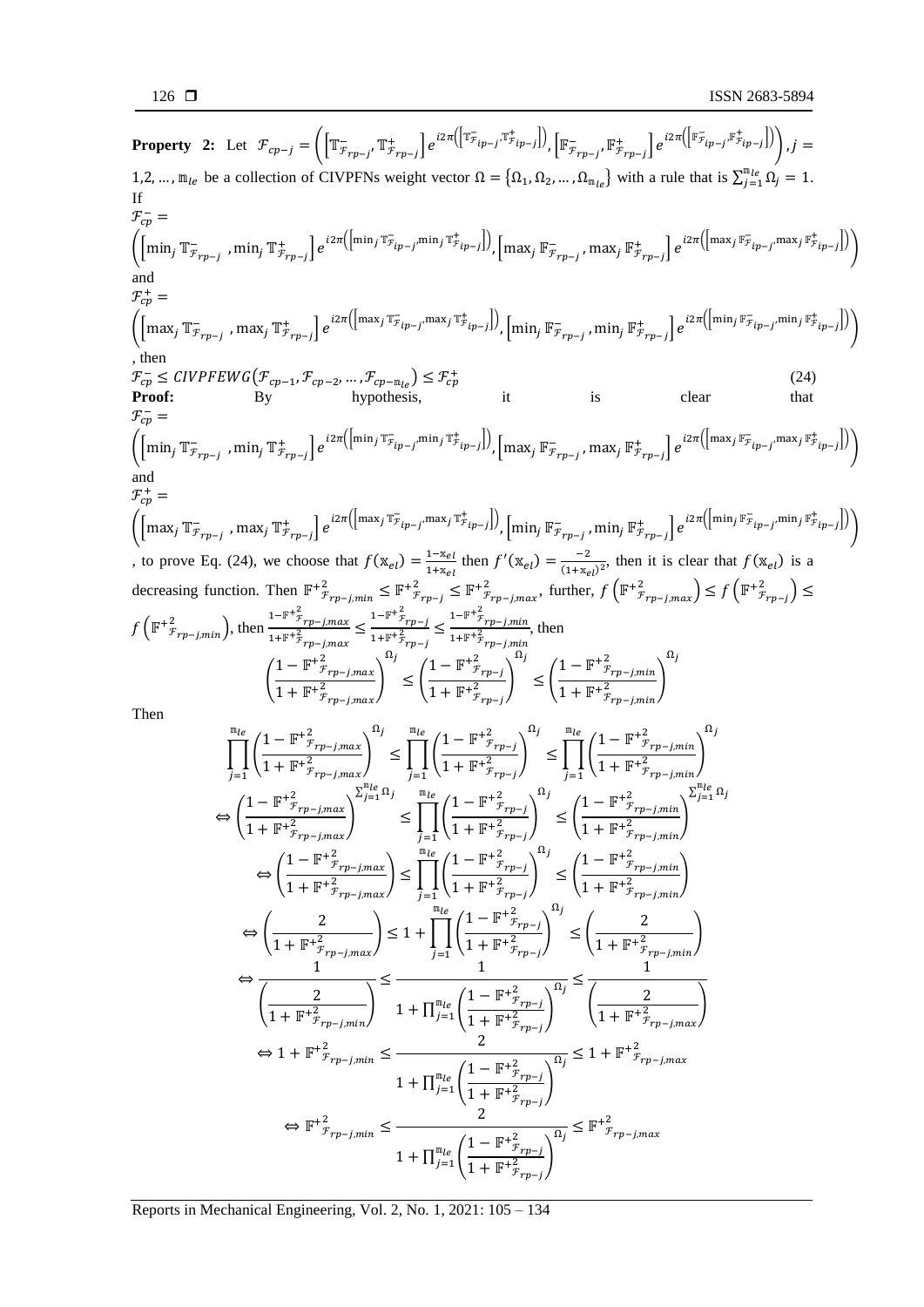1

$$
\Leftrightarrow \mathbb{F}^{+}{}_{r_{rp-j,min}}^{2} \leq \frac{\prod_{j=1}^{\mathbb{m}_{le}} \left(1 + \mathbb{F}^{+}{}_{r_{rp-j}}^{2}\right)^{\Omega_{j}} - \prod_{j=1}^{\mathbb{m}_{le}} \left(1 - \mathbb{F}^{+}{}_{r_{rp-j}}^{2}\right)^{\Omega_{j}}}{\prod_{j=1}^{\mathbb{m}_{le}} \left(1 + \mathbb{F}^{+}{}_{r_{rp-j}}^{2}\right)^{\Omega_{j}} + \prod_{j=1}^{\mathbb{m}_{le}} \left(1 - \mathbb{F}^{+}{}_{r_{rp-j}}^{2}\right)^{\Omega_{j}} \leq \mathbb{F}^{+}{}_{r_{rp-j,max}}^{2}}
$$
\n
$$
\Leftrightarrow \mathbb{F}^{+}{}_{r_{rp-j,min}} \leq \left(\frac{\prod_{j=1}^{\mathbb{m}_{le}} \left(1 + \mathbb{F}^{+}{}_{r_{rp-j}}^{2}\right)^{\Omega_{j}} - \prod_{j=1}^{\mathbb{m}_{le}} \left(1 - \mathbb{F}^{+}{}_{r_{rp-j}}^{2}\right)^{\Omega_{j}}}{\prod_{j=1}^{\mathbb{m}_{le}} \left(1 + \mathbb{F}^{+}{}_{r_{rp-j}}^{2}\right)^{\Omega_{j}} + \prod_{j=1}^{\mathbb{m}_{le}} \left(1 - \mathbb{F}^{+}{}_{r_{rp-j}}^{2}\right)^{\Omega_{j}}}\right)^{\frac{1}{2}} \leq \mathbb{F}^{+}{}_{r_{rp-j,max}}
$$

And similarly

$$
\mathbb{F}^{-}\mathbf{F}_{\mathbf{F}_{rp-j,min}} \leq \left(\frac{\prod_{j=1}^{\mathbb{m}_{le}}\left(1+\mathbb{F}^{-2}\mathbf{F}_{rp-j}\right)^{\Omega_{j}}-\prod_{j=1}^{\mathbb{m}_{le}}\left(1-\mathbb{F}^{-2}\mathbf{F}_{rp-j}\right)^{\Omega_{j}}}{\prod_{j=1}^{\mathbb{m}_{le}}\left(1+\mathbb{F}^{-2}\mathbf{F}_{rp-j}\right)^{\Omega_{j}}+\prod_{j=1}^{\mathbb{m}_{le}}\left(1-\mathbb{F}^{-2}\mathbf{F}_{rp-j}\right)^{\Omega_{j}}}\right)^{\frac{1}{2}} \leq \mathbb{F}^{-}\mathbf{F}_{rp-j,max}
$$

Similarly, we will determine the imaginary part of the FG, such that

$$
\mathbb{F}^{+}{}_{\mathcal{F}_{ip-j,min}} \leq \left( \frac{\prod_{j=1}^{\mathfrak{m}_{le}} \left( 1 + \mathbb{F}^{+}{}_{\mathcal{F}_{ip-j}}^{2} \right)^{\Omega_{j}} - \prod_{j=1}^{\mathfrak{m}_{le}} \left( 1 - \mathbb{F}^{+}{}_{\mathcal{F}_{ip-j}}^{2} \right)^{\Omega_{j}}}{\prod_{j=1}^{\mathfrak{m}_{le}} \left( 1 + \mathbb{F}^{+}{}_{\mathcal{F}_{ip-j}}^{2} \right)^{\Omega_{j}} + \prod_{j=1}^{\mathfrak{m}_{le}} \left( 1 - \mathbb{F}^{+}{}_{\mathcal{F}_{ip-j}}^{2} \right)^{\Omega_{j}} \leq \mathbb{F}^{+}{}_{\mathcal{F}_{ip-j,max}}
$$
\n
$$
\mathbb{F}^{-}{}_{\mathcal{F}_{ip-j,min}} \leq \left( \frac{\prod_{j=1}^{\mathfrak{m}_{le}} \left( 1 + \mathbb{F}^{-}{}_{\mathcal{F}_{ip-j}}^{2} \right)^{\Omega_{j}} - \prod_{j=1}^{\mathfrak{m}_{le}} \left( 1 - \mathbb{F}^{-}{}_{\mathcal{F}_{ip-j}}^{2} \right)^{\Omega_{j}} \right)^{\frac{1}{2}} \leq \mathbb{F}^{-}{}_{\mathcal{F}_{ip-j,max}}
$$
\nusing each expression decreasing function  $g(x) = \sum_{j=1}^{2-\mathcal{Y}_{el}}$  then  $g'(x) = \sum_{j=1}^{2} \text{ then } g'(x) = \sum_{j=1}^{2} \text{ then } g'(x) = \sum_{j=1}^{2} \text{ then } g'(x) = \sum_{j=1}^{2} \text{ then } g'(x) = \sum_{j=1}^{2} \text{ then } g'(x) = \sum_{j=1}^{2} \text{ then } g'(x) = \sum_{j=1}^{2} \text{ then } g'(x) = \sum_{j=1}^{2} \text{ then } g'(x) = \sum_{j=1}^{2} \text{ then } g'(x) = \sum_{j=1}^{2} \text{ then } g'(x) = \sum_{j=1}^{2} \text{ then } g'(x) = \sum_{j=1}^{2} \text{ then } g'(x) = \sum_{j=1}^{2} \text{ then } g'(x) = \sum_{$ 

Similarly, by using another decreasing function  $g(y_{el}) = \frac{2-y_{el}}{y_{el}}$  $\frac{-y_{el}}{y_{el}}$  then  $g'(y_{el}) = \frac{-2}{y_{el}^2}$  $\frac{-2}{y_{el}^2}$ , then we will find the value of real and unreal parts of the TG, such that 1  $\Omega$ .

$$
\mathbb{T}_{\mathcal{F}_{rp-j,min}}^{-} \leq \frac{(2)^{\frac{m}{2}} \prod_{j=1}^{m_{le}} \mathbb{T}^{-\frac{\alpha_{j}}{r_{rp-j}}}}{\left(\prod_{j=1}^{m_{le}} \left(2 - \mathbb{T}^{-\frac{2}{2}}_{\mathcal{F}_{rp-j}}\right)^{\Omega_{j}} + \prod_{j=1}^{m_{le}} \left(\mathbb{T}^{-\frac{2}{2}}_{\mathcal{F}_{rp-j}}\right)^{\Omega_{j}}\right)^{\frac{1}{2}}}
$$
\n
$$
\mathbb{T}_{\mathcal{F}_{rp-j,min}}^{+} \leq \frac{(2)^{\frac{1}{2}} \prod_{j=1}^{m_{le}} \mathbb{T}^{+\frac{\Omega_{j}}{r_{rp-j}}}}{\left(\prod_{j=1}^{m_{le}} \left(2 - \mathbb{T}^{+\frac{2}{2}}_{\mathcal{F}_{rp-j}}\right)^{\Omega_{j}} + \prod_{j=1}^{m_{le}} \left(\mathbb{T}^{+\frac{2}{2}}_{\mathcal{F}_{rp-j}}\right)^{\Omega_{j}}\right)^{\frac{1}{2}}} \leq \mathbb{T}^{+}_{\mathcal{F}_{rp-j,max}}
$$

And

$$
\mathbb{T}_{\bar{r}_{ip-j,min}}^{-} \leq \frac{(2)^{\frac{1}{2}} \prod_{j=1}^{\mathbb{m}_{le}} \mathbb{T}^{-\mathcal{S}_{ip-j}}_{\bar{r}_{ip-j}}}{\left(\prod_{j=1}^{\mathbb{m}_{le}} \left(2 - \mathbb{T}^{-\frac{2}{\bar{r}_{ip-j}}}\right)^{\Omega_{j}} + \prod_{j=1}^{\mathbb{m}_{le}} \left(\mathbb{T}^{-\frac{2}{\bar{r}_{ip-j}}}\right)^{\Omega_{j}}\right)^{\frac{1}{2}}} \leq \mathbb{T}^{-}_{\bar{r}_{ip-j,max}}
$$
\n
$$
\mathbb{T}_{\bar{r}_{ip-j,min}}^{+} \leq \frac{(2)^{\frac{1}{2}} \prod_{j=1}^{\mathbb{m}_{le}} \mathbb{T}^{+\mathcal{S}_{ip}}_{\bar{r}_{ip-j}}}{\left(\prod_{j=1}^{\mathbb{m}_{le}} \left(2 - \mathbb{T}^{+\frac{2}{\bar{r}_{ip-j}}}\right)^{\Omega_{j}} + \prod_{j=1}^{\mathbb{m}_{le}} \left(\mathbb{T}^{+\frac{2}{\bar{r}_{ip-j}}}\right)^{\Omega_{j}}\right)^{\frac{1}{2}}} \leq \mathbb{T}^{+}_{\bar{r}_{ip-j,max}}
$$

Then, by using Eq. (13) and Eq. (14), we easily determine the required result, such that  $\mathcal{F}_{cp}^{-} \leq \text{CIVPFEWG}(\mathcal{F}_{cp-1}, \mathcal{F}_{cp-2}, \dots, \mathcal{F}_{cp-m_{le}}) \leq \mathcal{F}_{cp}^{+}$ 

**Property 3:** Let 
$$
\mathcal{F}_{cp-j} = \left( \left[ \mathbb{T}^-_{\mathcal{F}_{rp-j}}, \mathbb{T}^+_{\mathcal{F}_{rp-j}} \right] e^{i2\pi \left( \left[ \mathbb{T}^-_{\mathcal{F}_{ip-j}}, \mathbb{T}^+_{\mathcal{F}_{ip-j}} \right] \right)}, \left[ \mathbb{F}^-_{\mathcal{F}_{rp-j}}, \mathbb{F}^+_{\mathcal{F}_{rp-j}} \right] e^{i2\pi \left( \left[ \mathbb{F}^-_{\mathcal{F}_{ip-j}}, \mathbb{F}^+_{\mathcal{F}_{ip-j}} \right] \right)} \right), j = 1, 2, \dots, b
$$
 as a collection of CIVPENs, weight vector,  $0 = \{0, 0, \dots, 0\}$ , with a rule that is  $\sum^{\mathfrak{m}_{le}} 0, -1$ .

1,2, ...,  $m_{le}$  be a collection of CIVPFNs weight vector  $\Omega = {\Omega_1, \Omega_2, ..., \Omega_{m_{le}}}$  with a rule that is  $\sum_{j=1}^{m_{le}} \Omega_j = 1$ . If,  $\mathcal{F}_{cp-j} \leq \mathcal{F}_{cp-j}^*$  then

$$
CIVPFEWG(\mathcal{F}_{cp-1}, \mathcal{F}_{cp-2}, \dots, \mathcal{F}_{cp-m_{le}}) \le CIVPFEWG(\mathcal{F}_{cp-1}^*, \mathcal{F}_{cp-2}^*, \dots, \mathcal{F}_{cp-m_{le}}^*)
$$
\n(25) **Proof:** Straightforward.

**Definition 5:** Let  $\mathcal{F}_{cp-j} = \left( \left[ \mathbb{T}^-_{\mathcal{F}_{rp-j}}, \mathbb{T}^+_{\mathcal{F}_{rp-j}} \right] e^{i2\pi \left( \left[ \mathbb{T}^-_{\mathcal{F}_{ip-j}}, \mathbb{F}^+_{\mathcal{F}_{ip-j}} \right], \right)} \right)$ ,  $\left[ \mathbb{F}^-_{\mathcal{F}_{rp-j}}, \mathbb{F}^+_{\mathcal{F}_{rp-j}} \right] e^{i2\pi \left( \left[ \mathbb{F}^-_{\mathcal{F}_{ip-j}}, \mathbb{F}^+_{\mathcal{F}_{ip-j$ 

1,2, ...,  $m_{le}$  be a collection of CIVPFNs weight vector  $\Omega = {\Omega_1, \Omega_2, ..., \Omega_{m_{le}}}\$  with a rule that is  $\sum_{j=1}^{m_{le}} \Omega_j = 1$ . Then the CIVPFEOWG operator is initiated by: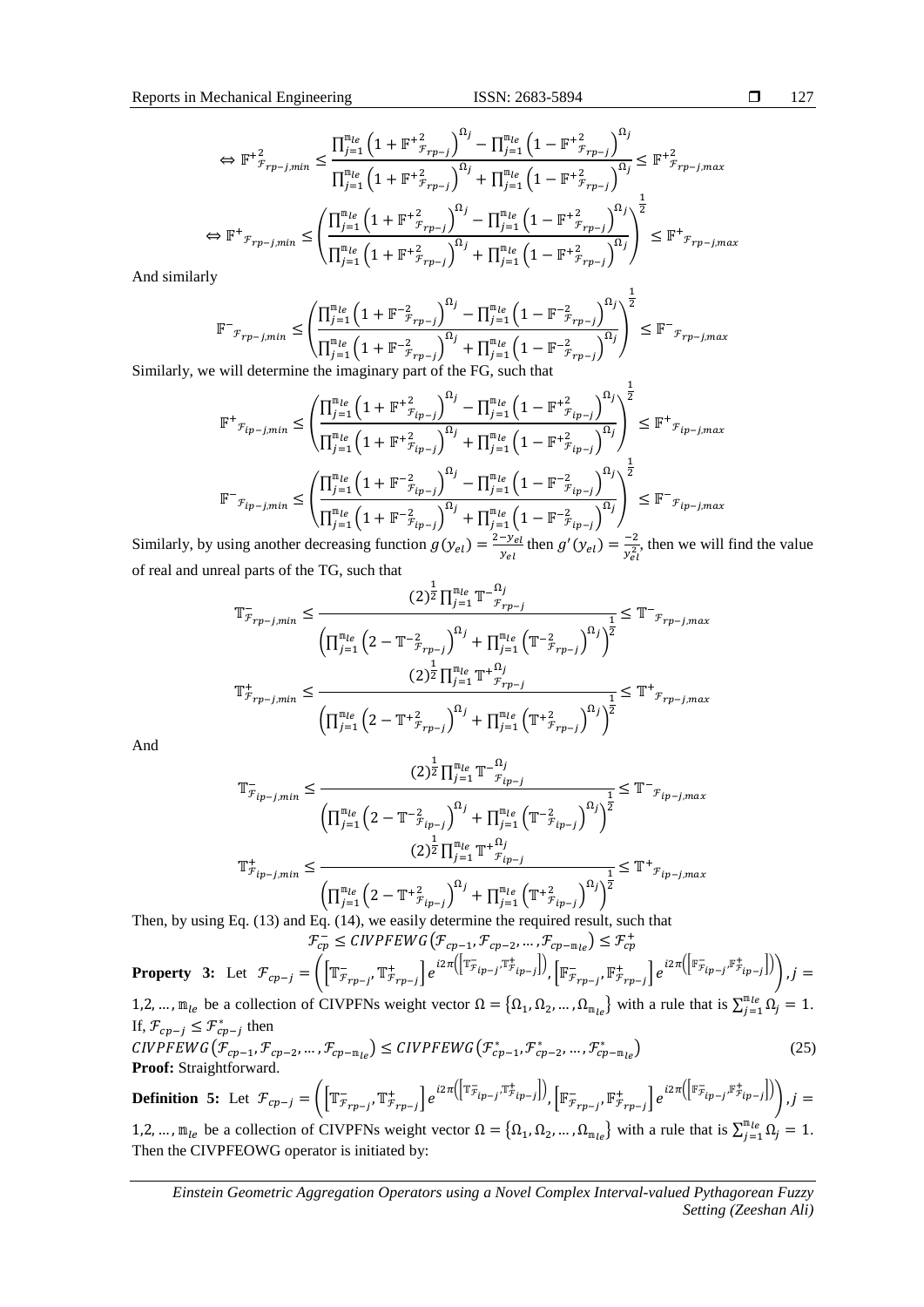$\textit{CIVPFEOWG}(\mathcal{F}_{cp-1}, \mathcal{F}_{cp-2}, ..., \mathcal{F}_{cp-m_{le}}) = \otimes_{j=1}^{m_{le}} \left( \mathcal{F}_{cp-O(j)}^{^{11j}} \right)$  $\begin{pmatrix} \Omega_j \\ \Gamma_{n-1}(i) \end{pmatrix}$  (26) Where  $O(j)$  is expressed the permutation of  $(j = 1, 2, ..., m_{le})$  with a rule that is  $O(j) \le O(j - 1)$ . If we fixed

the value of  $\Omega_j = \frac{1}{m_i}$  $\frac{1}{m_{le}}$  for all *j*, then the CIVPFEOWG operator is converted for complex interval-valued Pythagorean fuzzy ordered geometric (CIVPFOG) operator such that

$$
CIVPFOG(\mathcal{F}_{cp-1}, \mathcal{F}_{cp-2}, \dots, \mathcal{F}_{cp-m_{le}}) = \left(\bigotimes_{j=1}^{m_{le}} (\mathcal{F}_{cp-O(j)})\right)^{\frac{1}{m_{le}}}
$$
(27)  
**Theorem 3:** Let  $\mathcal{F}_{cp-j} = \left(\left[\mathbb{T}^{-}_{\mathcal{F}_{rp-j}}, \mathbb{T}^{+}_{\mathcal{F}_{rp-j}}\right] e^{i2\pi \left(\left[\mathbb{T}^{-}_{\mathcal{F}_{ip-j}}, \mathbb{T}^{+}_{\mathcal{F}_{ip-j}}\right]\right)}, \left[\mathbb{F}^{-}_{\mathcal{F}_{rp-j}}, \mathbb{F}^{+}_{\mathcal{F}_{rp-j}}\right] e^{i2\pi \left(\left[\mathbb{F}^{-}_{\mathcal{F}_{ip-j}}, \mathbb{F}^{+}_{\mathcal{F}_{ip-j}}\right]\right)}\right), j = 10$ 

1,2, ...,  $m_{le}$  be a collection of CIVPFNs weight vector  $\Omega = {\Omega_1, \Omega_2, ..., \Omega_{m_{le}}}\$  with a rule that is  $\sum_{j=1}^{m_{le}} \Omega_j = 1$ . Then by using Eq. (26), we determine

$$
CIVPFEOWG(\mathcal{F}_{cp-1}, \mathcal{F}_{cp-2}, ..., \mathcal{F}_{cp-m_{le}}) =
$$
\n
$$
\left(\prod_{\substack{n_{le}(2^{12}\prod_{j=1}^{m_{le}}r^{-\Omega_{j}}\\(2)^{\frac{1}{2}}\prod_{j=1}^{m_{le}}(r^{-\frac{2}{r}}r_{p-0(j)})}}^{(2)^{\frac{1}{2}}\prod_{j=1}^{m_{le}}(r^{-\frac{2}{r}}r_{p-0(j)})}^{(3)}\right)^{\frac{1}{2}}, \frac{(2)^{\frac{1}{2}}\prod_{j=1}^{m_{le}}r^{+\Omega_{j}}r_{p-0(j)}}{(1)^{\frac{1}{2}}\prod_{j=1}^{m_{le}}(r^{+\frac{2}{r}}r_{p-0(j)})}^{(3)}\right)^{\frac{1}{2}},
$$
\n
$$
12\pi\left(\prod_{\substack{n_{le}(2^{12}\prod_{j=1}^{m_{le}}r^{-\Omega_{j}}\\(2)^{\frac{1}{2}}\prod_{j=1}^{m_{le}}r^{-\Omega_{j}}\\(2)^{\frac{1}{2}}\prod_{j=1}^{m_{le}}(2-r^{-\frac{2}{r}}r_{p-0(j)})}^{(3)}\right)^{\frac{1}{2}}, \frac{(2)^{\frac{1}{2}}\prod_{j=1}^{m_{le}}(r^{+\frac{2}{r}}r_{p-0(j)})}{(2)^{\frac{1}{2}}\prod_{j=1}^{m_{le}}(r^{+\frac{2}{r}}r_{p-0(j)})}^{(3)}\right)^{\frac{1}{2}},
$$
\n
$$
\left(\prod_{\substack{n_{le}(1+\mathbb{F}^{-\frac{2}{r}}r_{p-0(j)})\\(1+\mathbb{F}^{-\frac{2}{r}}r_{p-0(j)})}^{(3)}\right)^{\frac{1}{2}}\left(\prod_{\substack{n_{le}(1+\mathbb{F}^{-\frac{2}{r}}r_{p-0(j)})\\(1+\mathbb{F}^{-\frac{2}{r}}r_{p-0(j)})}^{(3)}\right)^{\frac{1}{2}}, \frac{(28)}{\prod_{j=1}^{m_{le}(1+\mathbb{F}^{+\frac{2}{r}}r_{p-0(j)})}^{(3)}\right)^{\frac{1}{2}},
$$
\n
$$
\left(\prod_{\substack{n_{le}(1+\mathbb{F}^{-\frac{2}{r}}r_{p-0(j)})\\(1
$$

## **Proof:** Straightforward.

Further, by using the information in Eq. (28), we discussed some properties for elaborated operators such as idempotency, boundedness, and monotonicity.

**Property 4:** Let 
$$
\mathcal{F}_{cp-j} = \left( \left[ \mathbb{I}_{\mathcal{F}_{rp-j}}, \mathbb{I}_{\mathcal{F}_{rp-j}}^+ \right] e^{i2\pi \left( \left[ \mathbb{I}_{\mathcal{F}_{ip-j}}, \mathbb{I}_{\mathcal{F}_{ip-j}}^+ \right] \right)}, \left[ \mathbb{F}_{\mathcal{F}_{rp-j}}, \mathbb{F}_{\mathcal{F}_{rp-j}}^+ \right] e^{i2\pi \left( \left[ \mathbb{I}_{\mathcal{F}_{ip-j}}, \mathbb{I}_{\mathcal{F}_{ip-j}}^+ \right] \right)} \right), j = 1, 2, ..., m_{le}
$$
 be a collection of CIVPFNs weight vector  $\Omega = \{\Omega_1, \Omega_2, ..., \Omega_{n_{le}}\}$  with a rule that is  $\sum_{j=1}^{n_{le}} \Omega_j = 1$ .  
\nIf  $\mathcal{F}_{cp-j} = \mathcal{F}_{cp} = \left( \left[ \mathbb{I}_{\mathcal{F}_{rp}}, \mathbb{I}_{\mathcal{F}_{rp}}^+ \right] e^{i2\pi \left( \left[ \mathbb{I}_{\mathcal{F}_{ip}}, \mathbb{I}_{\mathcal{F}_{ip}}^+ \right] \right)} \right), \left[ \mathbb{F}_{\mathcal{F}_{rp}}, \mathbb{F}_{\mathcal{F}_{rp}}^+ \right] e^{i2\pi \left( \left[ \mathbb{I}_{\mathcal{F}_{ip}, \mathcal{F}_{\mathcal{F}_{ip}}}^+ \right] \right)} \right), then$   
\n
$$
\text{CIVPEEOWG}(\mathcal{F}_{cp-1}, \mathcal{F}_{cp-2}, ..., \mathcal{F}_{cp-n_{le}}) = \mathcal{F}_{cp}
$$
\n(29)  
\n**Proof:** Straightforward.  
\n**Property 5:** Let  $\mathcal{F}_{cp-j} = \left( \left[ \mathbb{I}_{\mathcal{F}_{rp-j}}, \mathbb{I}_{\mathcal{F}_{rp-j}}^+ \right] e^{i2\pi \left( \left[ \mathbb{I}_{\mathcal{F}_{ip-j}}, \mathbb{I}_{\mathcal{F}_{ip-j}}^+ \right] \right)}, \left[ \mathbb{I}_{\mathcal{F}_{\mathcal{F}_{rp-j}}, \mathbb{I}_{\mathcal{F}_{rp-j}}^+ \right] e^{i2\pi \left( \left[ \mathbb{I}_{\mathcal{F}_{ip-j}}, \mathbb{I}_{\mathcal$ 

Reports in Mechanical Engineering*,* Vol. 2, No. 1, 2021: 105 – 134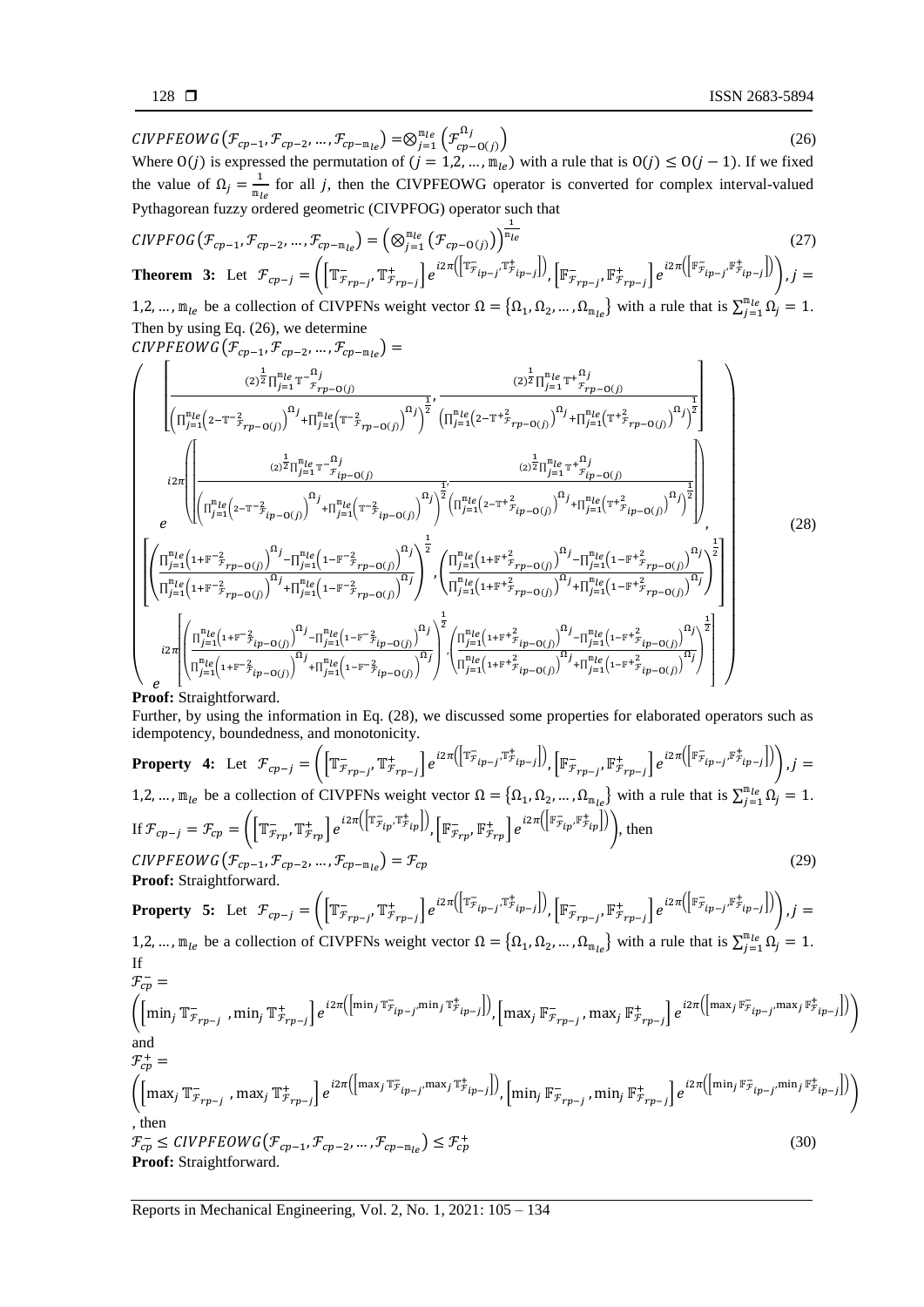129

**Property 6:** Let 
$$
\mathcal{F}_{cp-j} = \left( \left[ \mathbb{T}^{-}_{\mathcal{F}_{rp-j}}, \mathbb{T}^{+}_{\mathcal{F}_{rp-j}} \right] e^{i2\pi \left( \left[ \mathbb{T}^{-}_{\mathcal{F}_{ip-j}}, \mathbb{F}^{+}_{\mathcal{F}_{rp-j}} \right] \right)}, \left[ \mathbb{F}^{-}_{\mathcal{F}_{rp-j}}, \mathbb{F}^{+}_{\mathcal{F}_{rp-j}} \right] e^{i2\pi \left( \left[ \mathbb{F}^{-}_{\mathcal{F}_{ip-j}}, \mathbb{F}^{+}_{\mathcal{F}_{ip-j}} \right] \right)} \right), j = 1, 2, ..., m_{le}
$$
 be a collection of CIVPFNs weight vector  $\Omega = \{\Omega_1, \Omega_2, ..., \Omega_{m_{le}}\}$  with a rule that is  $\sum_{j=1}^{m_{le}} \Omega_j = 1$ .  
If,  $\mathcal{F}_{cp-j} \leq \mathcal{F}^{*}_{cp-j}$  then  
*CIVPFEOWG* ( $\mathcal{F}_{cp-1}, \mathcal{F}_{cp-2}, ..., \mathcal{F}_{cp-m_{le}} \right) \le CIVPFEOWG ( $\mathcal{F}^{*}_{cp-1}, \mathcal{F}^{*}_{cp-2}, ..., \mathcal{F}^{*}_{cp-m_{le}})$  (31)  
**Proof:** Straightforward.$ 

#### **6. MCDM based on Proposed Operators.**

Certain individuals have utilized the theory of aggregation operators, measures, and methods in the environment of IFSs, PFSs, IVIFSs, IVPFSs, CIFSs, CIVIFSs, CPFSs, and their application in the MCDM technique to determine the consistency and dominance of the prevailing works. But up to date, no one proposed the theory of CIVPFSs by using any kind of operators and their application in the MCDM technique. The goal of this manuscript is to utilize the Einstein geometric aggregation operators based on CIVPFSs to determine the dominance of the elaborated works. For this, we choose the group of alternatives  $\mathcal{F}_{A l-1}, \mathcal{F}_{A l-2}, ..., \mathcal{F}_{A l-n}$  and their attributes  $\mathcal{F}_{A t-1}, \mathcal{F}_{A t-2}, ..., \mathcal{F}_{A t-m}$  concerning weight vector  $\Omega =$  $\{\Omega_1, \Omega_2, ..., \Omega_{m_{\ell e}}\}$  with a rule that is  $\sum_{j=1}^{m_{\ell e}} \Omega_j = 1$ . To evaluate the above issues, we construct the decision matrix whose very items are in the form of complex interval-valued Pythagorean fuzzy numbers such that

$$
\mathcal{F}_{cp-j} = \left( \left[ \mathbb{T}^-_{\mathcal{F}_{rp-j}}, \mathbb{T}^+_{\mathcal{F}_{rp-j}} \right] e^{i2\pi \left( \left[ \mathbb{T}^-_{\mathcal{F}_{ip-j}}, \mathbb{T}^+_{\mathcal{F}_{ip-j}} \right] \right)}, \left[ \mathbb{F}^-_{\mathcal{F}_{rp-j}}, \mathbb{F}^+_{\mathcal{F}_{rp-j}} \right] e^{i2\pi \left( \left[ \mathbb{F}^-_{\mathcal{F}_{ip-j}}, \mathbb{F}^+_{\mathcal{F}_{ip-j}} \right] \right)} \right), j = 1, 2, \dots, m_{le} \quad \text{with}
$$

some rules that are  $0 \leq T^{+}_{\mathcal{F}_{rp}}(x_{el}) + F^{+}_{\mathcal{F}_{rp}}(x_{el}) \leq 1.0 \leq T^{+}_{\mathcal{F}_{ip}}(x_{el}) + F^{+}_{\mathcal{F}_{ip}}(x_{el}) \leq 1$ . Then by using the above family of  $n$  alternatives and  $m$  attributes, we developed the algorithm whose steps are as follows:

*Step 1:* Develop the decision matrix, whose every item in the form of CIVPFNs.

*Step 2:* By using the CIVPFEWG operator to aggregate the entries of the decision matrix.

*Step 3:* By using the score function, we find the Score values of the aggregated values of *Step 2*.

*Step 5:* Rank all alternatives and examine the best one.

As shown above, we illustrate certain numerical examples to determine the consistency and validity of the elaborated operators.

**Example:** With the quick advancement of monetary globalization, and the developing undertaking rivalry climate, the rivalry between current ventures has become the contest between supply chains. The variety of individuals burning through is expanding, and the new item life cycles are getting more limited. The instability of the interest market and from outer elements drives endeavors for viable inventory network mix and the board, just as essential partnerships with different ventures to improve the center intensity and oppose outside hazard. The critical measure to accomplishing this objective is provider choice. Hence, the provider choice issue has acquired a great deal of consideration, regardless of whether in respect to inventory network the executive's hypothesis or real creation the board issues. To delineate our proposed technique in this article, we give a mathematical guide to choosing green providers in the green inventory network the executives utilizing CIVPFNs. For this, we choose the family of five possible green suppliers in green supplier chain management  $\mathcal{F}_{A l-1}$ ,  $\mathcal{F}_{A l-2}$ ,  $\mathcal{F}_{A l-3}$ ,  $\mathcal{F}_{A l-4}$ ,  $\mathcal{F}_{A l-5}$  and their attributes are in the form of selection experts whose expressions are followed as:

 $\mathcal{F}_{At-1}$ : Expressed the product quality factor.

 $\mathcal{F}_{At-2}$ : Expressed the environmental factor.

 $\mathcal{F}_{At-3}$ : Expressed the delivery factor.

 $\mathcal{F}_{At-4}$ : Expressed price factor.

To determine the above troubles, we choose the family of weight vectors such that 0.3,0.2,0.3,0.2, Then by using the above family of  $n$  alternatives and  $m$  attributes, we developed the algorithm whose steps are as follows:

*Step 1:* We developed the decision matrix, whose every item in the form of CIVPFNs is discussed in the shape of Table 1.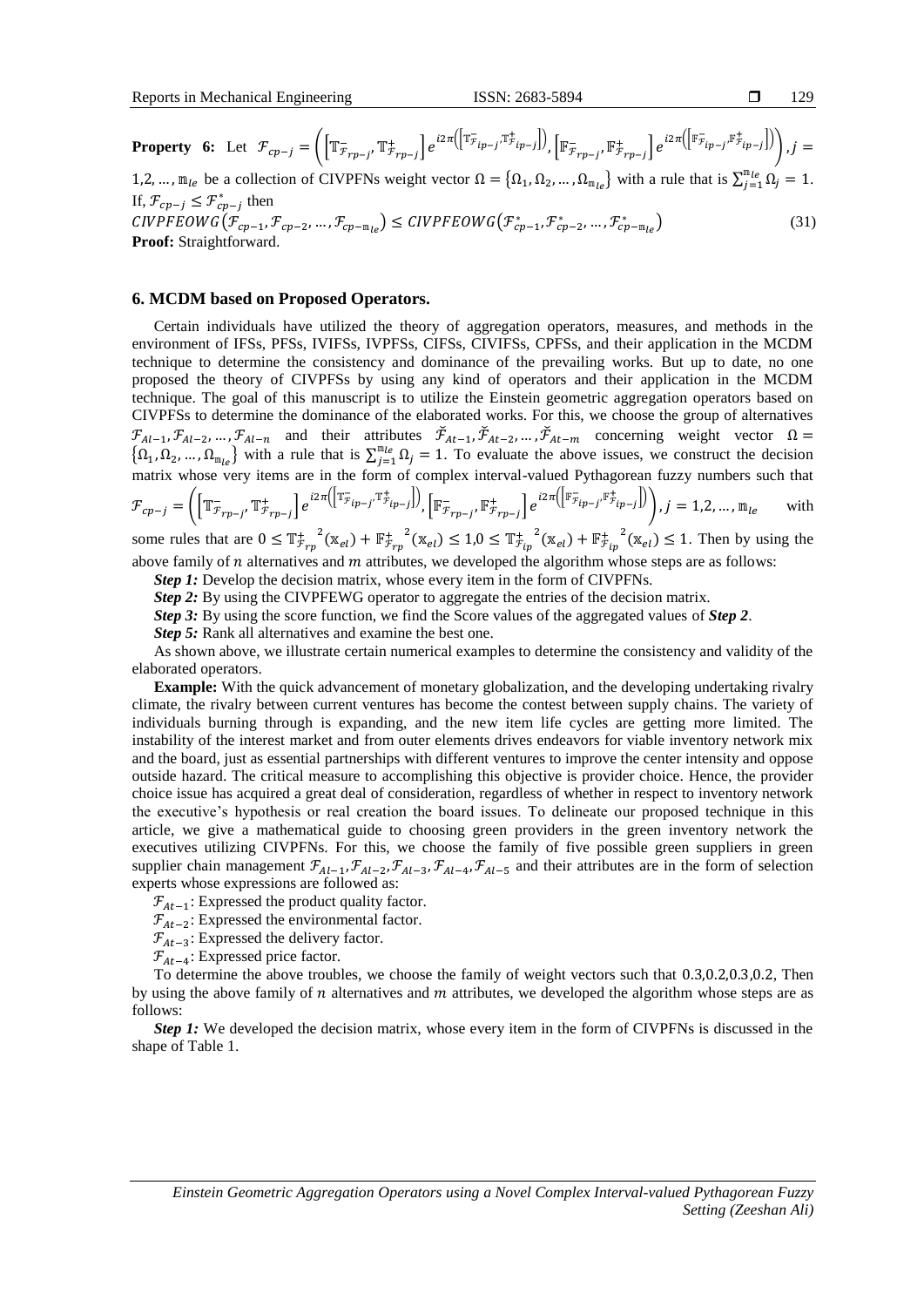|                      | $\mathcal{F}_{At-1}$                  | $\mathcal{F}_{At-2}$                            | $\mathcal{F}_{At-3}$                     | $\mathcal{F}_{At-4}$                    |
|----------------------|---------------------------------------|-------------------------------------------------|------------------------------------------|-----------------------------------------|
| $\mathcal{F}_{Al-1}$ | $([0.4, 0.5]e^{i2\pi([0.01, 0.2])},$  | $([0.41, 0.51]e^{i2\pi([0.02, 0.21])},$         | $([0.42, 0.52]e^{i2\pi([0.03, 0.22])},$  | $([0.43, 0.53]e^{i2\pi([0.04, 0.23])},$ |
|                      | $[0.1, 0.1]e^{i2\pi([0.1, 0.2])}$     | $[0.11, 0.11]e^{i2\pi([0.11, 0.21])}$           | $[0.12, 0.12]e^{i2\pi([0.12, 0.22])}$    | $[0.13, 0.13]e^{i2\pi([0.13, 0.23])}$   |
| $\mathcal{F}_{Al-2}$ | $([0.5, 0.6]e^{i2\pi([0.02, 0.3])},$  | $^{\prime}[0.51, 0.61]e^{i2\pi([0.03, 0.31])},$ | $([0.52, 0.62]e^{i2\pi([0.04, 0.32])},$  | $([0.53, 0.63]e^{i2\pi([0.05, 0.33])},$ |
|                      | $[0.2, 0.3]e^{i2\pi([0.1, 0.3])}$     | $[0.21, 0.31]e^{i2\pi([0.11, 0.31])}$           | $[0.22, 0.32]e^{i2\pi([0.12, 0.32])}$    | $[0.23, 0.33]e^{i2\pi([0.13, 0.33])}$   |
| ${\cal F}_{Al-3}$    | $([0.4, 0.6]e^{i2\pi([0.01, 0.5])},$  | $([0.41, 0.61]e^{i2\pi([0.02, 0.51])},$         | $([0.42, 0.62]e^{i2\pi([0.03, 0.52])},$  | $([0.43, 0.63]e^{i2\pi([0.04, 0.53])},$ |
|                      | $[0.1, 0.2]e^{i2\pi([0.1, 0.2])}$     | $[0.11, 0.21]e^{i2\pi([0.11, 0.21])}$           | $(0.12, 0.22]e^{i2\pi([0.12, 0.22])}$    | $[0.13, 0.23]e^{i2\pi([0.13, 0.23])}$   |
| $\mathcal{F}_{Al-4}$ | $([0.1, 0.3]e^{i2\pi([0.03, 0.5])}$ . | $([0.11, 0.31]e^{i2\pi([0.04, 0.51])})$ .       | $([0.12, 0.32]e^{i2\pi([0.05, 0.52])}.$  | $([0.13, 0.33]e^{i2\pi([0.06, 0.53])},$ |
|                      | $[0.1, 0.2]e^{i2\pi([0.2, 0.3])}$     | $[0.11, 0.21]e^{i2\pi([0.21, 0.31])}$           | $(0.12, 0.22]e^{i2\pi([0.22, 0.32])}$    | $[0.13, 0.23]e^{i2\pi([0.23, 0.33])}$   |
| $\mathcal{F}_{Al-5}$ | $([0.3, 0.7]e^{i2\pi([0.03, 0.7])})$  | $([0.31, 0.71]e^{i2\pi([0.04, 0.71])}.$         | $([0.32, 0.72]e^{i2\pi([0.05, 0.72])}$ . | $([0.33, 0.73]e^{i2\pi([0.06, 0.73])}.$ |
|                      | $[0.1, 0.2]e^{i2\pi([0.1, 0.2])}$     | $[0.11,\!0.21]e^{i2\pi([0.11,0.21])}$           | $[0.12, 0.22]e^{i2\pi([0.12, 0.22])}$    | $[0.13, 0.23]e^{i2\pi([0.13, 0.23])}$   |

Table 1. Original decision matrix covers the complex interval-valued Pythagorean fuzzy numbers.

*Step 2:* By using the CIVPFEWG operator to aggregate the entries of the decision matrix are discussed below.

$$
\mathcal{F}_{Al-1} = \text{CIVPFEWG}(\mathcal{F}_{At-1}, \mathcal{F}_{At-2}, \mathcal{F}_{At-3}, \mathcal{F}_{At-4}) = \begin{pmatrix} [0.4139, 0.5139] e^{i2\pi([0.0211, 0.2137])} \\ [0.1145, 0.1145] e^{i2\pi([0.1145, 0.2143])} \end{pmatrix}
$$
\n
$$
\mathcal{F}_{Al-2} = \text{CIVPFEWG}(\mathcal{F}_{At-1}, \mathcal{F}_{At-2}, \mathcal{F}_{At-3}, \mathcal{F}_{At-4}) = \begin{pmatrix} [0.5139, 0.6139] e^{i2\pi([0.0321, 0.3138])} \\ [0.2143, 0.3142] e^{i2\pi([0.0145, 0.3142])} \end{pmatrix}
$$
\n
$$
\mathcal{F}_{Al-3} = \text{CIVPFEWG}(\mathcal{F}_{At-1}, \mathcal{F}_{At-2}, \mathcal{F}_{At-3}, \mathcal{F}_{At-4}) = \begin{pmatrix} [0.4139, 0.6139] e^{i2\pi([0.0145, 0.3142])} \\ [0.1145, 0.2143] e^{i2\pi([0.0211, 0.5139])} \\ [0.1145, 0.2143] e^{i2\pi([0.0425, 0.5139])} \end{pmatrix}
$$
\n
$$
\mathcal{F}_{Al-4} = \text{CIVPFEWG}(\mathcal{F}_{At-1}, \mathcal{F}_{At-2}, \mathcal{F}_{At-3}, \mathcal{F}_{At-4}) = \begin{pmatrix} [0.1135, 0.3138] e^{i2\pi([0.0425, 0.5139])} \\ [0.1145, 0.2143] e^{i2\pi([0.0425, 0.514])} \end{pmatrix}
$$
\n
$$
\mathcal{F}_{Al-5} = \text{CIVPFEWG}(\mathcal{F}_{At-1}, \mathcal{F}_{At-2}, \mathcal{F}_{At-3}, \mathcal{F}_{At-4}) = \begin{pmatrix} [0.3138, 0.714
$$

*Step 3:* By using the score function, we find the Score values of the aggregated values of *Step 2*, which are discussed below.

$$
\mathbb{S}^{sf}(\mathcal{F}_{Al-1}) = 0.1981, \mathbb{S}^{sf}(\mathcal{F}_{Al-2}) = 0.2420, \mathbb{S}^{sf}(\mathcal{F}_{Al-3}) = 0.3473, \mathbb{S}^{sf}(\mathcal{F}_{Al-4}) = 0.0868, \mathbb{S}^{sf}(\mathcal{F}_{Al-5}) = 0.5009
$$

*Step 5:* By using the above Score values, we rank all alternatives and examine the best one such that  $\mathbb{S}^{sf}(\mathcal{F}_{Al-5}) \geq \mathbb{S}^{sf}(\mathcal{F}_{Al-3}) \geq \mathbb{S}^{sf}(\mathcal{F}_{Al-2}) \geq \mathbb{S}^{sf}(\mathcal{F}_{Al-1}) \geq \mathbb{S}^{sf}(\mathcal{F}_{Al-4})$ 

That means that

$$
\mathcal{F}_{Al-5}\geq\mathcal{F}_{Al-3}\geq\mathcal{F}_{Al-2}\geq\mathcal{F}_{Al-1}\geq\mathcal{F}_{Al-4}
$$

Therefore, from the above analysis, we get the result the alternative  $\mathcal{F}_{Al-5}$  is the best optimal.

In Example 1, we choose the complex interval-valued Pythagorean fuzzy sorts of information and resolve it by using the elaborated CIVPFEWG operator. Further, to determine the reliability and dominance of the elaborated operators, we choose some prevailing sorts of information and resolve it by using elaborated operators to show the dominance and consistency of the elaborated works.

**Example 2:** (Garg, and Rani, 2019a) This theory is taken from Ref. (Garg, and Rani, 2019a), which states that the utilization of the created approach, we delineate a model. Assume a business visionary chooses to buy another machine for his organization from a machine creator  $\mathbb{X}_{uni}$ . The machine producer gives data on four models of machine  $(\mathcal{F}_{Al-1}, \mathcal{F}_{Al-2}, \mathcal{F}_{Al-3}, \mathcal{F}_{Al-4})$  with various creation dates for each model and their attributes are in the form of selection experts whose expressions are followed as:

 $\mathcal{F}_{At-1}$ : Expressed the reliability.

 $\mathcal{F}_{At-2}$ : Expressed the safety.

 $\mathcal{F}_{At-3}$ : Expressed the flexibility.

 $\mathcal{F}_{At-4}$ : Expressed productivity.

To determine the above troubles, we choose the family of weight vectors such that 0.3,0.2,0.1,0.4, Then by using the above family of  $n$  alternatives and  $m$  attributes, we apply the steps of the algorithm of the proposed work on Table 1 in Ref. (Garg, and Rani, 2019a). The aggregated results are discussed below.

$$
\mathcal{F}_{Al-1} = \text{CIVPFEWG}(\mathcal{F}_{At-1}, \mathcal{F}_{At-2}, \mathcal{F}_{At-3}, \mathcal{F}_{At-4}) = \begin{pmatrix} [0.2554, 0.4233] e^{i2\pi([0.2851, 0.4566])}, \\ [0.2051, 0.3569] e^{i2\pi([0.3217, 0.4842])} \end{pmatrix}
$$

$$
\mathcal{F}_{Al-2} = \text{CIVPFEWG}(\mathcal{F}_{At-1}, \mathcal{F}_{At-2}, \mathcal{F}_{At-3}, \mathcal{F}_{At-4}) = \begin{pmatrix} [0.2943, 0.4981] e^{i2\pi([0.292, 0.5679])}, \\ [0.114, 0.2346] e^{i2\pi([0.1, 0.2647])} \end{pmatrix}
$$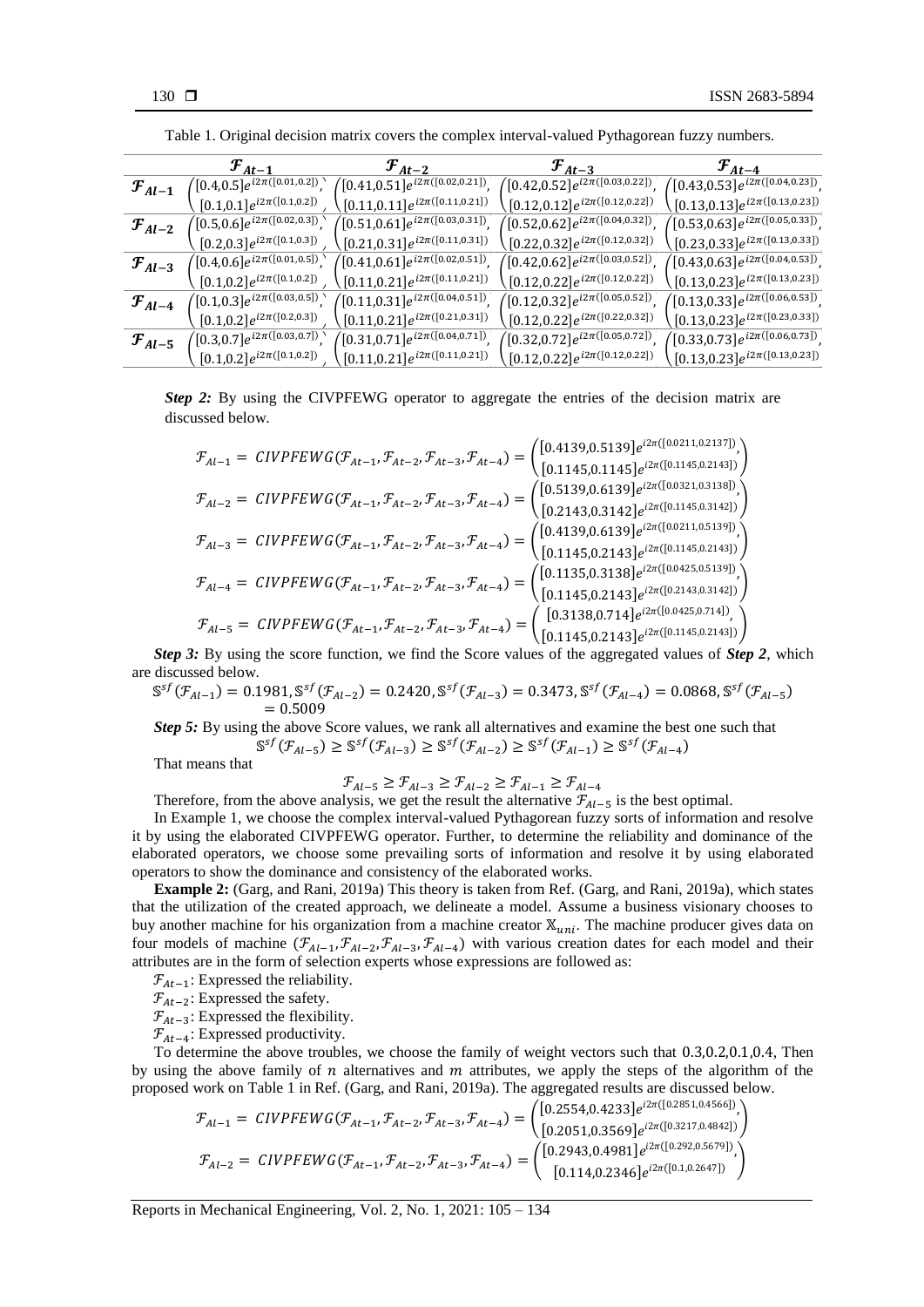$$
\mathcal{F}_{Al-3} = \text{CIVPFEWG}(\mathcal{F}_{At-1}, \mathcal{F}_{At-2}, \mathcal{F}_{At-3}, \mathcal{F}_{At-4}) = \begin{pmatrix} [0.337, 0.4878]e^{i2\pi([0.2858, 0.5586])}, \\ [0.1581, 0.3055]e^{i2\pi([0.1379, 0.2647])} \end{pmatrix}
$$

$$
\mathcal{F}_{Al-4} = \text{CIVPFEWG}(\mathcal{F}_{At-1}, \mathcal{F}_{At-2}, \mathcal{F}_{At-3}, \mathcal{F}_{At-4}) = \begin{pmatrix} [0.2225, 0.5421]e^{i2\pi([0.1538, 0.3431])}, \\ [0.1483, 0.2647]e^{i2\pi([0.1761, 0.4248])} \end{pmatrix}
$$

By using the score function, we find the Score values of the aggregated values, which are discussed below.

 $\mathbb{S}^{sf}(\mathcal{F}_{Al-1}) = 0.0134$ ,  $\mathbb{S}^{sf}(\mathcal{F}_{Al-2}) = 0.2972$ ,  $\mathbb{S}^{sf}(\mathcal{F}_{Al-3}) = 0.2689$ ,  $\mathbb{S}^{sf}(\mathcal{F}_{Al-4}) = 0.0906$ , By using the above Score values, we rank all alternatives and examine the best one such that  $\mathbb{S}^{sf}(\mathcal{F}_{Al-2}) \geq \mathbb{S}^{sf}(\mathcal{F}_{Al-3}) \geq \mathbb{S}^{sf}(\mathcal{F}_{Al-4}) \geq \mathbb{S}^{sf}(\mathcal{F}_{Al-1})$ 

That means that

$$
\mathcal{F}_{Al-2}\geq\mathcal{F}_{Al-3}\geq\mathcal{F}_{Al-4}\geq\mathcal{F}_{Al-1}
$$

Therefore, from the above analysis, we get the result the alternative  $\mathcal{F}_{Al-2}$  is the best optimal.

In Example 1, we choose the complex interval-valued Pythagorean fuzzy sorts of information and resolve it by using the elaborated CIVPFEWG operator, and in Example 2, we choose the complex interval-valued intuitionistic fuzzy sorts of information and resolve it by using the elaborated CIVPFEWG operator. Further, to determine the reliability and dominance of the elaborated operators, we choose some prevailing operators and compare them with proposed operators by using the information of Example 1 and Example 2, to show the dominance and consistency of the elaborated works.

Certain people have elaborated on different sorts of operators based on IVIFSs, IVPFSs, CIVIFSs and compare our results with some existing operators to determine the supremacy of their works. The goal of this study, we determine the practicability and dominance of the elaborated operator with the help of comparison with some prevailing operators to find the consistency and flexibility of the developed operator based on novel CIVPFSs. We compare the proposed operator with some prevailing operators whose information's are follow as Wang et al. (2012) elaborated aggregation operators for IVIFSs, Haktanır (2020) initiated the theory of aggregation operators for IVPFSs, Garg and Rani (2019) proposed aggregation operators for CIVIFSs, and with proposed operators to examine the dominance and supremacy of the elaborated operator. Based on the information in Table 1, the comparative analysis of the elaborated operator with some prevailing operators is implemented in the form of Table 2.

| <b>Method</b>             | <b>Score Values</b>                                                                 | <b>Ranking Results</b>                                                                                   |
|---------------------------|-------------------------------------------------------------------------------------|----------------------------------------------------------------------------------------------------------|
| <b>Wang et al.</b> (2012) | Cannot be Calculated                                                                | Cannot be Calculated                                                                                     |
| Haktanır (2020)           | Cannot be Calculated                                                                | Cannot be Calculated                                                                                     |
| Garg and Rani             | Cannot be Calculated                                                                | Cannot be Calculated                                                                                     |
| (2019a)                   |                                                                                     |                                                                                                          |
| <b>CIVPFEWG</b>           | $\mathbb{S}^{sf}(\mathcal{F}_{4l-1}) = 0.1981, \mathbb{S}^{sf}(\mathcal{F}_{4l-2})$ | $\mathcal{F}_{A I - 5} \geq \mathcal{F}_{A I - 3} \geq \mathcal{F}_{A I - 2} \geq \mathcal{F}_{A I - 1}$ |
| operator                  | $= 0.2420.$                                                                         | $\geq \mathcal{F}_{Al-4}$                                                                                |
|                           | $\mathbb{S}^{sf}(\mathcal{F}_{A1-3}) = 0.3473, \mathbb{S}^{sf}(\mathcal{F}_{A1-4})$ |                                                                                                          |
|                           | $= 0.0868.$                                                                         |                                                                                                          |
|                           | $\mathbb{S}^{sf}(\mathcal{F}_{4l-5}) = 0.5009$                                      |                                                                                                          |

Table 2. Comparative analysis between proposed and existing operators.

From the above investigation's we know that if we choose the information in the form of complex interval-valued Pythagorean fuzzy numbers, then the prevailing operators are based on IVIFSs (Wang et al., 2012), IVPFSs (Haktanır, 2020), and CIVIFSs (Garg and Rani, 2019a) are not able to cope with it. Further, we show that if we choose the information in the form of complex interval-valued intuitionistic fuzzy numbers then the theory of Garg and Rani (2019a) can resolve it, but still, the theory of IVIFSs (Wang et al., 2012), IVPFSs (Haktanır, 2020) are failed. Based on the information of Table 1 from Ref. (Garg and Rani, 2019a), the comparative analysis of the elaborated operator with some prevailing operators is implemented in the form of Table 3.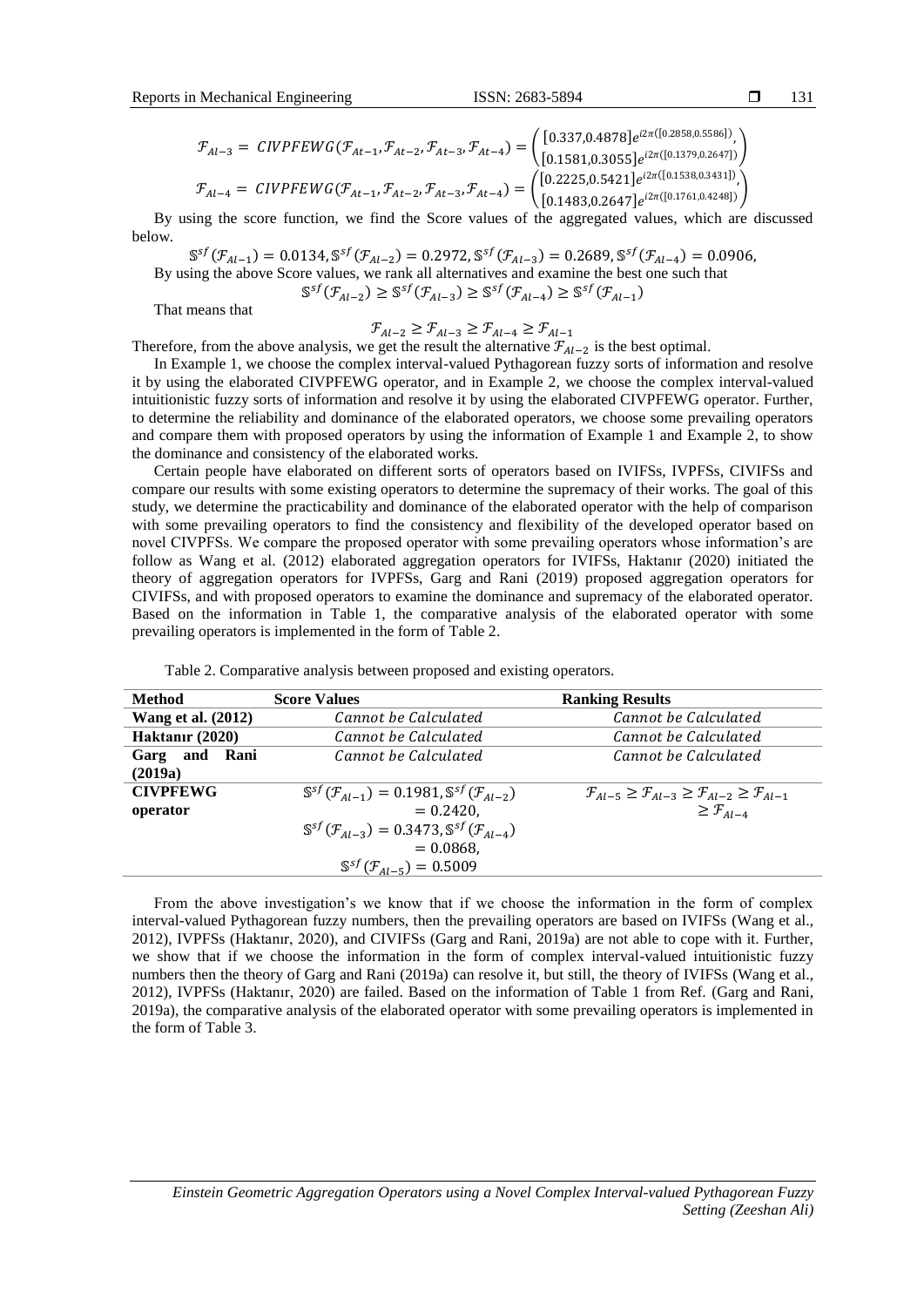| <b>Method</b>    | <b>Score Values</b>                                                                 | <b>Ranking Results</b>                                                                           |
|------------------|-------------------------------------------------------------------------------------|--------------------------------------------------------------------------------------------------|
| Wang<br>et al.   | Cannot be Calculated                                                                | Cannot be Calculated                                                                             |
| (2012)           |                                                                                     |                                                                                                  |
| Haktanır (2020)  | Cannot be Calculated                                                                | Cannot be Calculated                                                                             |
| Rani<br>Garg and | $\mathbb{S}^{sf}(\mathcal{F}_{Al-1}) = 0.0023, \mathbb{S}^{sf}(\mathcal{F}_{Al-2})$ | $\mathcal{F}_{A I-2} \geq \mathcal{F}_{A I-3} \geq \mathcal{F}_{A I-4} \geq \mathcal{F}_{A I-1}$ |
| (2019a)          | $= 0.1861,$                                                                         |                                                                                                  |
|                  | $\mathbb{S}^{sf}(\mathcal{F}_{A1-3}) = 0.1578, \mathbb{S}^{sf}(\mathcal{F}_{A1-4})$ |                                                                                                  |
|                  | $= 0.0805$                                                                          |                                                                                                  |
| <b>CIVPFEWG</b>  | $\mathbb{S}^{sf}(\mathcal{F}_{Al-1}) = 0.0134, \mathbb{S}^{sf}(\mathcal{F}_{Al-2})$ | $\mathcal{F}_{4l-2} \geq \mathcal{F}_{4l-3} \geq \mathcal{F}_{4l-4} \geq \mathcal{F}_{4l-1}$     |
| operator         | $= 0.2972.$                                                                         |                                                                                                  |
|                  | $\mathbb{S}^{sf}(\mathcal{F}_{A1-3}) = 0.2689, \mathbb{S}^{sf}(\mathcal{F}_{A1-4})$ |                                                                                                  |
|                  | $= 0.0906$                                                                          |                                                                                                  |

Table 3. Comparative analysis between proposed and existing operators.

As shown above, the elaborated operators based on CIVPFSs are more important and powerful than the existing theory (Wang et al., 2012; Garg and Rani, 2019a; Haktanır, 2020) to manage inconsistent and unreliable information in genuine life troubles.

#### **7. Conclusion**

The principle of CIVPFS is a valuable procedure to manage inconsistent and awkward information genuine life troubles. The principle of CIVPFS is a mixture of the two separated theories such as the complex fuzzy set and interval-valued Pythagorean fuzzy set which covers the TG and FG in the form of the complex number whose real and unreal parts are the sub-interval of the unit interval. The superiority of the CIVPFS is that the sum of the square of the upper grade of the real part (also for the unreal part) of the duplet is restricted to the unit interval. The goal of this article is to explore the new principle of CIVPFS and its algebraic operational laws. By using the CIVPFSs, certain Einstein operational laws by using the t-norm and t-conorm are also developed. Additionally, we explore the CIVPFEWG, CIVPFEOWG operators and utilized their special cases. Moreover, an MCDM technique is explored based on the elaborated operators by using the CIVPF information. To determine the consistency and reliability of the elaborated operators, we illustrated certain examples by using the explored principles. Finally, to determine the supremacy and dominance of the explored theories, the comparative analysis and graphical expressions of the developed principles are also discussed.

In the future, we will extend the elaborated work for complex q-rung orthopair fuzzy sets (Ali and Mahmood, 2020), complex spherical fuzzy sets (Ali et al., 2020a), and complex T-spherical fuzzy sets (Ali et al., 2020b) to improve the quality of the research works.

#### **References**

- Ali, M., Tamir, D. E., Rishe, N. D., & Kandel, A. (2016). Complex intuitionistic fuzzy classes. In 2016 IEEE International Conference on Fuzzy Systems (FUZZ-IEEE) (pp. 2027-2034). IEEE.
- Ali, Z., & Mahmood, T. (2020). Maclaurin symmetric mean operators and their applications in the environment of complex q-rung orthopair fuzzy sets. Computational and Applied Mathematics, 39, 1-27.
- Ali, Z., Mahmood, T., & Yang, M. S. (2020a). TOPSIS Method Based on Complex Spherical Fuzzy Sets with Bonferroni Mean Operators. Mathematics, 8(10), 1739.
- Ali, Z., Mahmood, T., & Yang, M. S. (2020b). Complex T-spherical fuzzy aggregation operators with application to multi-attribute decision making. Symmetry, 12(8), 1311.
- Alkouri, A. M. D. J. S., & Salleh, A. R. (2012, September). Complex intuitionistic fuzzy sets. In AIP conference proceedings (Vol. 1482, No. 1, pp. 464-470). American Institute of Physics.
- Atanassov, K. (1986). Intuitionistic fuzzy sets. fuzzy sets and systems 20 (1), 87-96.
- Atanassov, K., & Gargov, G. (1989). Interval valued intuitionistic fuzzy sets, Fuzzy Sets and Systems 31, 343-349.
- Aydın, T., & Enginoğlu, S. (2021). Interval-valued intuitionistic fuzzy parameterized interval-valued intuitionistic fuzzy soft sets and their application in decision-making. Journal of Ambient Intelligence and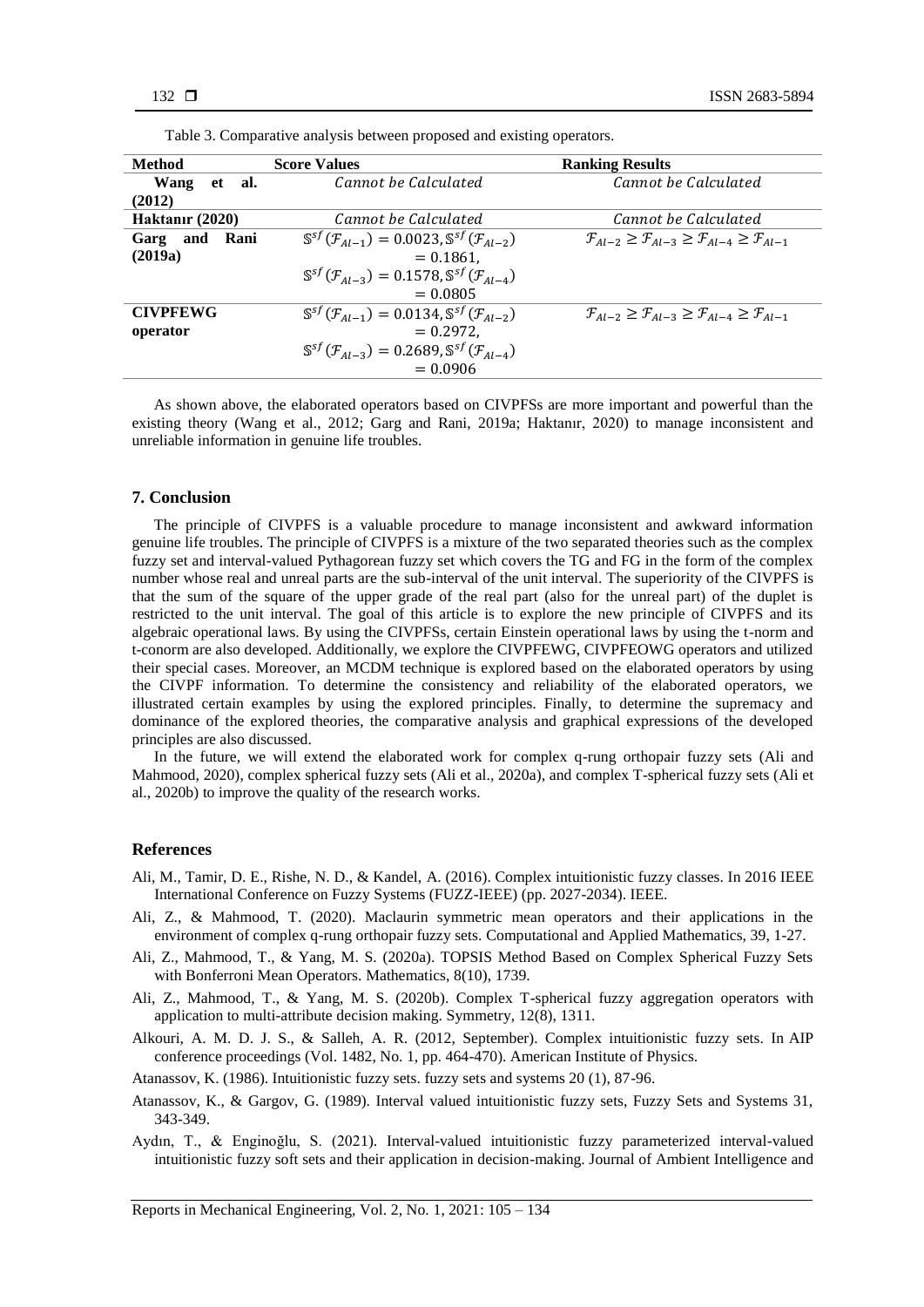Humanized Computing, 12(1), 1541-1558.

- Ayyildiz, E., & Gumus, A. T. (2021). Interval-valued Pythagorean fuzzy AHP method-based supply chain performance evaluation by a new extension of SCOR model: SCOR 4.0. Complex & Intelligent Systems, 7(1), 559-576.
- Çalık, A. (2021). A novel Pythagorean fuzzy AHP and fuzzy TOPSIS methodology for green supplier selection in the Industry 4.0 era. Soft Computing, 25(3), 2253-2265.
- Chen, T. Y. (2021). The likelihood-based optimization ordering model for multiple criteria group decision making with Pythagorean fuzzy uncertainty. Neural Computing and Applications, 33(10), 4865-4900.
- Ecer, F., & Pamucar, D. (2021). MARCOS technique under intuitionistic fuzzy environment for determining the COVID-19 pandemic performance of insurance companies in terms of healthcare services. Applied Soft Computing, 104, 107199.
- Ejegwa, P. A., & Onyeke, I. C. (2021). Intuitionistic fuzzy statistical correlation algorithm with applications to multicriteria‐based decision‐making processes. International Journal of Intelligent Systems, 36(3), 1386-1407.
- Ejegwa, P., Wen, S., Feng, Y., Zhang, W., & Tang, N. (2021). Novel Pythagorean fuzzy correlation measures via Pythagorean fuzzy deviation, variance and covariance with applications to pattern recognition and career placement. IEEE Transactions on Fuzzy Systems.
- Gao, X., Pan, L., & Deng, Y. (2021). Quantum pythagorean fuzzy evidence theory (qpfet): A negation of quantum mass function view. IEEE Transactions on Fuzzy Systems.
- Garg, H. (2016). A novel accuracy function under interval-valued Pythagorean fuzzy environment for solving multicriteria decision making problem. Journal of Intelligent & Fuzzy Systems, 31(1), 529-540.
- Garg, H. (2017). Generalized Pythagorean fuzzy geometric aggregation operators using Einstein t‐norm and t-conorm for multicriteria decision-making process. International Journal of Intelligent Systems, 32(6), 597-630.
- Garg, H., & Rani, D. (2019a). Complex interval-valued intuitionistic fuzzy sets and their aggregation operators. Fundamenta Informaticae, 164(1), 61-101.
- Garg, H., & Rani, D. (2019b). Some results on information measures for complex intuitionistic fuzzy sets. International Journal of Intelligent Systems, 34(10), 2319-2363.
- Garg, H., & Rani, D. (2019c). A robust correlation coefficient measure of complex intuitionistic fuzzy sets and their applications in decision-making. Applied intelligence, 49(2), 496-512.
- Garg, H., & Rani, D. (2019d). Generalized geometric aggregation operators based on t-norm operations for complex intuitionistic fuzzy sets and their application to decision-making. Cognitive Computation, 1-20.
- Garg, H., & Rani, D. (2021). Novel similarity measure based on the transformed right-angled triangles between intuitionistic fuzzy sets and its applications. Cognitive Computation, 13(2), 447-465.
- Haktanır, E. (2020). Interval valued pythagorean fuzzy aggregation operators based malcolm baldrige national quality award assessment. Journal of Intelligent & Fuzzy Systems, (Preprint), 1-11.
- Huang, W., Zhang, F., & Xu, S. (2021). A complete ranking method for interval-valued intuitionistic fuzzy numbers and its applications to multicriteria decision making. Soft Computing, 25(3), 2513-2520.
- Karnik, N. N., & Mendel, J. M. (2001). Operations on type-2 fuzzy sets. Fuzzy sets and systems, 122(2), 327-348.
- Kumar, T., & Bajaj, R. K. (2014). On complex intuitionistic fuzzy soft sets with distance measures and entropies. Journal of Mathematics, 2014.
- Mahmood, T. (2020). A Novel Approach towards Bipolar Soft Sets and Their Applications. Journal of Mathematics, 2020.
- Mendel, J. M., & John, R. B. (2002). Type-2 fuzzy sets made simple. IEEE Transactions on fuzzy systems, 10(2), 117-127.
- Ngan, R. T., Ali, M., Tamir, D. E., Rishe, N. D., & Kandel, A. (2020). Representing complex intuitionistic fuzzy set by quaternion numbers and applications to decision making. Applied Soft Computing, 87, 105961.
- Pan, L., Gao, X., Deng, Y., & Cheong, K. H. (2021). The constrained pythagorean fuzzy sets and its similarity measure. IEEE Transactions on Fuzzy Systems.
- Ramot, D., Milo, R., Friedman, M., & Kandel, A. (2002). Complex fuzzy sets. IEEE Transactions on Fuzzy Systems, 10(2), 171-186.